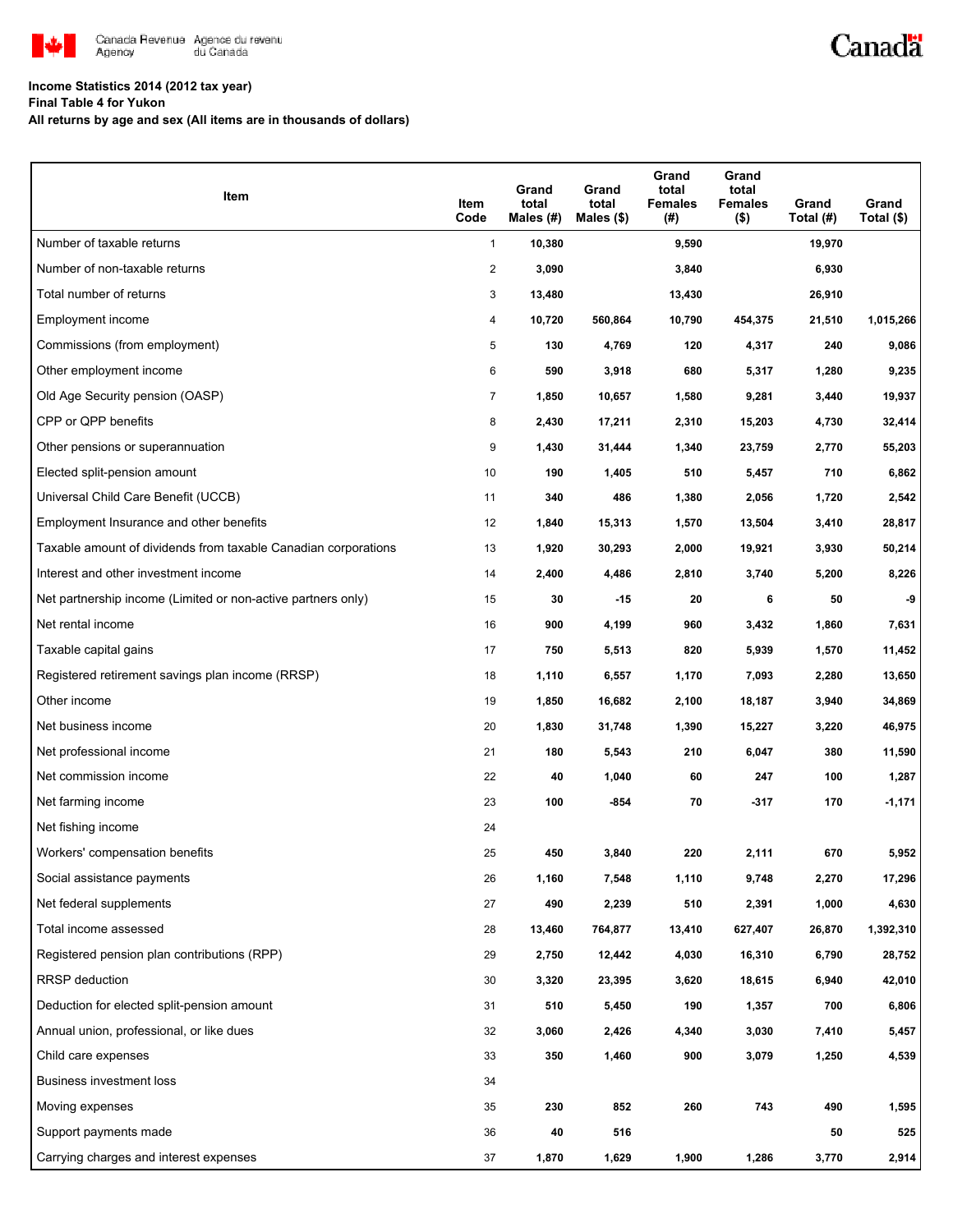

## **Income Statistics 2014 (2012 tax year)**

**Final Table 4 for Yukon**

## **All returns by age and sex (All items are in thousands of dollars)**

| Item                                                                                           | Item<br>Code | Grand<br>total<br>Males $(H)$ | Grand<br>total<br>Males $(\$)$ | Grand<br>total<br><b>Females</b><br>(#) | Grand<br>total<br><b>Females</b><br>$($ \$) | Grand<br>Total (#) | Grand<br>Total (\$) |
|------------------------------------------------------------------------------------------------|--------------|-------------------------------|--------------------------------|-----------------------------------------|---------------------------------------------|--------------------|---------------------|
| Deductions for CPP/QPP contributions on self-employment and other<br>earnings                  | 38           | 1,080                         | 1,114                          | 850                                     | 673                                         | 1,920              | 1,787               |
| Deductions for provincial parental insurance plan (PPIP) premiums on<br>self-employment income | 39           |                               |                                |                                         |                                             |                    |                     |
| Exploration and development expenses                                                           | 40           | 60                            | 715                            | 30                                      | 171                                         | 90                 | 886                 |
| Other employment expenses                                                                      | 41           | 400                           | 1,597                          | 190                                     | 1,123                                       | 590                | 2,720               |
| Clergy residence deduction                                                                     | 42           | 30                            | 375                            |                                         |                                             | 30                 | 456                 |
| Other deductions                                                                               | 43           | 390                           | 2,875                          | 350                                     | 655                                         | 740                | 3,530               |
| Total deductions before adjustments                                                            | 44           | 7,610                         | 54,931                         | 8,210                                   | 47,175                                      | 15,820             | 102,105             |
| Social benefits repayment                                                                      | 45           | 450                           | 978                            | 190                                     | 447                                         | 640                | 1,425               |
| Net income after adjustments                                                                   | 46           | 13,400                        | 709,985                        | 13,370                                  | 580,285                                     | 26,770             | 1,290,297           |
| Canadian Forces personnel and police deduction                                                 | 47           |                               |                                |                                         |                                             |                    |                     |
| Security options deductions                                                                    | 48           | 10                            | 83                             |                                         |                                             | 20                 | 122                 |
| Other payments deductions                                                                      | 49           | 1,850                         | 13,659                         | 1,630                                   | 14,249                                      | 3,470              | 27,908              |
| Non-capital losses of other years                                                              | 50           | 10                            | 175                            | 10                                      | 107                                         | 30                 | 282                 |
| Net capital losses of other years                                                              | 51           | 170                           | 202                            | 180                                     | 365                                         | 360                | 568                 |
| Capital gains deduction                                                                        | 52           | 20                            | 847                            |                                         |                                             | 30                 | 1,893               |
| Northern residents deductions                                                                  | 53           | 9,390                         | 48,504                         | 8,710                                   | 42,850                                      | 18,100             | 91,353              |
| Additional deductions                                                                          | 54           | 70                            | 246                            | 60                                      | 115                                         | 130                | 361                 |
| Farming/fishing losses of prior years                                                          | 55           |                               |                                |                                         |                                             |                    |                     |
| Total deductions from net income                                                               | 56           | 10,450                        | 63,776                         | 9,720                                   | 58,771                                      | 20,160             | 122,547             |
| Taxable income assessed                                                                        | 57           | 13,160                        | 646,347                        | 13,150                                  | 521,672                                     | 26,320             | 1,168,046           |
| Basic personal amount                                                                          | 58           | 13,480                        | 145,394                        | 13,430                                  | 144,865                                     | 26,910             | 290,276             |
| Age amount                                                                                     | 59           | 1,690                         | 9,439                          | 1,490                                   | 8,707                                       | 3,180              | 18,146              |
| Spouse or common-law partner amount                                                            | 60           | 870                           | 6,482                          | 410                                     | 2,930                                       | 1,280              | 9,412               |
| Amount for eligible dependant                                                                  | 61           | 250                           | 2,576                          | 1,040                                   | 10,670                                      | 1,290              | 13,246              |
| Amount for children 17 and under                                                               | 62           | 1,860                         | 7,100                          | 2,080                                   | 7,280                                       | 3,940              | 14,382              |
| Amount for infirm dependants age 18 or older                                                   | 63           |                               |                                |                                         |                                             | 10                 | 64                  |
| CPP or QPP contributions through employment                                                    | 64           | 9,630                         | 16,182                         | 9,560                                   | 15,008                                      | 19,190             | 31,191              |
| CPP or QPP contributions on self-employment and other earnings                                 | 65           | 1,080                         | 1,114                          | 850                                     | 673                                         | 1,920              | 1,787               |
| Employment Insurance premiums                                                                  | 66           | 9,580                         | 5,968                          | 9,740                                   | 5,705                                       | 19,320             | 11,673              |
| PPIP premiums paid                                                                             | 67           |                               |                                |                                         |                                             |                    |                     |
| PPIP premiums payable on employment income                                                     | 68           |                               |                                |                                         |                                             |                    |                     |
| PPIP premiums payable on self-employment income                                                | 69           |                               |                                |                                         |                                             |                    |                     |
| Volunteer firefighters' amount                                                                 | 70           | 110                           | 333                            | 20                                      | 63                                          | 130                | 396                 |
| Canada employment amount                                                                       | 71           | 10,750                        | 11,613                         | 10,760                                  | 11,587                                      | 21,510             | 23,202              |
| Public transit amount                                                                          | 72           | 260                           | 75                             | 320                                     | 95                                          | 580                | 169                 |
| Children's fitness amount                                                                      | 73           | 860                           | 449                            | 790                                     | 390                                         | 1,640              | 839                 |
| Children's arts amount                                                                         | 74           | 340                           | 178                            | 300                                     | 144                                         | 640                | 322                 |

Canadä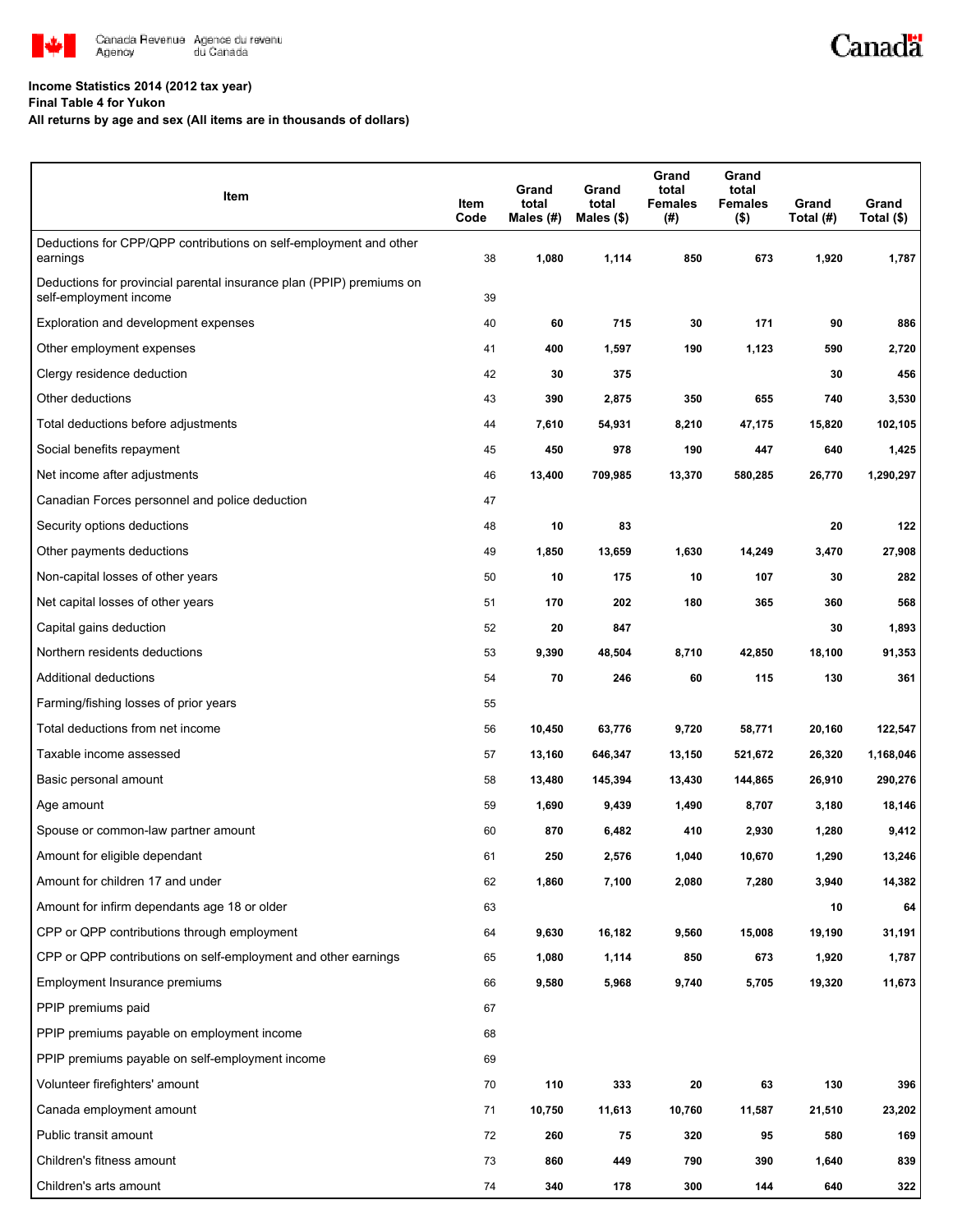

## **Income Statistics 2014 (2012 tax year)**

**Final Table 4 for Yukon**

**All returns by age and sex (All items are in thousands of dollars)**

| Item                                                              | Item<br>Code | Grand<br>total<br>Males (#) | Grand<br>total<br>Males $(\$)$ | Grand<br>total<br><b>Females</b><br>(#) | Grand<br>total<br><b>Females</b><br>$($ \$) | Grand<br>Total (#) | Grand<br>Total (\$) |
|-------------------------------------------------------------------|--------------|-----------------------------|--------------------------------|-----------------------------------------|---------------------------------------------|--------------------|---------------------|
| Home buyers' amount                                               | 75           | 150                         | 706                            | 140                                     | 624                                         | 290                | 1,330               |
| Pension income amount                                             | 76           | 1,570                       | 2,989                          | 1,670                                   | 3,207                                       | 3,240              | 6,196               |
| Caregiver amount                                                  | 77           | 30                          | 126                            | 40                                      | 203                                         | 70                 | 330                 |
| Disability amount                                                 | 78           | 190                         | 1,396                          | 210                                     | 1,563                                       | 390                | 2,959               |
| Disability amount transferred from a dependant                    | 79           | 80                          | 841                            | 80                                      | 768                                         | 160                | 1,609               |
| Interest paid on student loans                                    | 80           | 250                         | 129                            | 480                                     | 268                                         | 720                | 397                 |
| Tuition, education, and textbook amounts                          | 81           | 820                         | 4,519                          | 1,360                                   | 7,005                                       | 2,170              | 11,524              |
| Tuition, education, and textbook amounts transferred from a child | 82           | 210                         | 1,047                          | 170                                     | 774                                         | 370                | 1,822               |
| Amounts transferred from spouse or common-law partner             | 83           | 380                         | 1,850                          | 300                                     | 1,343                                       | 680                | 3,193               |
| Medical expenses                                                  | 84           | 700                         | 1,663                          | 1,000                                   | 2,160                                       | 1,700              | 3,823               |
| Total tax credits on personal amounts                             | 85           | 13,480                      | 33,330                         | 13,430                                  | 33,911                                      | 26,910             | 67,244              |
| Allowable charitable donations and government gifts               | 86           | 2,260                       | 3,355                          | 2,870                                   | 3,135                                       | 5,130              | 6,490               |
| Eligible cultural and ecological gifts                            | 87           |                             |                                |                                         |                                             |                    |                     |
| Total tax credit on donations and gifts                           | 88           | 2,250                       | 923                            | 2,860                                   | 847                                         | 5,110              | 1,770               |
| Total federal non-refundable tax credits                          | 89           | 13,480                      | 34,253                         | 13,430                                  | 34,758                                      | 26,910             | 69,015              |
| Federal dividend tax credit                                       | 90           | 1,810                       | 4,091                          | 1,830                                   | 2,679                                       | 3,640              | 6,771               |
| Overseas employment tax credit                                    | 91           |                             |                                |                                         |                                             |                    |                     |
| Minimum tax carryover                                             | 92           | 30                          | 180                            | 20                                      | 32                                          | 40                 | 212                 |
| Basic federal tax                                                 | 93           | 10,110                      | 82,674                         | 9,340                                   | 57,648                                      | 19,450             | 140,324             |
| Federal Foreign Tax Credit                                        | 94           | 390                         | 306                            | 400                                     | 127                                         | 780                | 433                 |
| Federal Political contribution tax credit                         | 95           | 230                         | 45                             | 180                                     | 29                                          | 410                | 75                  |
| <b>Investment Tax Credit</b>                                      | 96           | 30                          | 146                            |                                         |                                             | 30                 | 149                 |
| Labour-sponsored funds tax credit                                 | 97           |                             |                                |                                         |                                             |                    |                     |
| Alternative minimum tax payable                                   | 98           | 10                          | 23                             | 10                                      | 42                                          | 20                 | 65                  |
| Net federal tax                                                   | 99           | 10,100                      | 82,179                         | 9,320                                   | 57,491                                      | 19,420             | 139,672             |
| CPP contributions on self-employment                              | 100          | 1,080                       | 2,228                          | 850                                     | 1,347                                       | 1,920              | 3,575               |
| Social Benefits repayment                                         | 101          | 450                         | 978                            | 190                                     | 447                                         | 640                | 1,425               |
| Net Provincial Tax                                                | 102          | 10,090                      | 37,333                         | 9,310                                   | 26,060                                      | 19,400             | 63,394              |
| Total tax payable                                                 | 103          | 10,380                      | 126,203                        | 9,590                                   | 88,139                                      | 19,970             | 214,345             |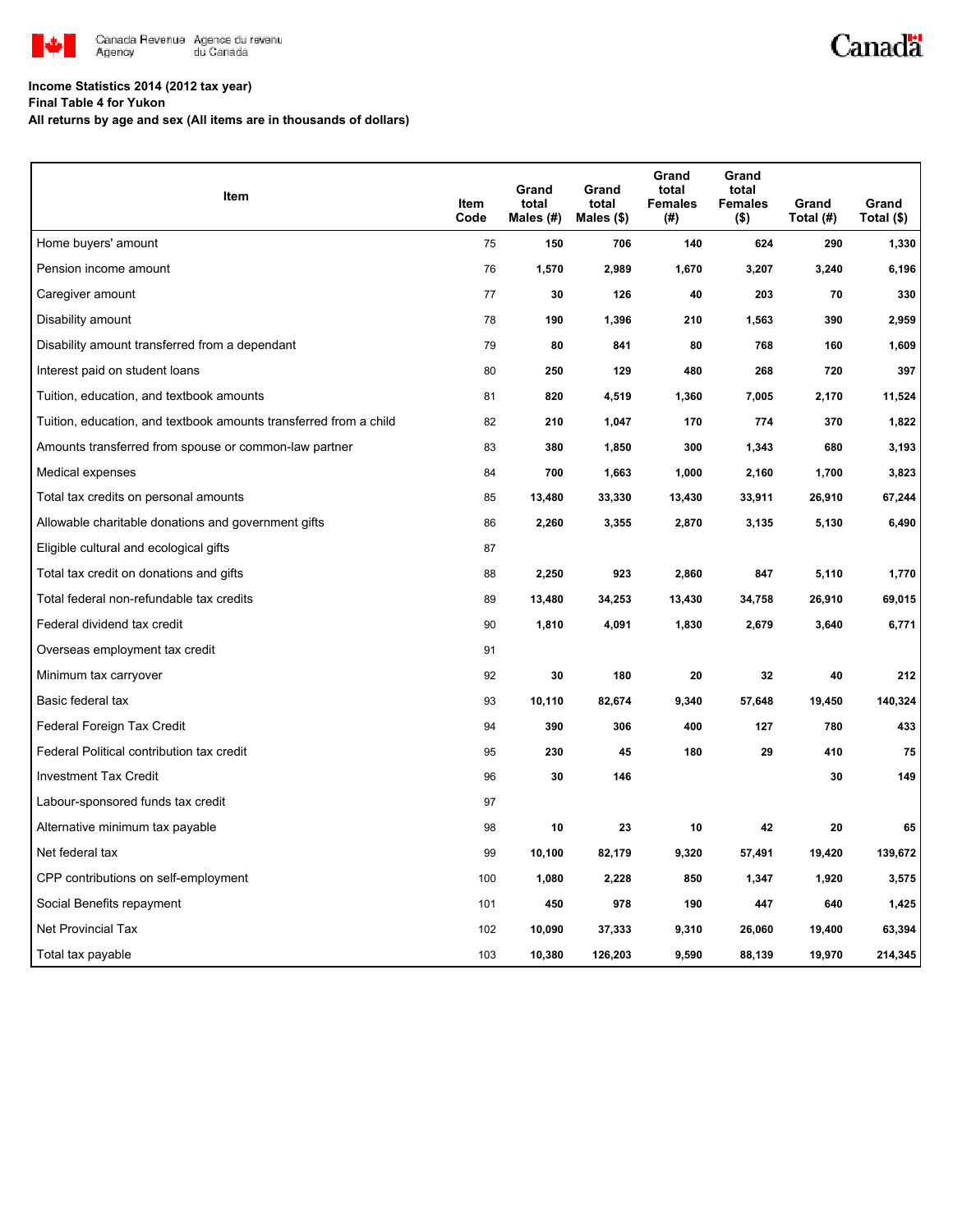| Item                                                                                           | Item<br>Code   | Age<br>group:<br>under 20<br>Males (#) | Age<br>group:<br>under 20<br>Males (\$) | Age<br>group:<br>under 20<br><b>Females</b><br>(# ) | Age<br>group:<br>under 20<br><b>Females</b><br>$($ \$) | Age<br>group:<br>under 20<br>total $(H)$ | Age<br>group:<br>under 20<br>total $($)$ |
|------------------------------------------------------------------------------------------------|----------------|----------------------------------------|-----------------------------------------|-----------------------------------------------------|--------------------------------------------------------|------------------------------------------|------------------------------------------|
| Number of taxable returns                                                                      | $\mathbf{1}$   | 170                                    |                                         | 130                                                 |                                                        | 300                                      |                                          |
| Number of non-taxable returns                                                                  | $\overline{c}$ | 440                                    |                                         | 490                                                 |                                                        | 920                                      |                                          |
| Total number of returns                                                                        | 3              | 610                                    |                                         | 610                                                 |                                                        | 1,220                                    |                                          |
| Employment income                                                                              | 4              | 590                                    | 6,462                                   | 580                                                 | 5,208                                                  | 1,170                                    | 11,670                                   |
| Commissions (from employment)                                                                  | 5              |                                        |                                         |                                                     |                                                        | 10                                       | 11                                       |
| Other employment income                                                                        | 6              |                                        |                                         | 20                                                  | 22                                                     | 30                                       | 56                                       |
| Old Age Security pension (OASP)                                                                | $\overline{7}$ |                                        |                                         |                                                     |                                                        |                                          |                                          |
| CPP or QPP benefits                                                                            | 8              | 10                                     | 20                                      |                                                     |                                                        | 20                                       | 32                                       |
| Other pensions or superannuation                                                               | 9              |                                        |                                         |                                                     |                                                        |                                          |                                          |
| Elected split-pension amount                                                                   | 10             |                                        |                                         |                                                     |                                                        |                                          |                                          |
| Universal Child Care Benefit (UCCB)                                                            | 11             |                                        |                                         | 20                                                  | 24                                                     | 20                                       | 25                                       |
| Employment Insurance and other benefits                                                        | 12             |                                        |                                         |                                                     |                                                        |                                          |                                          |
| Taxable amount of dividends from taxable Canadian corporations                                 | 13             | 20                                     | 171                                     |                                                     |                                                        | 20                                       | 293                                      |
| Interest and other investment income                                                           | 14             | 20                                     | 3                                       | 30                                                  | 4                                                      | 50                                       | $\overline{7}$                           |
| Net partnership income (Limited or non-active partners only)                                   | 15             |                                        |                                         |                                                     |                                                        |                                          |                                          |
| Net rental income                                                                              | 16             |                                        |                                         |                                                     |                                                        |                                          |                                          |
| Taxable capital gains                                                                          | 17             |                                        |                                         |                                                     |                                                        |                                          |                                          |
| Registered retirement savings plan income (RRSP)                                               | 18             |                                        |                                         |                                                     |                                                        |                                          |                                          |
| Other income                                                                                   | 19             |                                        |                                         |                                                     |                                                        | 140                                      | 390                                      |
| Net business income                                                                            | 20             | 20                                     | 110                                     |                                                     |                                                        | 30                                       | 174                                      |
| Net professional income                                                                        | 21             |                                        |                                         |                                                     |                                                        |                                          |                                          |
| Net commission income                                                                          | 22             |                                        |                                         |                                                     |                                                        |                                          |                                          |
| Net farming income                                                                             | 23             |                                        |                                         |                                                     |                                                        |                                          |                                          |
| Net fishing income                                                                             | 24             |                                        |                                         |                                                     |                                                        |                                          |                                          |
| Workers' compensation benefits                                                                 | 25             |                                        |                                         |                                                     |                                                        |                                          |                                          |
| Social assistance payments                                                                     | 26             | 20                                     | 54                                      | 20                                                  | 91                                                     | 40                                       | 145                                      |
| Net federal supplements                                                                        | 27             |                                        |                                         |                                                     |                                                        |                                          |                                          |
| Total income assessed                                                                          | 28             | 600                                    | 7,158                                   | 610                                                 | 5,835                                                  | 1,210                                    | 12,993                                   |
| Registered pension plan contributions (RPP)                                                    | 29             |                                        |                                         |                                                     |                                                        |                                          |                                          |
| RRSP deduction                                                                                 | 30             |                                        |                                         |                                                     |                                                        |                                          |                                          |
| Deduction for elected split-pension amount                                                     | 31             |                                        |                                         |                                                     |                                                        |                                          |                                          |
| Annual union, professional, or like dues                                                       | 32             | 40                                     | 10                                      | 60                                                  | 10                                                     | 100                                      | 20                                       |
| Child care expenses                                                                            | 33             |                                        |                                         |                                                     |                                                        |                                          |                                          |
| <b>Business investment loss</b>                                                                | 34             |                                        |                                         |                                                     |                                                        |                                          |                                          |
| Moving expenses                                                                                | 35             |                                        |                                         | 10                                                  | 15                                                     | 20                                       | 23                                       |
| Support payments made                                                                          | 36             |                                        |                                         |                                                     |                                                        |                                          |                                          |
| Carrying charges and interest expenses                                                         | 37             |                                        |                                         |                                                     |                                                        | 10                                       | $\mathbf{1}$                             |
| Deductions for CPP/QPP contributions on self-employment and other<br>earnings                  | 38             |                                        |                                         |                                                     |                                                        |                                          |                                          |
| Deductions for provincial parental insurance plan (PPIP) premiums on<br>self-employment income | 39             |                                        |                                         |                                                     |                                                        |                                          |                                          |
| Exploration and development expenses                                                           | 40             |                                        |                                         |                                                     |                                                        |                                          |                                          |
| Other employment expenses                                                                      | 41             |                                        |                                         |                                                     |                                                        |                                          |                                          |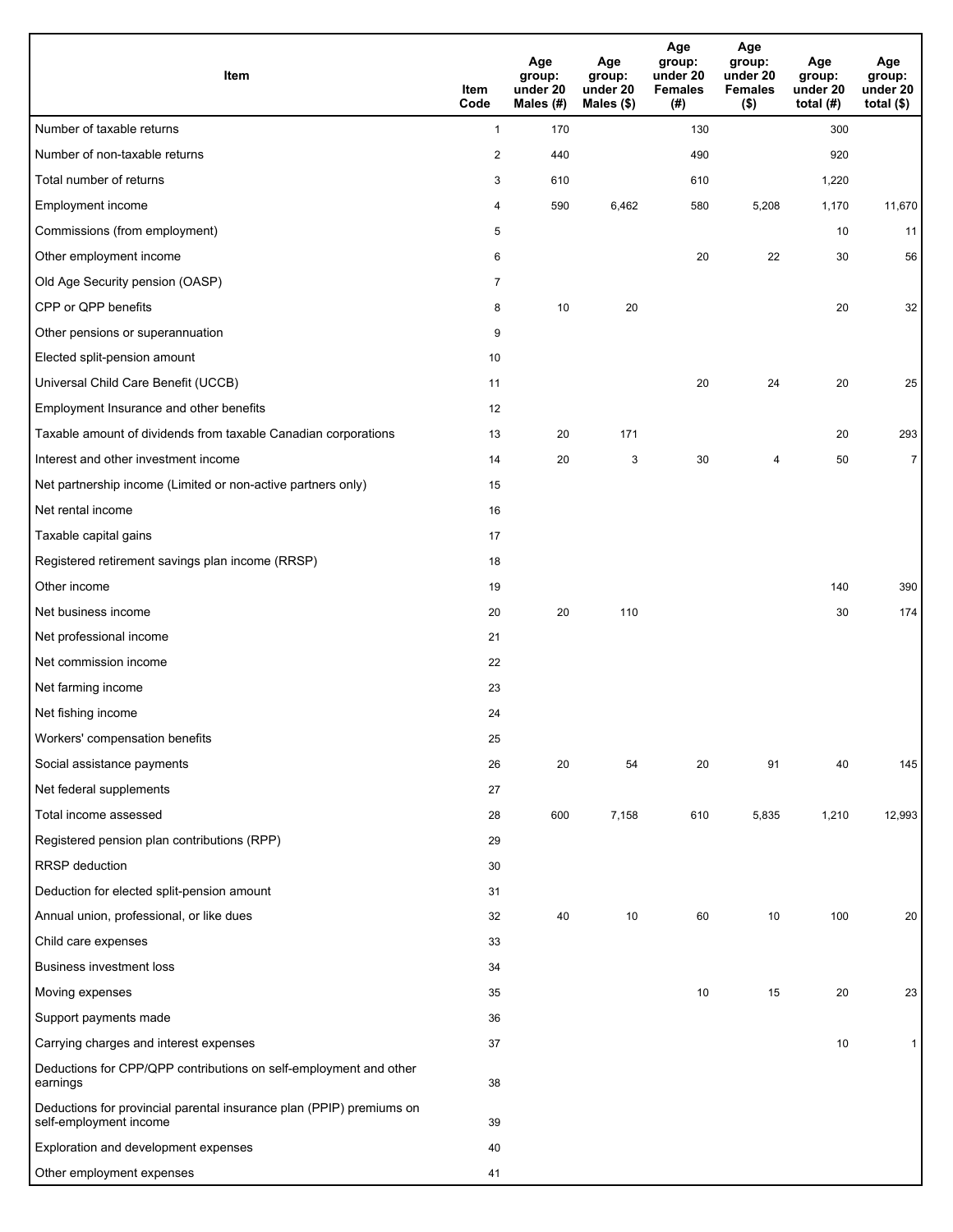| Item                                                              | Item<br>Code | Age<br>group:<br>under 20<br>Males (#) | Age<br>group:<br>under 20<br>Males (\$) | Age<br>group:<br>under 20<br><b>Females</b><br>(# ) | Age<br>group:<br>under 20<br><b>Females</b><br>$($ \$) | Age<br>group:<br>under 20<br>total $(H)$ | Age<br>group:<br>under 20<br>total $($)$ |
|-------------------------------------------------------------------|--------------|----------------------------------------|-----------------------------------------|-----------------------------------------------------|--------------------------------------------------------|------------------------------------------|------------------------------------------|
| Clergy residence deduction                                        | 42           |                                        |                                         |                                                     |                                                        |                                          |                                          |
| Other deductions                                                  | 43           |                                        |                                         |                                                     |                                                        |                                          |                                          |
| Total deductions before adjustments                               | 44           | 70                                     | 42                                      | 90                                                  | 42                                                     | 150                                      | 84                                       |
| Social benefits repayment                                         | 45           |                                        |                                         |                                                     |                                                        |                                          |                                          |
| Net income after adjustments                                      | 46           | 600                                    | 7,116                                   | 610                                                 | 5,792                                                  | 1,210                                    | 12,909                                   |
| Canadian Forces personnel and police deduction                    | 47           |                                        |                                         |                                                     |                                                        |                                          |                                          |
| Security options deductions                                       | 48           |                                        |                                         |                                                     |                                                        |                                          |                                          |
| Other payments deductions                                         | 49           | 30                                     | 61                                      | 20                                                  | 91                                                     | 40                                       | 152                                      |
| Non-capital losses of other years                                 | 50           |                                        |                                         |                                                     |                                                        |                                          |                                          |
| Net capital losses of other years                                 | 51           |                                        |                                         |                                                     |                                                        |                                          |                                          |
| Capital gains deduction                                           | 52           |                                        |                                         |                                                     |                                                        |                                          |                                          |
| Northern residents deductions                                     | 53           | 120                                    | 282                                     | 90                                                  | 187                                                    | 210                                      | 469                                      |
| Additional deductions                                             | 54           |                                        |                                         |                                                     |                                                        |                                          |                                          |
| Farming/fishing losses of prior years                             | 55           |                                        |                                         |                                                     |                                                        |                                          |                                          |
| Total deductions from net income                                  | 56           | 130                                    | 342                                     | 110                                                 | 279                                                    | 240                                      | 621                                      |
| Taxable income assessed                                           | 57           | 600                                    | 6,774                                   | 600                                                 | 5,514                                                  | 1,200                                    | 12,288                                   |
| Basic personal amount                                             | 58           | 610                                    | 6,539                                   | 610                                                 | 6,614                                                  | 1,220                                    | 13,153                                   |
| Age amount                                                        | 59           |                                        |                                         |                                                     |                                                        |                                          |                                          |
| Spouse or common-law partner amount                               | 60           |                                        |                                         |                                                     |                                                        |                                          |                                          |
| Amount for eligible dependant                                     | 61           |                                        |                                         |                                                     |                                                        |                                          |                                          |
| Amount for children 17 and under                                  | 62           |                                        |                                         | 10                                                  | 30                                                     | 10                                       | 33                                       |
| Amount for infirm dependants age 18 or older                      | 63           |                                        |                                         |                                                     |                                                        |                                          |                                          |
| CPP or QPP contributions through employment                       | 64           | 280                                    | 172                                     |                                                     |                                                        | 560                                      | 287                                      |
| CPP or QPP contributions on self-employment and other<br>earnings | 65           |                                        |                                         |                                                     |                                                        |                                          |                                          |
| Employment Insurance premiums                                     | 66           | 520                                    | 114                                     | 500                                                 | 92                                                     | 1,020                                    | 206                                      |
| PPIP premiums paid                                                | 67           |                                        |                                         |                                                     |                                                        |                                          |                                          |
| PPIP premiums payable on employment income                        | 68           |                                        |                                         |                                                     |                                                        |                                          |                                          |
| PPIP premiums payable on self-employment income                   | 69           |                                        |                                         |                                                     |                                                        |                                          |                                          |
| Volunteer firefighters' amount                                    | 70           |                                        |                                         |                                                     |                                                        |                                          |                                          |
| Canada employment amount                                          | 71           | 590                                    | 627                                     | 560                                                 | 600                                                    | 1,150                                    | 1,227                                    |
| Public transit amount                                             | 72           | 10                                     | 3                                       | 30                                                  | 4                                                      | 40                                       | 6                                        |
| Children's fitness amount                                         | 73           |                                        |                                         |                                                     |                                                        |                                          |                                          |
| Children's arts amount                                            | 74           |                                        |                                         |                                                     |                                                        |                                          |                                          |
| Home buyers' amount                                               | 75           |                                        |                                         |                                                     |                                                        |                                          |                                          |
| Pension income amount                                             | 76           |                                        |                                         |                                                     |                                                        |                                          |                                          |
| Caregiver amount                                                  | 77           |                                        |                                         |                                                     |                                                        |                                          |                                          |
| Disability amount                                                 | 78           |                                        |                                         |                                                     |                                                        |                                          |                                          |
| Disability amount transferred from a dependant                    | 79           |                                        |                                         |                                                     |                                                        |                                          |                                          |
| Interest paid on student loans                                    | 80           |                                        |                                         |                                                     |                                                        |                                          |                                          |
| Tuition, education, and textbook amounts                          | 81           | 40                                     | 181                                     | 50                                                  | 172                                                    | 100                                      | 353                                      |
| Tuition, education, and textbook amounts transferred from a child | 82           |                                        |                                         |                                                     |                                                        |                                          |                                          |
| Amounts transferred from spouse or common-law partner             | 83           |                                        |                                         |                                                     |                                                        |                                          |                                          |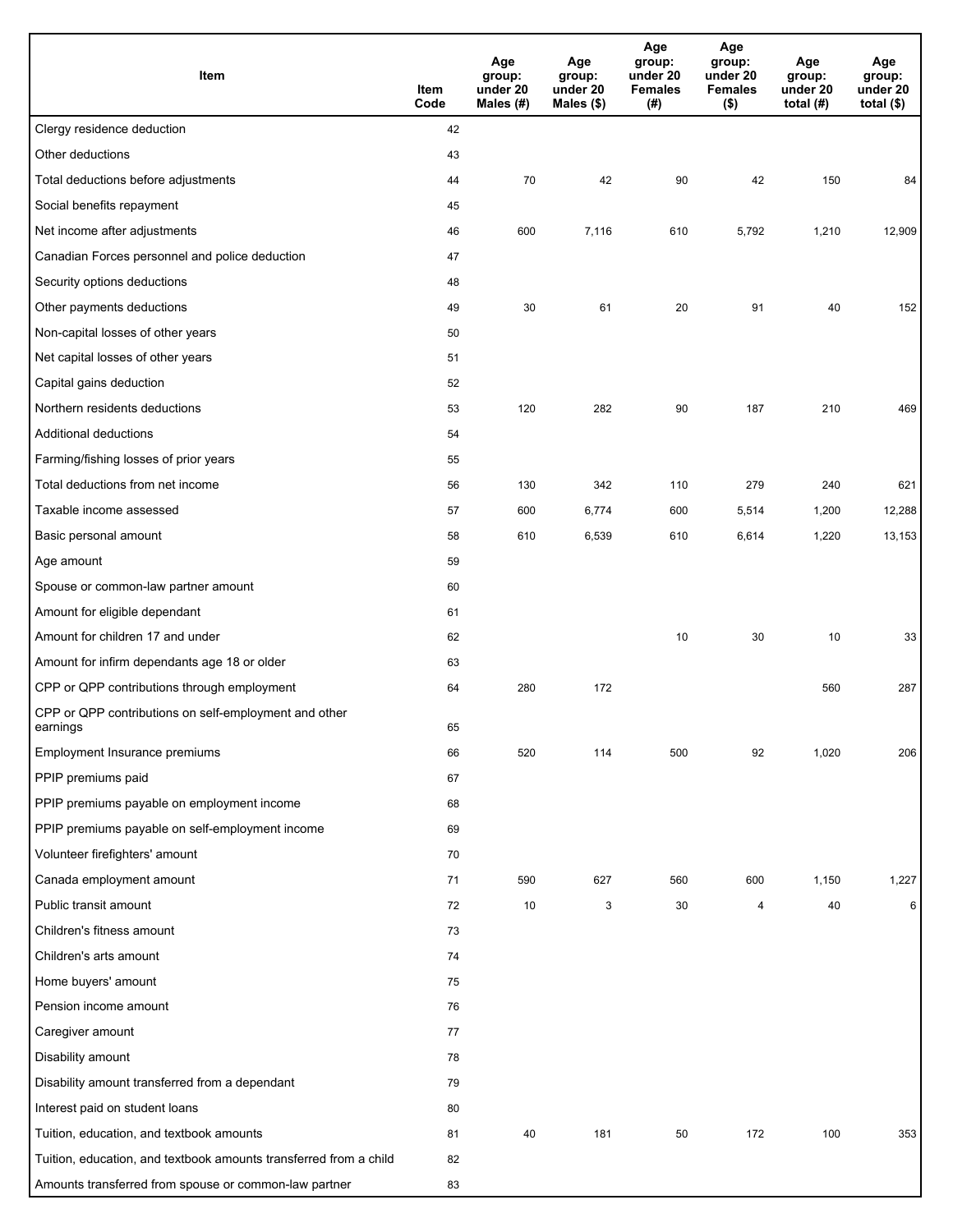| Item                                                | Item<br>Code | Age<br>group:<br>under 20<br>Males $(H)$ | Age<br>group:<br>under 20<br>Males $(\$)$ | Age<br>group:<br>under 20<br><b>Females</b><br>(#) | Age<br>group:<br>under 20<br><b>Females</b><br>$($ \$) | Age<br>group:<br>under 20<br>total $(H)$ | Age<br>group:<br>under 20<br>total $($)$ |
|-----------------------------------------------------|--------------|------------------------------------------|-------------------------------------------|----------------------------------------------------|--------------------------------------------------------|------------------------------------------|------------------------------------------|
| Medical expenses                                    | 84           |                                          |                                           |                                                    |                                                        | 10                                       | 9                                        |
| Total tax credits on personal amounts               | 85           | 610                                      | 1,155                                     | 610                                                | 1,154                                                  | 1,220                                    | 2,308                                    |
| Allowable charitable donations and government gifts | 86           |                                          |                                           |                                                    |                                                        |                                          |                                          |
| Eligible cultural and ecological gifts              | 87           |                                          |                                           |                                                    |                                                        |                                          |                                          |
| Total tax credit on donations and gifts             | 88           |                                          |                                           |                                                    |                                                        | 10                                       | $\mathbf{1}$                             |
| Total federal non-refundable tax credits            | 89           | 610                                      | 1,155                                     | 610                                                | 1,154                                                  | 1,220                                    | 2,309                                    |
| Federal dividend tax credit                         | 90           |                                          |                                           |                                                    |                                                        | 10                                       | 33                                       |
| Overseas employment tax credit                      | 91           |                                          |                                           |                                                    |                                                        |                                          |                                          |
| Minimum tax carryover                               | 92           |                                          |                                           |                                                    |                                                        |                                          |                                          |
| Basic federal tax                                   | 93           | 170                                      | 259                                       |                                                    |                                                        | 290                                      | 380                                      |
| Federal Foreign Tax Credit                          | 94           |                                          |                                           |                                                    |                                                        |                                          |                                          |
| Federal Political contribution tax credit           | 95           |                                          |                                           |                                                    |                                                        |                                          |                                          |
| <b>Investment Tax Credit</b>                        | 96           |                                          |                                           |                                                    |                                                        |                                          |                                          |
| Labour-sponsored funds tax credit                   | 97           |                                          |                                           |                                                    |                                                        |                                          |                                          |
| Alternative minimum tax payable                     | 98           |                                          |                                           |                                                    |                                                        |                                          |                                          |
| Net federal tax                                     | 99           | 170                                      | 259                                       |                                                    |                                                        | 290                                      | 380                                      |
| CPP contributions on self-employment                | 100          |                                          |                                           |                                                    |                                                        |                                          |                                          |
| Social Benefits repayment                           | 101          |                                          |                                           |                                                    |                                                        |                                          |                                          |
| <b>Net Provincial Tax</b>                           | 102          | 170                                      | 111                                       |                                                    |                                                        | 290                                      | 160                                      |
| Total tax payable                                   | 103          | 170                                      | 399                                       |                                                    |                                                        | 300                                      | 581                                      |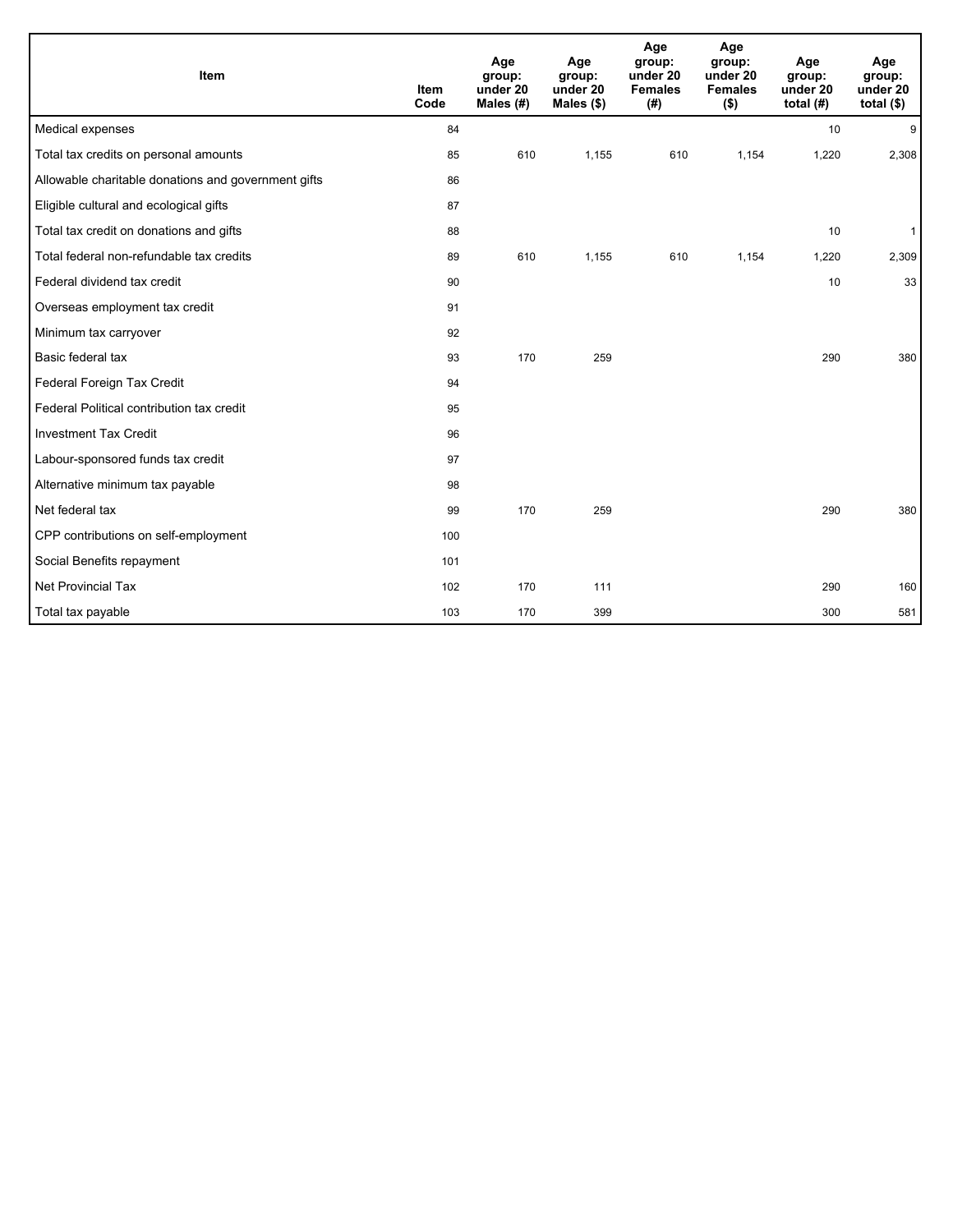| <b>Item</b>                                                                                    | Item<br>Code   | Age<br>group:<br>20 to 24<br>Males (#) | Age<br>group:<br>20 to 24<br>Males (\$) | Age<br>group:<br>20 to 24<br><b>Females</b><br>(#) | Age<br>group:<br>20 to 24<br><b>Females</b><br>$($ \$) | Age<br>group:<br>20 to 24<br>total $(H)$ | Age<br>group:<br>20 to 24<br>total $($ |
|------------------------------------------------------------------------------------------------|----------------|----------------------------------------|-----------------------------------------|----------------------------------------------------|--------------------------------------------------------|------------------------------------------|----------------------------------------|
| Number of taxable returns                                                                      | $\mathbf{1}$   | 750                                    |                                         | 460                                                |                                                        | 1,210                                    |                                        |
| Number of non-taxable returns                                                                  | $\overline{c}$ | 420                                    |                                         | 580                                                |                                                        | 990                                      |                                        |
| Total number of returns                                                                        | 3              | 1,160                                  |                                         | 1,040                                              |                                                        | 2,200                                    |                                        |
| Employment income                                                                              | 4              | 1,110                                  | 31,959                                  | 960                                                | 19,319                                                 | 2,070                                    | 51,277                                 |
| Commissions (from employment)                                                                  | 5              | 10                                     | 137                                     | 20                                                 | 128                                                    | 30                                       | 265                                    |
| Other employment income                                                                        | 6              | 40                                     | 81                                      | 60                                                 | 119                                                    | 100                                      | 200                                    |
| Old Age Security pension (OASP)                                                                | $\overline{7}$ |                                        |                                         |                                                    |                                                        |                                          |                                        |
| CPP or QPP benefits                                                                            | 8              | 10                                     | 39                                      | 20                                                 | 51                                                     | 40                                       | 90                                     |
| Other pensions or superannuation                                                               | 9              |                                        |                                         |                                                    |                                                        |                                          |                                        |
| Elected split-pension amount                                                                   | 10             |                                        |                                         |                                                    |                                                        |                                          |                                        |
| Universal Child Care Benefit (UCCB)                                                            | 11             |                                        |                                         | 140                                                | 181                                                    | 140                                      | 190                                    |
| Employment Insurance and other benefits                                                        | 12             | 210                                    | 1,481                                   | 110                                                | 723                                                    | 320                                      | 2,203                                  |
| Taxable amount of dividends from taxable Canadian corporations                                 | 13             | 40                                     | 363                                     | 50                                                 | 533                                                    | 90                                       | 896                                    |
| Interest and other investment income                                                           | 14             | 60                                     | 11                                      | 60                                                 | 15                                                     | 120                                      | 27                                     |
| Net partnership income (Limited or non-active partners only)                                   | 15             |                                        |                                         |                                                    |                                                        |                                          |                                        |
| Net rental income                                                                              | 16             | 10                                     | 35                                      |                                                    |                                                        |                                          |                                        |
| Taxable capital gains                                                                          | 17             |                                        |                                         |                                                    |                                                        | 30                                       | 23                                     |
| Registered retirement savings plan income (RRSP)                                               | 18             | 40                                     | 98                                      |                                                    |                                                        | 60                                       | 126                                    |
| Other income                                                                                   | 19             | 170                                    | 444                                     | 170                                                | 462                                                    | 340                                      | 906                                    |
| Net business income                                                                            | 20             | 60                                     | 876                                     | 30                                                 | 178                                                    | 90                                       | 1,054                                  |
| Net professional income                                                                        | 21             |                                        |                                         |                                                    |                                                        | 10                                       | 118                                    |
| Net commission income                                                                          | 22             |                                        |                                         |                                                    |                                                        |                                          |                                        |
| Net farming income                                                                             | 23             |                                        |                                         |                                                    |                                                        |                                          |                                        |
| Net fishing income                                                                             | 24             |                                        |                                         |                                                    |                                                        |                                          |                                        |
| Workers' compensation benefits                                                                 | 25             |                                        |                                         | 10                                                 | 55                                                     |                                          |                                        |
| Social assistance payments                                                                     | 26             | 100                                    | 526                                     | 130                                                | 1,034                                                  | 230                                      | 1,560                                  |
| Net federal supplements                                                                        | 27             |                                        |                                         |                                                    |                                                        |                                          |                                        |
| Total income assessed                                                                          | 28             | 1,160                                  | 36,217                                  | 1,040                                              | 22,885                                                 | 2,200                                    | 59,102                                 |
| Registered pension plan contributions (RPP)                                                    | 29             | 40                                     | 86                                      | 70                                                 | 112                                                    | 110                                      | 198                                    |
| <b>RRSP</b> deduction                                                                          | 30             | 150                                    | 432                                     | 90                                                 | 143                                                    | 230                                      | 575                                    |
| Deduction for elected split-pension amount                                                     | 31             |                                        |                                         |                                                    |                                                        |                                          |                                        |
| Annual union, professional, or like dues                                                       | 32             | 120                                    | 64                                      | 180                                                | 54                                                     | 290                                      | 118                                    |
| Child care expenses                                                                            | 33             |                                        |                                         | 30                                                 | 75                                                     | 30                                       | 82                                     |
| <b>Business investment loss</b>                                                                | 34             |                                        |                                         |                                                    |                                                        |                                          |                                        |
| Moving expenses                                                                                | 35             | 40                                     | 68                                      | 50                                                 | 85                                                     | 90                                       | 153                                    |
| Support payments made                                                                          | 36             |                                        |                                         |                                                    |                                                        |                                          |                                        |
| Carrying charges and interest expenses                                                         | 37             |                                        |                                         |                                                    |                                                        | 100                                      | 14                                     |
| Deductions for CPP/QPP contributions on self-employment and other<br>earnings                  | 38             | 50                                     | 32                                      | 30                                                 | 8                                                      | 70                                       | 41                                     |
| Deductions for provincial parental insurance plan (PPIP) premiums on<br>self-employment income | 39             |                                        |                                         |                                                    |                                                        |                                          |                                        |
| Exploration and development expenses                                                           | 40             |                                        |                                         |                                                    |                                                        |                                          |                                        |
| Other employment expenses                                                                      | 41             | 30                                     | 38                                      |                                                    |                                                        | 40                                       | 49                                     |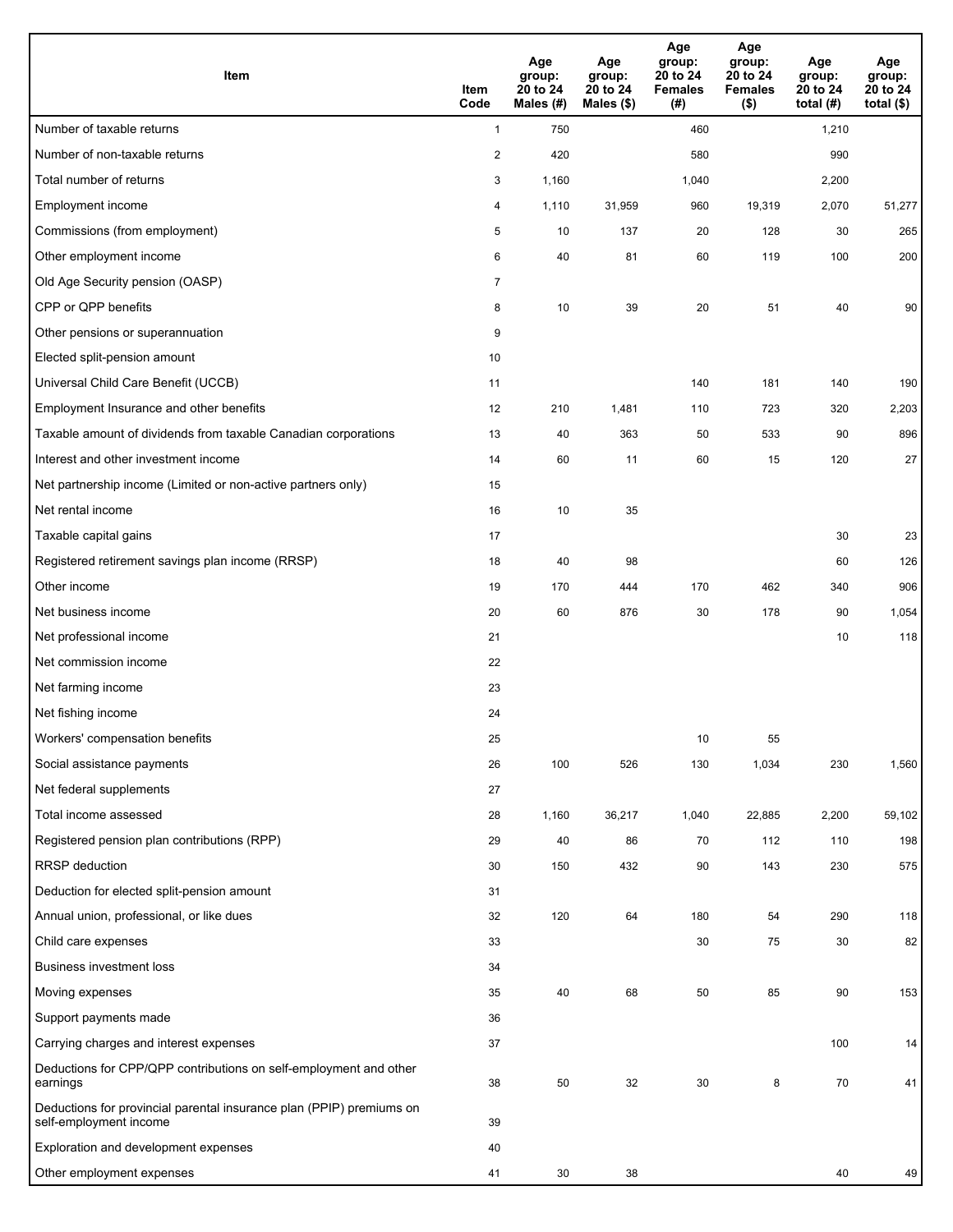| Item                                                              | Item<br>Code | Age<br>group:<br>20 to 24<br>Males (#) | Age<br>group:<br>20 to 24<br>Males (\$) | Age<br>group:<br>20 to 24<br><b>Females</b><br>(#) | Age<br>group:<br>20 to 24<br><b>Females</b><br>$($ \$) | Age<br>group:<br>20 to 24<br>total $(H)$ | Age<br>group:<br>20 to 24<br>total $($)$ |
|-------------------------------------------------------------------|--------------|----------------------------------------|-----------------------------------------|----------------------------------------------------|--------------------------------------------------------|------------------------------------------|------------------------------------------|
| Clergy residence deduction                                        | 42           |                                        |                                         |                                                    |                                                        |                                          |                                          |
| Other deductions                                                  | 43           | 20                                     | 16                                      | 10                                                 | 5                                                      | 40                                       | 21                                       |
| Total deductions before adjustments                               | 44           | 350                                    | 751                                     | 350                                                | 502                                                    | 700                                      | 1,253                                    |
| Social benefits repayment                                         | 45           | 20                                     | 29                                      |                                                    |                                                        | 20                                       | 29                                       |
| Net income after adjustments                                      | 46           | 1,160                                  | 35,437                                  | 1,040                                              | 22,383                                                 | 2,200                                    | 57,821                                   |
| Canadian Forces personnel and police deduction                    | 47           |                                        |                                         |                                                    |                                                        |                                          |                                          |
| Security options deductions                                       | 48           |                                        |                                         |                                                    |                                                        |                                          |                                          |
| Other payments deductions                                         | 49           | 130                                    | 585                                     | 140                                                | 1,090                                                  | 270                                      | 1,675                                    |
| Non-capital losses of other years                                 | 50           |                                        |                                         |                                                    |                                                        |                                          |                                          |
| Net capital losses of other years                                 | 51           |                                        |                                         |                                                    |                                                        |                                          |                                          |
| Capital gains deduction                                           | 52           |                                        |                                         |                                                    |                                                        |                                          |                                          |
| Northern residents deductions                                     | 53           | 550                                    | 1,979                                   | 410                                                | 1,309                                                  | 960                                      | 3,288                                    |
| Additional deductions                                             | 54           |                                        |                                         |                                                    |                                                        |                                          |                                          |
| Farming/fishing losses of prior years                             | 55           |                                        |                                         |                                                    |                                                        |                                          |                                          |
| Total deductions from net income                                  | 56           | 640                                    | 2,565                                   | 520                                                | 2,399                                                  | 1,160                                    | 4,964                                    |
| Taxable income assessed                                           | 57           | 1,140                                  | 32,877                                  | 1,030                                              | 19,989                                                 | 2,170                                    | 52,865                                   |
| Basic personal amount                                             | 58           | 1,160                                  | 12,537                                  | 1,040                                              | 11,232                                                 | 2,200                                    | 23,769                                   |
| Age amount                                                        | 59           |                                        |                                         |                                                    |                                                        |                                          |                                          |
| Spouse or common-law partner amount                               | 60           | 20                                     | 168                                     |                                                    |                                                        | 30                                       | 217                                      |
| Amount for eligible dependant                                     | 61           |                                        |                                         | 70                                                 | 763                                                    | 80                                       | 806                                      |
| Amount for children 17 and under                                  | 62           | 30                                     | 66                                      | 120                                                | 312                                                    | 140                                      | 378                                      |
| Amount for infirm dependants age 18 or older                      | 63           |                                        |                                         |                                                    |                                                        |                                          |                                          |
| CPP or QPP contributions through employment                       | 64           | 1,050                                  | 1,227                                   | 870                                                | 771                                                    | 1,920                                    | 1,998                                    |
| CPP or QPP contributions on self-employment and other<br>earnings | 65           | 50                                     | 32                                      | 30                                                 | 8                                                      | 70                                       | 41                                       |
| Employment Insurance premiums                                     | 66           | 1,050                                  | 502                                     | 890                                                | 339                                                    | 1,940                                    | 841                                      |
| PPIP premiums paid                                                | 67           |                                        |                                         |                                                    |                                                        |                                          |                                          |
| PPIP premiums payable on employment income                        | 68           |                                        |                                         |                                                    |                                                        |                                          |                                          |
| PPIP premiums payable on self-employment income                   | 69           |                                        |                                         |                                                    |                                                        |                                          |                                          |
| Volunteer firefighters' amount                                    | 70           |                                        |                                         |                                                    |                                                        |                                          |                                          |
| Canada employment amount                                          | 71           | 1,090                                  | 1,191                                   | 950                                                | 1,028                                                  | 2,040                                    | 2,218                                    |
| Public transit amount                                             | 72           | $70\,$                                 | 18                                      | 90                                                 | 20                                                     | 160                                      | 39                                       |
| Children's fitness amount                                         | 73           |                                        |                                         |                                                    |                                                        | 10                                       | $\overline{2}$                           |
| Children's arts amount                                            | 74           |                                        |                                         |                                                    |                                                        |                                          |                                          |
| Home buyers' amount                                               | 75           | 20                                     | 98                                      | 10                                                 | 50                                                     | 30                                       | 148                                      |
| Pension income amount                                             | 76           |                                        |                                         |                                                    |                                                        |                                          |                                          |
| Caregiver amount                                                  | 77           |                                        |                                         |                                                    |                                                        |                                          |                                          |
| Disability amount                                                 | 78           | 10                                     | 91                                      |                                                    |                                                        | $20\,$                                   | 143                                      |
| Disability amount transferred from a dependant                    | 79           |                                        |                                         |                                                    |                                                        |                                          |                                          |
| Interest paid on student loans                                    | 80           | 10                                     | 3                                       | 40                                                 | 19                                                     | 60                                       | 23                                       |
| Tuition, education, and textbook amounts                          | 81           | 280                                    | 1,552                                   | 340                                                | 1,978                                                  | 620                                      | 3,530                                    |
| Tuition, education, and textbook amounts transferred from a child | 82           |                                        |                                         |                                                    |                                                        |                                          |                                          |
| Amounts transferred from spouse or common-law partner             | 83           |                                        |                                         |                                                    |                                                        |                                          |                                          |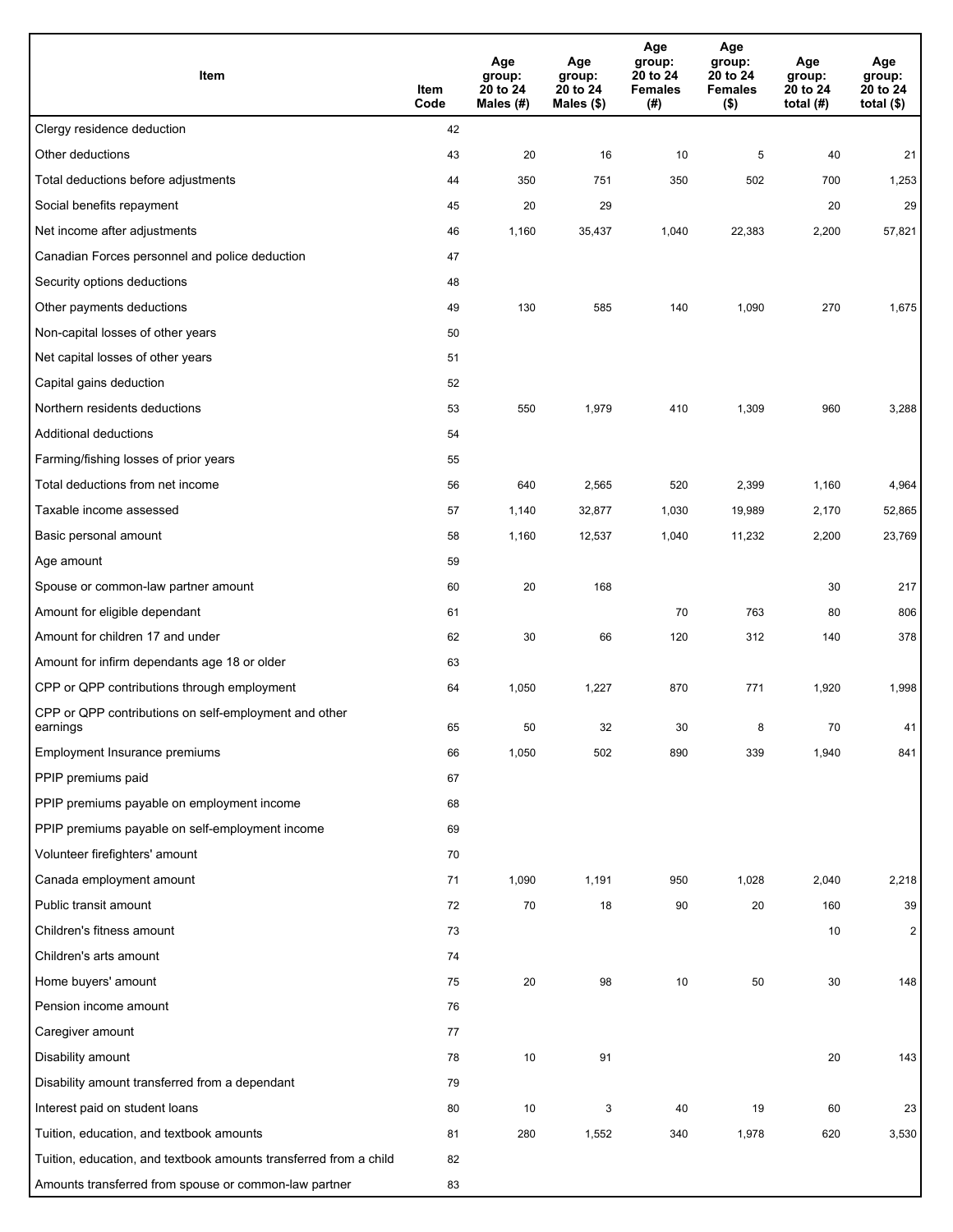| Item                                                | <b>Item</b><br>Code | Age<br>group:<br>20 to 24<br>Males (#) | Age<br>group:<br>20 to 24<br>Males $(\$)$ | Age<br>group:<br>20 to 24<br><b>Females</b><br>(#) | Age<br>group:<br>20 to 24<br><b>Females</b><br>$($ \$) | Age<br>group:<br>20 to 24<br>total $(H)$ | Age<br>group:<br>20 to 24<br>total $($)$ |
|-----------------------------------------------------|---------------------|----------------------------------------|-------------------------------------------|----------------------------------------------------|--------------------------------------------------------|------------------------------------------|------------------------------------------|
| Medical expenses                                    | 84                  |                                        |                                           |                                                    |                                                        | 40                                       | 47                                       |
| Total tax credits on personal amounts               | 85                  | 1,160                                  | 2,637                                     | 1,040                                              | 2,501                                                  | 2,200                                    | 5,138                                    |
| Allowable charitable donations and government gifts | 86                  |                                        |                                           |                                                    |                                                        |                                          |                                          |
| Eligible cultural and ecological gifts              | 87                  |                                        |                                           |                                                    |                                                        |                                          |                                          |
| Total tax credit on donations and gifts             | 88                  |                                        |                                           |                                                    |                                                        | 120                                      | 15                                       |
| Total federal non-refundable tax credits            | 89                  | 1,160                                  | 2,647                                     | 1,040                                              | 2,505                                                  | 2,200                                    | 5,153                                    |
| Federal dividend tax credit                         | 90                  |                                        |                                           | 40                                                 | 59                                                     | 70                                       | 95                                       |
| Overseas employment tax credit                      | 91                  |                                        |                                           |                                                    |                                                        |                                          |                                          |
| Minimum tax carryover                               | 92                  |                                        |                                           |                                                    |                                                        |                                          |                                          |
| Basic federal tax                                   | 93                  | 730                                    | 2,821                                     | 450                                                | 944                                                    | 1,180                                    | 3,765                                    |
| Federal Foreign Tax Credit                          | 94                  |                                        |                                           |                                                    |                                                        |                                          |                                          |
| Federal Political contribution tax credit           | 95                  |                                        |                                           |                                                    |                                                        |                                          |                                          |
| <b>Investment Tax Credit</b>                        | 96                  |                                        |                                           |                                                    |                                                        |                                          |                                          |
| Labour-sponsored funds tax credit                   | 97                  |                                        |                                           |                                                    |                                                        |                                          |                                          |
| Alternative minimum tax payable                     | 98                  |                                        |                                           |                                                    |                                                        |                                          |                                          |
| Net federal tax                                     | 99                  | 730                                    | 2,820                                     | 450                                                | 944                                                    | 1,180                                    | 3,764                                    |
| CPP contributions on self-employment                | 100                 | 50                                     | 65                                        | 30                                                 | 17                                                     | 70                                       | 82                                       |
| Social Benefits repayment                           | 101                 | 20                                     | 29                                        |                                                    |                                                        | 20                                       | 29                                       |
| Net Provincial Tax                                  | 102                 | 730                                    | 1,292                                     | 450                                                | 436                                                    | 1,180                                    | 1,728                                    |
| Total tax payable                                   | 103                 | 750                                    | 4,343                                     | 460                                                | 1,470                                                  | 1,210                                    | 5,813                                    |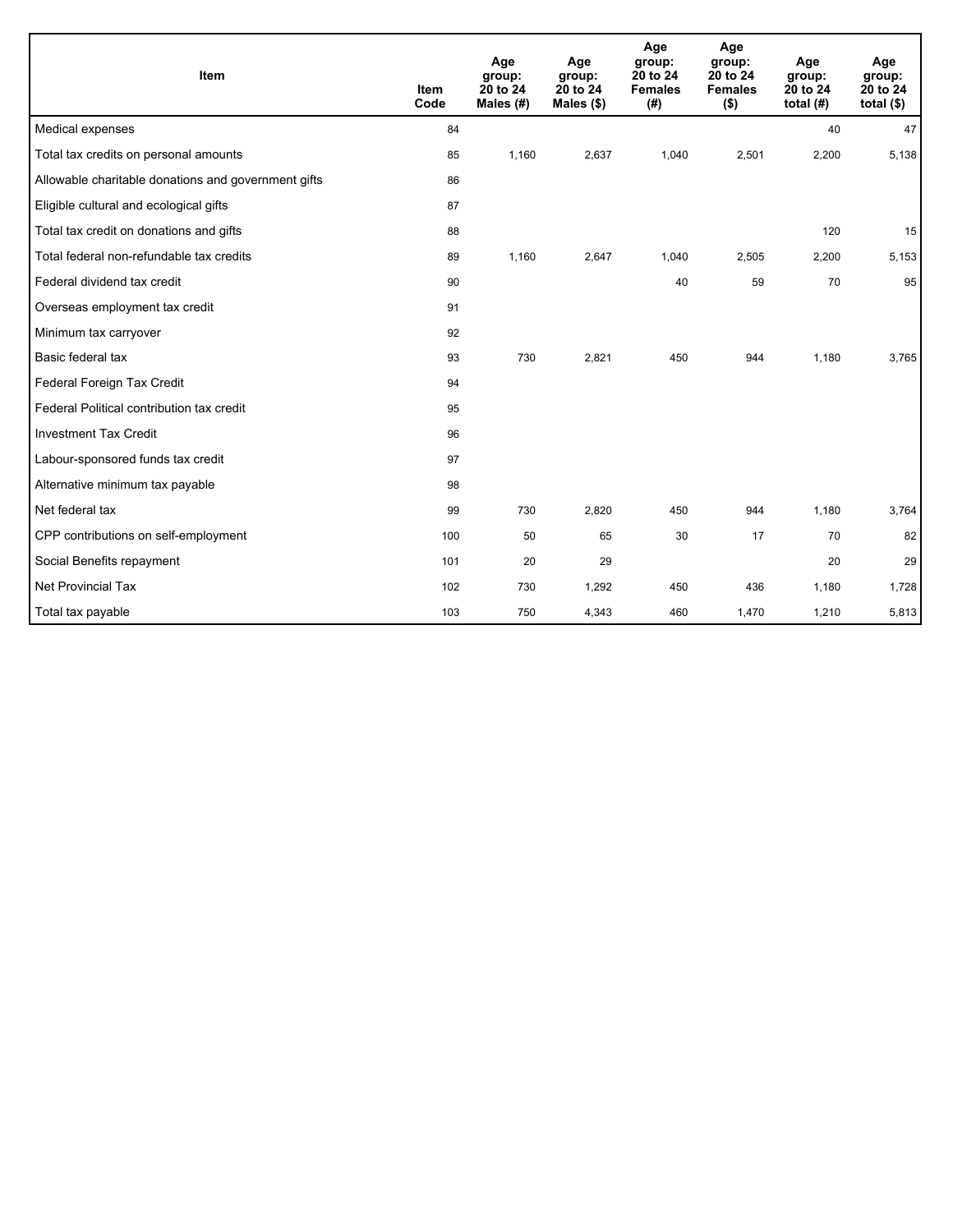| <b>Item</b>                                                                                    | Item<br>Code            | Age<br>group:<br>25 to 29<br>Males (#) | Age<br>group:<br>25 to 29<br>Males (\$) | Age<br>group:<br>25 to 29<br><b>Females</b><br>(#) | Age<br>group:<br>25 to 29<br><b>Females</b><br>$($ \$) | Age<br>group:<br>25 to 29<br>total $(#)$ | Age<br>group:<br>25 to 29<br>total $($)$ |
|------------------------------------------------------------------------------------------------|-------------------------|----------------------------------------|-----------------------------------------|----------------------------------------------------|--------------------------------------------------------|------------------------------------------|------------------------------------------|
| Number of taxable returns                                                                      | $\mathbf{1}$            | 1,000                                  |                                         | 980                                                |                                                        | 1,980                                    |                                          |
| Number of non-taxable returns                                                                  | $\overline{\mathbf{c}}$ | 220                                    |                                         | 420                                                |                                                        | 650                                      |                                          |
| Total number of returns                                                                        | 3                       | 1,230                                  |                                         | 1,400                                              |                                                        | 2,630                                    |                                          |
| Employment income                                                                              | 4                       | 1,170                                  | 51,652                                  | 1,280                                              | 43,722                                                 | 2,450                                    | 95,397                                   |
| Commissions (from employment)                                                                  | 5                       | 10                                     | 98                                      | 20                                                 | 349                                                    | 30                                       | 448                                      |
| Other employment income                                                                        | 6                       | 50                                     | 71                                      | 80                                                 | 231                                                    | 120                                      | 302                                      |
| Old Age Security pension (OASP)                                                                | $\overline{7}$          |                                        |                                         |                                                    |                                                        |                                          |                                          |
| CPP or QPP benefits                                                                            | 8                       |                                        |                                         |                                                    |                                                        |                                          |                                          |
| Other pensions or superannuation                                                               | 9                       |                                        |                                         |                                                    |                                                        |                                          |                                          |
| Elected split-pension amount                                                                   | 10                      |                                        |                                         |                                                    |                                                        |                                          |                                          |
| Universal Child Care Benefit (UCCB)                                                            | 11                      | 30                                     | 35                                      | 290                                                | 449                                                    | 320                                      | 484                                      |
| Employment Insurance and other benefits                                                        | 12                      | 270                                    | 2,026                                   | 270                                                | 2,384                                                  | 540                                      | 4,410                                    |
| Taxable amount of dividends from taxable Canadian corporations                                 | 13                      | 70                                     | 413                                     |                                                    |                                                        | 140                                      | 805                                      |
| Interest and other investment income                                                           | 14                      | 100                                    | 28                                      | 130                                                | 49                                                     | 230                                      | 77                                       |
| Net partnership income (Limited or non-active partners only)                                   | 15                      |                                        |                                         |                                                    |                                                        |                                          |                                          |
| Net rental income                                                                              | 16                      | 30                                     | 59                                      | 50                                                 | 78                                                     | 80                                       | 137                                      |
| Taxable capital gains                                                                          | 17                      | 30                                     | 20                                      | 30                                                 | 24                                                     | 60                                       | 44                                       |
| Registered retirement savings plan income (RRSP)                                               | 18                      | 70                                     | 186                                     | 70                                                 | 156                                                    | 140                                      | 342                                      |
| Other income                                                                                   | 19                      | 120                                    | 331                                     | 120                                                | 312                                                    | 240                                      | 643                                      |
| Net business income                                                                            | 20                      | 100                                    | 1,584                                   | 90                                                 | 666                                                    | 190                                      | 2,250                                    |
| Net professional income                                                                        | 21                      | 10                                     | 231                                     | 20                                                 | 403                                                    | 40                                       | 635                                      |
| Net commission income                                                                          | 22                      |                                        |                                         |                                                    |                                                        |                                          |                                          |
| Net farming income                                                                             | 23                      |                                        |                                         |                                                    |                                                        |                                          |                                          |
| Net fishing income                                                                             | 24                      |                                        |                                         |                                                    |                                                        |                                          |                                          |
| Workers' compensation benefits                                                                 | 25                      | 40                                     | 150                                     | 20                                                 | 45                                                     | 60                                       | 195                                      |
| Social assistance payments                                                                     | 26                      | 130                                    | 751                                     | 140                                                | 1,448                                                  | 260                                      | 2,200                                    |
| Net federal supplements                                                                        | 27                      |                                        |                                         |                                                    |                                                        |                                          |                                          |
| Total income assessed                                                                          | 28                      | 1,230                                  | 57,931                                  | 1,400                                              | 50,753                                                 | 2,630                                    | 108,707                                  |
| Registered pension plan contributions (RPP)                                                    | 29                      | 170                                    | 529                                     | 330                                                | 932                                                    | 500                                      | 1,461                                    |
| RRSP deduction                                                                                 | 30                      | 270                                    | 1,171                                   | 340                                                | 872                                                    | 610                                      | 2,043                                    |
| Deduction for elected split-pension amount                                                     | 31                      |                                        |                                         |                                                    |                                                        |                                          |                                          |
| Annual union, professional, or like dues                                                       | 32                      | 240                                    | 158                                     | 440                                                | 246                                                    | 690                                      | 403                                      |
| Child care expenses                                                                            | 33                      | 20                                     | 101                                     | 120                                                | 359                                                    | 140                                      | 460                                      |
| <b>Business investment loss</b>                                                                | 34                      |                                        |                                         |                                                    |                                                        |                                          |                                          |
| Moving expenses                                                                                | 35                      | 50                                     | 118                                     | 60                                                 | 128                                                    | 120                                      | 246                                      |
| Support payments made                                                                          | 36                      |                                        |                                         |                                                    |                                                        |                                          |                                          |
| Carrying charges and interest expenses                                                         | 37                      | 90                                     | 28                                      | 110                                                | 15                                                     | 200                                      | 43                                       |
| Deductions for CPP/QPP contributions on self-employment and other<br>earnings                  | 38                      | 70                                     | 59                                      | 70                                                 | 38                                                     | 140                                      | 97                                       |
| Deductions for provincial parental insurance plan (PPIP) premiums on<br>self-employment income | 39                      |                                        |                                         |                                                    |                                                        |                                          |                                          |
| Exploration and development expenses                                                           | 40                      |                                        |                                         |                                                    |                                                        |                                          |                                          |
| Other employment expenses                                                                      | 41                      | 40                                     | 58                                      | 20                                                 | 62                                                     | 60                                       | 120                                      |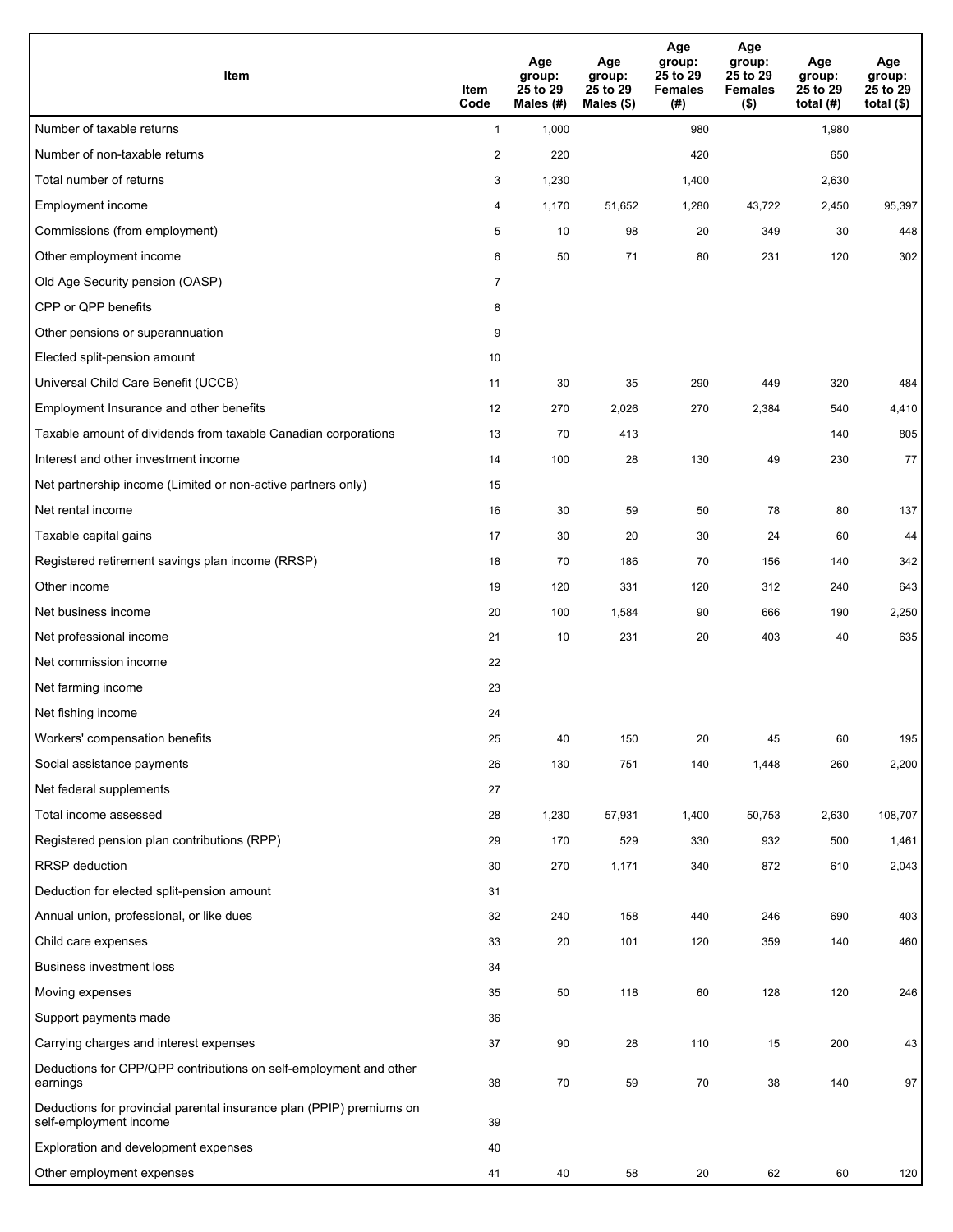| Item                                                              | Item<br>Code | Age<br>group:<br>25 to 29<br>Males (#) | Age<br>group:<br>25 to 29<br>Males (\$) | Age<br>group:<br>25 to 29<br><b>Females</b><br>(#) | Age<br>group:<br>25 to 29<br><b>Females</b><br>$($ \$) | Age<br>group:<br>25 to 29<br>total $(H)$ | Age<br>group:<br>25 to 29<br>total $($)$ |
|-------------------------------------------------------------------|--------------|----------------------------------------|-----------------------------------------|----------------------------------------------------|--------------------------------------------------------|------------------------------------------|------------------------------------------|
| Clergy residence deduction                                        | 42           |                                        |                                         |                                                    |                                                        |                                          |                                          |
| Other deductions                                                  | 43           | 20                                     | 25                                      | 40                                                 | 20                                                     | 60                                       | 45                                       |
| Total deductions before adjustments                               | 44           | 600                                    | 2,254                                   | 830                                                | 2,684                                                  | 1,430                                    | 4,938                                    |
| Social benefits repayment                                         | 45           | 30                                     | 26                                      | 10                                                 | 10                                                     | 40                                       | 36                                       |
| Net income after adjustments                                      | 46           | 1,230                                  | 55,652                                  | 1,400                                              | 48,064                                                 | 2,630                                    | 103,738                                  |
| Canadian Forces personnel and police deduction                    | 47           |                                        |                                         |                                                    |                                                        |                                          |                                          |
| Security options deductions                                       | 48           |                                        |                                         |                                                    |                                                        |                                          |                                          |
| Other payments deductions                                         | 49           | 170                                    | 901                                     | 150                                                | 1,493                                                  | 320                                      | 2,394                                    |
| Non-capital losses of other years                                 | 50           |                                        |                                         |                                                    |                                                        |                                          |                                          |
| Net capital losses of other years                                 | 51           |                                        |                                         |                                                    |                                                        |                                          |                                          |
| Capital gains deduction                                           | 52           |                                        |                                         |                                                    |                                                        |                                          |                                          |
| Northern residents deductions                                     | 53           | 840                                    | 3,829                                   | 860                                                | 3,465                                                  | 1,700                                    | 7,294                                    |
| Additional deductions                                             | 54           |                                        |                                         |                                                    |                                                        |                                          |                                          |
| Farming/fishing losses of prior years                             | 55           |                                        |                                         |                                                    |                                                        |                                          |                                          |
| Total deductions from net income                                  | 56           | 940                                    | 4,731                                   | 960                                                | 4,962                                                  | 1,890                                    | 9,692                                    |
| Taxable income assessed                                           | 57           | 1,210                                  | 50,927                                  | 1,380                                              | 43,124                                                 | 2,580                                    | 94,073                                   |
| Basic personal amount                                             | 58           | 1,230                                  | 13,206                                  | 1,400                                              | 15,045                                                 | 2,630                                    | 28,257                                   |
| Age amount                                                        | 59           |                                        |                                         |                                                    |                                                        |                                          |                                          |
| Spouse or common-law partner amount                               | 60           | 70                                     | 536                                     | 30                                                 | 215                                                    | 100                                      | 750                                      |
| Amount for eligible dependant                                     | 61           | 20                                     | 197                                     | 130                                                | 1,345                                                  | 150                                      | 1,542                                    |
| Amount for children 17 and under                                  | 62           | 130                                    | 416                                     | 240                                                | 818                                                    | 370                                      | 1,234                                    |
| Amount for infirm dependants age 18 or older                      | 63           |                                        |                                         |                                                    |                                                        |                                          |                                          |
| CPP or QPP contributions through employment                       | 64           | 1,120                                  | 1,802                                   | 1,200                                              | 1,688                                                  | 2,320                                    | 3,491                                    |
| CPP or QPP contributions on self-employment and other             |              |                                        |                                         |                                                    |                                                        |                                          |                                          |
| earnings                                                          | 65           | 70                                     | 59                                      | 70                                                 | 38                                                     | 140                                      | 97                                       |
| Employment Insurance premiums                                     | 66           | 1,120                                  | 692                                     | 1,200                                              | 665                                                    | 2,320                                    | 1,358                                    |
| PPIP premiums paid                                                | 67           |                                        |                                         |                                                    |                                                        |                                          |                                          |
| PPIP premiums payable on employment income                        | 68           |                                        |                                         |                                                    |                                                        |                                          |                                          |
| PPIP premiums payable on self-employment income                   | 69           |                                        |                                         |                                                    |                                                        |                                          |                                          |
| Volunteer firefighters' amount                                    | 70           |                                        |                                         |                                                    |                                                        |                                          |                                          |
| Canada employment amount                                          | 71           | 1,160                                  | 1,259                                   | 1,260                                              | 1,370                                                  | 2,420                                    | 2,630                                    |
| Public transit amount                                             | 72           | 40                                     | 11                                      | 60                                                 | 17                                                     | 90                                       | 28                                       |
| Children's fitness amount                                         | 73           | 30                                     | 8                                       | 50                                                 | 13                                                     | 80                                       | 21                                       |
| Children's arts amount                                            | 74           |                                        |                                         | 10                                                 | $\overline{4}$                                         | 20                                       | 6                                        |
| Home buyers' amount                                               | 75           | 40                                     | 184                                     | 40                                                 | 158                                                    | 80                                       | 342                                      |
| Pension income amount                                             | 76           |                                        |                                         |                                                    |                                                        |                                          |                                          |
| Caregiver amount                                                  | 77           |                                        |                                         |                                                    |                                                        |                                          |                                          |
| Disability amount                                                 | 78           |                                        |                                         | 10                                                 | 83                                                     | 20                                       | 151                                      |
| Disability amount transferred from a dependant                    | 79           |                                        |                                         |                                                    |                                                        |                                          |                                          |
| Interest paid on student loans                                    | 80           | 80                                     | 49                                      | 140                                                | 90                                                     | 220                                      | 138                                      |
| Tuition, education, and textbook amounts                          | 81           | 160                                    | 1,031                                   | 330                                                | 2,133                                                  | 490                                      | 3,164                                    |
| Tuition, education, and textbook amounts transferred from a child | 82           |                                        |                                         |                                                    |                                                        |                                          |                                          |
| Amounts transferred from spouse or common-law partner             | 83           | 20                                     | 72                                      |                                                    |                                                        | 30                                       | 118                                      |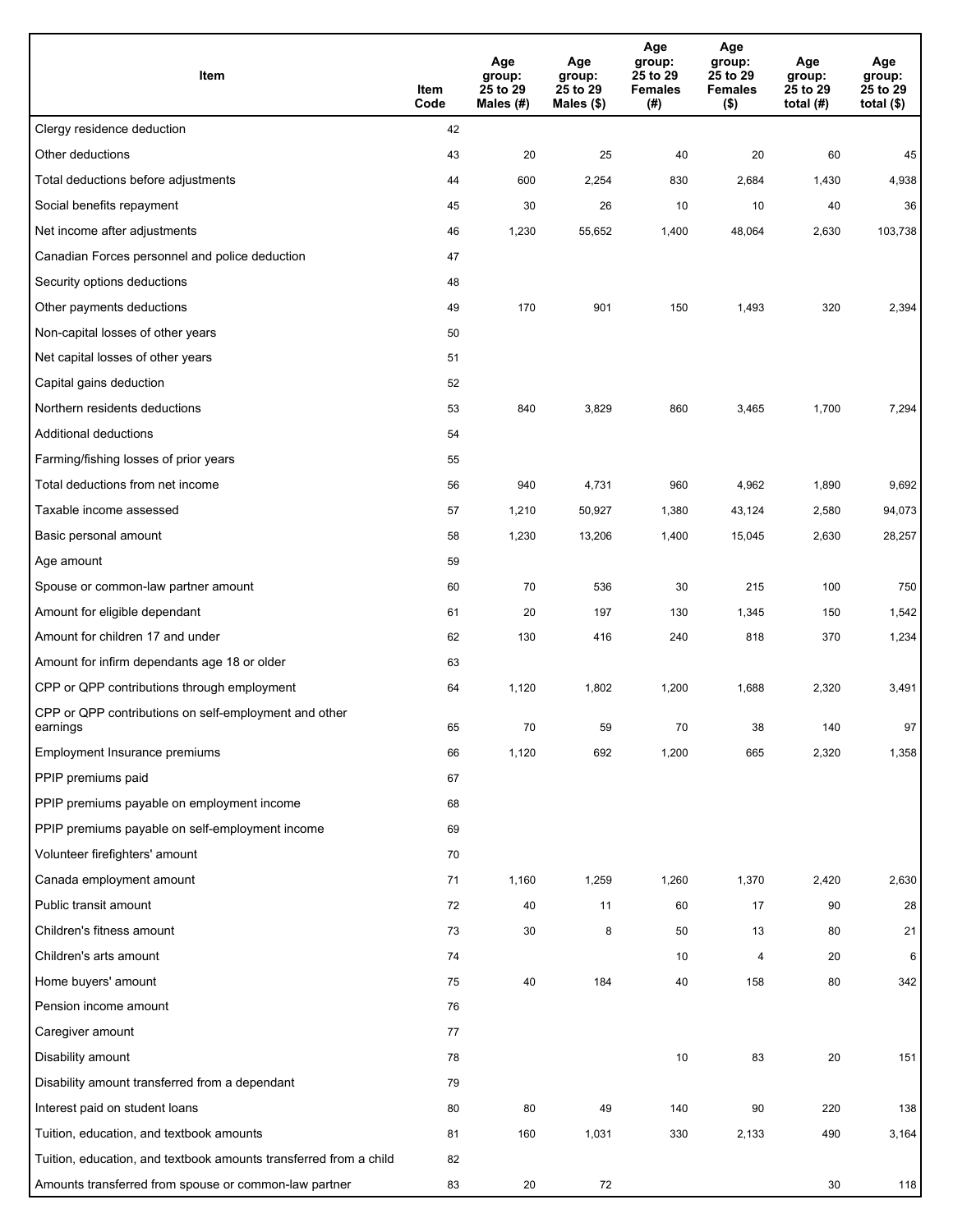| Item                                                | <b>Item</b><br>Code | Age<br>group:<br>25 to 29<br>Males (#) | Age<br>group:<br>25 to 29<br>Males $(\$)$ | Age<br>group:<br>25 to 29<br><b>Females</b><br>(#) | Age<br>group:<br>25 to 29<br><b>Females</b><br>$($ \$) | Age<br>group:<br>25 to 29<br>total $(H)$ | Age<br>group:<br>25 to 29<br>total $($)$ |
|-----------------------------------------------------|---------------------|----------------------------------------|-------------------------------------------|----------------------------------------------------|--------------------------------------------------------|------------------------------------------|------------------------------------------|
| Medical expenses                                    | 84                  | 30                                     | 39                                        | 70                                                 | 99                                                     | 100                                      | 138                                      |
| Total tax credits on personal amounts               | 85                  | 1,230                                  | 2,950                                     | 1,400                                              | 3,578                                                  | 2,630                                    | 6,529                                    |
| Allowable charitable donations and government gifts | 86                  | 120                                    | 134                                       | 210                                                | 81                                                     | 330                                      | 215                                      |
| Eligible cultural and ecological gifts              | 87                  |                                        |                                           |                                                    |                                                        |                                          |                                          |
| Total tax credit on donations and gifts             | 88                  | 110                                    | 37                                        | 210                                                | 20                                                     | 320                                      | 56                                       |
| Total federal non-refundable tax credits            | 89                  | 1,230                                  | 2,987                                     | 1,400                                              | 3,597                                                  | 2,630                                    | 6,585                                    |
| Federal dividend tax credit                         | 90                  | 70                                     | 54                                        |                                                    |                                                        | 120                                      | 100                                      |
| Overseas employment tax credit                      | 91                  |                                        |                                           |                                                    |                                                        |                                          |                                          |
| Minimum tax carryover                               | 92                  |                                        |                                           |                                                    |                                                        |                                          |                                          |
| Basic federal tax                                   | 93                  | 990                                    | 5,753                                     | 950                                                | 3,728                                                  | 1,950                                    | 9,483                                    |
| Federal Foreign Tax Credit                          | 94                  |                                        |                                           |                                                    |                                                        |                                          |                                          |
| Federal Political contribution tax credit           | 95                  |                                        |                                           |                                                    |                                                        | 10                                       | $\overline{2}$                           |
| <b>Investment Tax Credit</b>                        | 96                  |                                        |                                           |                                                    |                                                        |                                          |                                          |
| Labour-sponsored funds tax credit                   | 97                  |                                        |                                           |                                                    |                                                        |                                          |                                          |
| Alternative minimum tax payable                     | 98                  |                                        |                                           |                                                    |                                                        |                                          |                                          |
| Net federal tax                                     | 99                  | 990                                    | 5,752                                     | 950                                                | 3,721                                                  | 1,940                                    | 9,475                                    |
| CPP contributions on self-employment                | 100                 | 70                                     | 118                                       | 70                                                 | 76                                                     | 140                                      | 195                                      |
| Social Benefits repayment                           | 101                 | 30                                     | 26                                        | 10                                                 | 10                                                     | 40                                       | 36                                       |
| Net Provincial Tax                                  | 102                 | 990                                    | 2,629                                     | 950                                                | 1,720                                                  | 1,940                                    | 4,349                                    |
| Total tax payable                                   | 103                 | 1,000                                  | 8,813                                     | 980                                                | 5,661                                                  | 1,980                                    | 14,477                                   |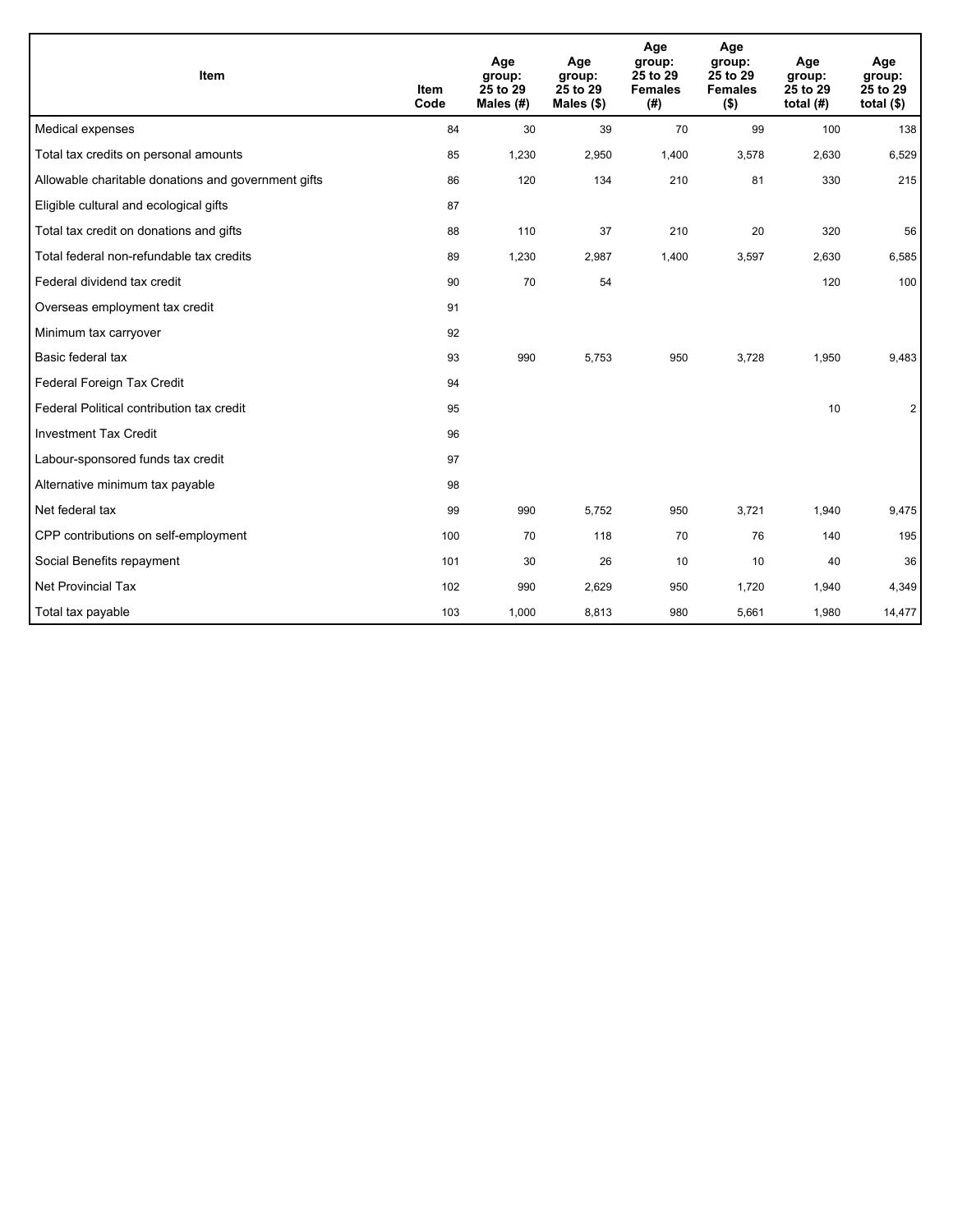| Item                                                                                           | Item<br>Code   | Age<br>group:<br>30 to 34<br>Males (#) | Age<br>group:<br>30 to 34<br>Males (\$) | Age<br>group:<br>30 to 34<br><b>Females</b><br>(#) | Age<br>group:<br>30 to 34<br><b>Females</b><br>$($ \$) | Age<br>group:<br>30 to 34<br>total $(H)$ | Age<br>group:<br>30 to 34<br>total $($)$ |
|------------------------------------------------------------------------------------------------|----------------|----------------------------------------|-----------------------------------------|----------------------------------------------------|--------------------------------------------------------|------------------------------------------|------------------------------------------|
| Number of taxable returns                                                                      | $\mathbf{1}$   | 1,060                                  |                                         | 950                                                |                                                        | 2,010                                    |                                          |
| Number of non-taxable returns                                                                  | $\overline{2}$ | 200                                    |                                         | 300                                                |                                                        | 510                                      |                                          |
| Total number of returns                                                                        | 3              | 1,270                                  |                                         | 1,250                                              |                                                        | 2,520                                    |                                          |
| Employment income                                                                              | 4              | 1,180                                  | 61,032                                  | 1,120                                              | 47,475                                                 | 2,300                                    | 108,507                                  |
| Commissions (from employment)                                                                  | 5              | 20                                     | 1,186                                   | 20                                                 | 275                                                    | 40                                       | 1,461                                    |
| Other employment income                                                                        | 6              | 40                                     | 187                                     | 80                                                 | 328                                                    | 120                                      | 514                                      |
| Old Age Security pension (OASP)                                                                | $\overline{7}$ |                                        |                                         |                                                    |                                                        |                                          |                                          |
| CPP or QPP benefits                                                                            | 8              |                                        |                                         |                                                    |                                                        |                                          |                                          |
| Other pensions or superannuation                                                               | 9              |                                        |                                         |                                                    |                                                        |                                          |                                          |
| Elected split-pension amount                                                                   | 10             |                                        |                                         |                                                    |                                                        |                                          |                                          |
| Universal Child Care Benefit (UCCB)                                                            | 11             | 70                                     | 97                                      | 340                                                | 568                                                    | 410                                      | 665                                      |
| Employment Insurance and other benefits                                                        | 12             | 220                                    | 1,667                                   | 280                                                | 2,728                                                  | 500                                      | 4,394                                    |
| Taxable amount of dividends from taxable Canadian corporations                                 | 13             | 90                                     | 542                                     | 70                                                 | 781                                                    | 170                                      | 1,324                                    |
| Interest and other investment income                                                           | 14             | 130                                    | 63                                      | 140                                                | 85                                                     | 270                                      | 148                                      |
| Net partnership income (Limited or non-active partners only)                                   | 15             |                                        |                                         |                                                    |                                                        |                                          |                                          |
| Net rental income                                                                              | 16             | 80                                     | 85                                      | 80                                                 | 151                                                    | 160                                      | 236                                      |
| Taxable capital gains                                                                          | 17             | 40                                     | 178                                     | 30                                                 | 91                                                     | 70                                       | 269                                      |
| Registered retirement savings plan income (RRSP)                                               | 18             | 120                                    | 269                                     | 100                                                | 243                                                    | 220                                      | 511                                      |
| Other income                                                                                   | 19             | 120                                    | 345                                     | 120                                                | 523                                                    | 250                                      | 868                                      |
| Net business income                                                                            | 20             | 150                                    | 2,089                                   | 110                                                | 1,210                                                  | 260                                      | 3,299                                    |
| Net professional income                                                                        | 21             |                                        |                                         | 20                                                 | 759                                                    | 30                                       | 1,114                                    |
| Net commission income                                                                          | 22             |                                        |                                         |                                                    |                                                        |                                          |                                          |
| Net farming income                                                                             | 23             |                                        |                                         |                                                    |                                                        |                                          |                                          |
| Net fishing income                                                                             | 24             |                                        |                                         |                                                    |                                                        |                                          |                                          |
| Workers' compensation benefits                                                                 | 25             | 40                                     | 131                                     | 20                                                 | 101                                                    | 50                                       | 232                                      |
| Social assistance payments                                                                     | 26             | 110                                    | 699                                     | 110                                                | 1,343                                                  | 210                                      | 2,042                                    |
| Net federal supplements                                                                        | 27             |                                        |                                         |                                                    |                                                        |                                          |                                          |
| Total income assessed                                                                          | 28             | 1,270                                  | 69,071                                  | 1,250                                              | 56,735                                                 | 2,520                                    | 125,806                                  |
| Registered pension plan contributions (RPP)                                                    | 29             | 260                                    | 1,033                                   | 410                                                | 1,423                                                  | 670                                      | 2,457                                    |
| <b>RRSP</b> deduction                                                                          | 30             | 360                                    | 1,809                                   | 380                                                | 1,425                                                  | 740                                      | 3,234                                    |
| Deduction for elected split-pension amount                                                     | 31             |                                        |                                         |                                                    |                                                        |                                          |                                          |
| Annual union, professional, or like dues                                                       | 32             | 340                                    | 267                                     | 490                                                | 322                                                    | 830                                      | 588                                      |
| Child care expenses                                                                            | 33             | 50                                     | 224                                     | 200                                                | 788                                                    | 250                                      | 1,012                                    |
| <b>Business investment loss</b>                                                                | 34             |                                        |                                         |                                                    |                                                        |                                          |                                          |
| Moving expenses                                                                                | 35             | 50                                     | 222                                     | 40                                                 | 184                                                    | 90                                       | 406                                      |
| Support payments made                                                                          | 36             |                                        |                                         |                                                    |                                                        |                                          |                                          |
| Carrying charges and interest expenses                                                         | 37             | 120                                    | 50                                      | 120                                                | 26                                                     | 240                                      | 77                                       |
| Deductions for CPP/QPP contributions on self-employment and other<br>earnings                  | 38             | 100                                    | 83                                      | 70                                                 | 51                                                     | 170                                      | 133                                      |
| Deductions for provincial parental insurance plan (PPIP) premiums on<br>self-employment income | 39             |                                        |                                         |                                                    |                                                        |                                          |                                          |
| Exploration and development expenses                                                           | 40             |                                        |                                         |                                                    |                                                        |                                          |                                          |
| Other employment expenses                                                                      | 41             | 50                                     | 257                                     | 20                                                 | 45                                                     | 70                                       | 301                                      |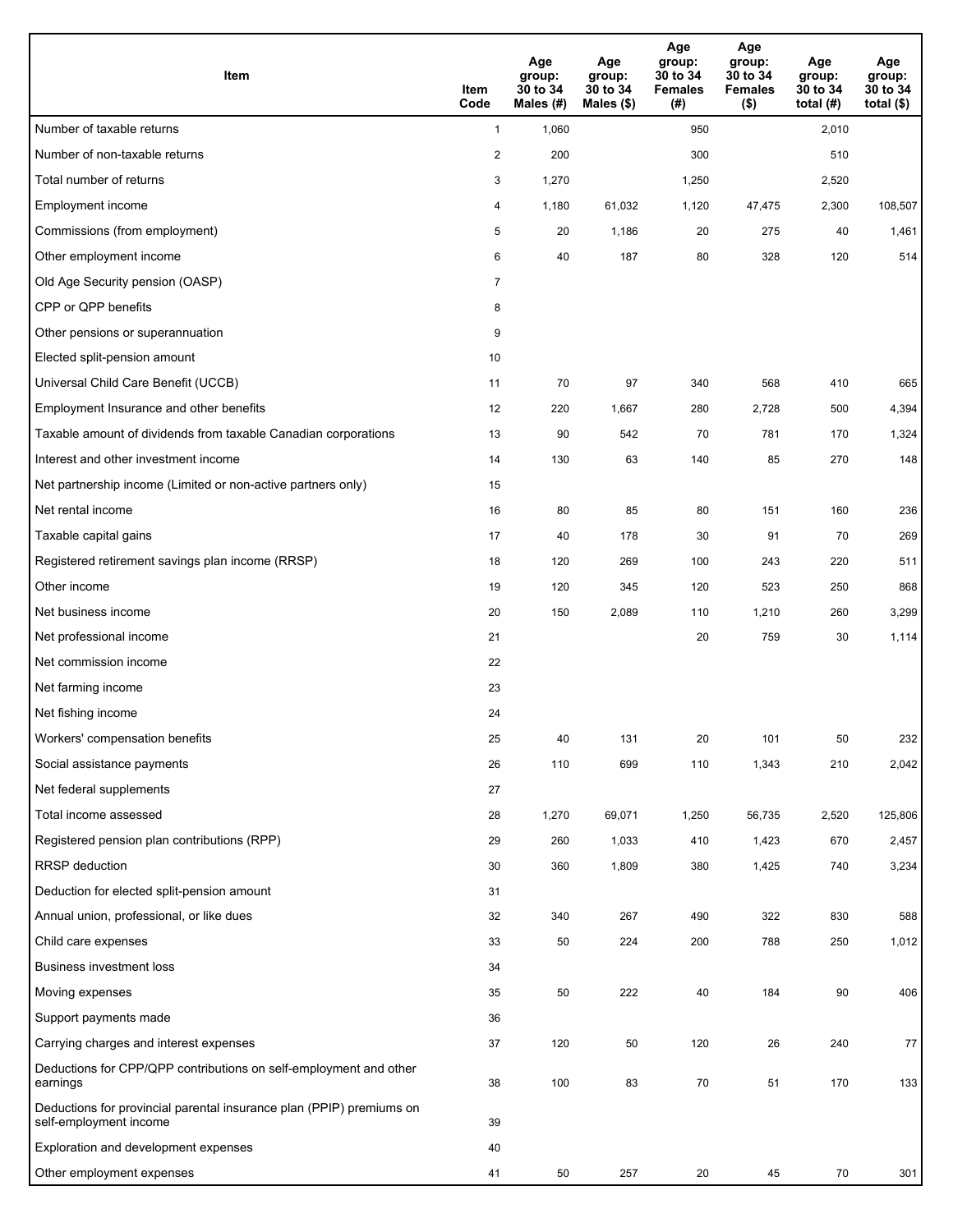| Item                                                              | Item<br>Code | Age<br>group:<br>30 to 34<br>Males (#) | Age<br>group:<br>30 to 34<br>Males (\$) | Age<br>group:<br>30 to 34<br><b>Females</b><br>(#) | Age<br>group:<br>30 to 34<br><b>Females</b><br>$($ \$) | Age<br>group:<br>30 to 34<br>total $(H)$ | Age<br>group:<br>30 to 34<br>total $($)$ |
|-------------------------------------------------------------------|--------------|----------------------------------------|-----------------------------------------|----------------------------------------------------|--------------------------------------------------------|------------------------------------------|------------------------------------------|
| Clergy residence deduction                                        | 42           |                                        |                                         |                                                    |                                                        |                                          |                                          |
| Other deductions                                                  | 43           | 40                                     | 22                                      | 40                                                 | 26                                                     | 80                                       | 49                                       |
| Total deductions before adjustments                               | 44           | 750                                    | 3,996                                   | 860                                                | 4,310                                                  | 1,600                                    | 8,306                                    |
| Social benefits repayment                                         | 45           | 40                                     | 46                                      | 10                                                 | 10                                                     | 50                                       | 56                                       |
| Net income after adjustments                                      | 46           | 1,260                                  | 65,167                                  | 1,250                                              | 52,439                                                 | 2,510                                    | 117,606                                  |
| Canadian Forces personnel and police deduction                    | 47           |                                        |                                         |                                                    |                                                        |                                          |                                          |
| Security options deductions                                       | 48           |                                        |                                         |                                                    |                                                        |                                          |                                          |
| Other payments deductions                                         | 49           | 140                                    | 831                                     | 120                                                | 1,444                                                  | 260                                      | 2,275                                    |
| Non-capital losses of other years                                 | 50           |                                        |                                         |                                                    |                                                        |                                          |                                          |
| Net capital losses of other years                                 | 51           |                                        |                                         |                                                    |                                                        |                                          |                                          |
| Capital gains deduction                                           | 52           |                                        |                                         |                                                    |                                                        |                                          |                                          |
| Northern residents deductions                                     | 53           | 930                                    | 4,764                                   | 830                                                | 3,871                                                  | 1,760                                    | 8,636                                    |
| Additional deductions                                             | 54           |                                        |                                         |                                                    |                                                        |                                          |                                          |
| Farming/fishing losses of prior years                             | 55           |                                        |                                         |                                                    |                                                        |                                          |                                          |
| Total deductions from net income                                  | 56           | 1,000                                  | 5,597                                   | 910                                                | 5,387                                                  | 1,910                                    | 10,984                                   |
| Taxable income assessed                                           | 57           | 1,250                                  | 59,593                                  | 1,220                                              | 47,064                                                 | 2,470                                    | 106,657                                  |
| Basic personal amount                                             | 58           | 1,270                                  | 13,585                                  | 1,250                                              | 13,444                                                 | 2,520                                    | 27,029                                   |
| Age amount                                                        | 59           |                                        |                                         |                                                    |                                                        |                                          |                                          |
| Spouse or common-law partner amount                               | 60           | 100                                    | 729                                     | 40                                                 | 284                                                    | 130                                      | 1,013                                    |
| Amount for eligible dependant                                     | 61           | 30                                     | 255                                     | 160                                                | 1,692                                                  | 190                                      | 1,948                                    |
| Amount for children 17 and under                                  | 62           | 270                                    | 1,028                                   | 320                                                | 1,239                                                  | 590                                      | 2,268                                    |
| Amount for infirm dependants age 18 or older                      | 63           |                                        |                                         |                                                    |                                                        |                                          |                                          |
| CPP or QPP contributions through employment                       | 64           | 1,130                                  | 1,974                                   | 1,050                                              | 1,680                                                  | 2,180                                    | 3,655                                    |
| CPP or QPP contributions on self-employment and other<br>earnings | 65           | 100                                    | 83                                      | 70                                                 | 51                                                     | 170                                      | 133                                      |
| Employment Insurance premiums                                     | 66           | 1,120                                  | 738                                     | 1,050                                              | 638                                                    | 2,170                                    | 1,376                                    |
| PPIP premiums paid                                                | 67           |                                        |                                         |                                                    |                                                        |                                          |                                          |
| PPIP premiums payable on employment income                        | 68           |                                        |                                         |                                                    |                                                        |                                          |                                          |
| PPIP premiums payable on self-employment income                   | 69           |                                        |                                         |                                                    |                                                        |                                          |                                          |
| Volunteer firefighters' amount                                    | 70           | 20                                     | 51                                      |                                                    |                                                        | 20                                       | 63                                       |
| Canada employment amount                                          | 71           | 1,170                                  | 1,277                                   | 1,110                                              | 1,202                                                  | 2,280                                    | 2,480                                    |
| Public transit amount                                             | 72           | 40                                     | 12                                      | 20                                                 | 12                                                     | 60                                       | 24                                       |
| Children's fitness amount                                         | 73           | 100                                    | 39                                      | 100                                                | 40                                                     | 200                                      | 79                                       |
| Children's arts amount                                            | 74           | 30                                     | 11                                      | 20                                                 | 9                                                      | 50                                       | 20                                       |
| Home buyers' amount                                               | 75           | 40                                     | 178                                     | 40                                                 | 156                                                    | 80                                       | 333                                      |
| Pension income amount                                             | 76           |                                        |                                         |                                                    |                                                        |                                          |                                          |
| Caregiver amount                                                  | 77           |                                        |                                         |                                                    |                                                        |                                          |                                          |
| Disability amount                                                 | 78           |                                        |                                         |                                                    |                                                        |                                          |                                          |
| Disability amount transferred from a dependant                    | 79           |                                        |                                         | 10                                                 | 173                                                    | 20                                       | 227                                      |
| Interest paid on student loans                                    | 80           | 80                                     | 45                                      | 140                                                | 84                                                     | 220                                      | 129                                      |
| Tuition, education, and textbook amounts                          | 81           | 120                                    | 879                                     | 190                                                | 1,037                                                  | 310                                      | 1,917                                    |
| Tuition, education, and textbook amounts transferred from a child | 82           |                                        |                                         |                                                    |                                                        |                                          |                                          |
| Amounts transferred from spouse or common-law partner             | 83           | 30                                     | 115                                     | 20                                                 | 74                                                     | 50                                       | 190                                      |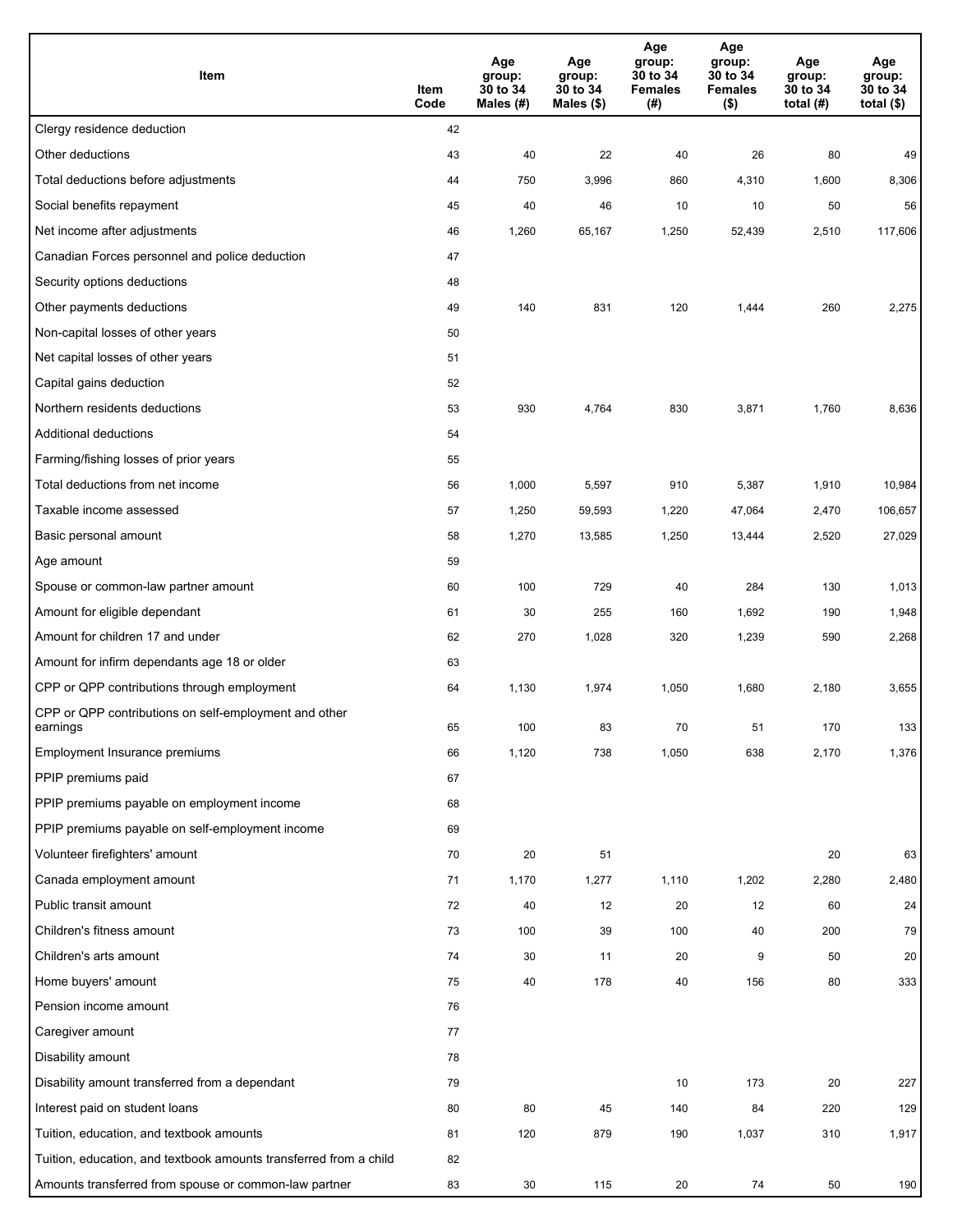| Item                                                | <b>Item</b><br>Code | Age<br>group:<br>30 to 34<br>Males $(H)$ | Age<br>group:<br>30 to 34<br>Males $(\$)$ | Age<br>group:<br>30 to 34<br><b>Females</b><br>(# ) | Age<br>group:<br>30 to 34<br><b>Females</b><br>$($ \$) | Age<br>group:<br>30 to 34<br>total $(H)$ | Age<br>group:<br>30 to 34<br>total $(§)$ |
|-----------------------------------------------------|---------------------|------------------------------------------|-------------------------------------------|-----------------------------------------------------|--------------------------------------------------------|------------------------------------------|------------------------------------------|
| Medical expenses                                    | 84                  | 40                                       | 55                                        | 70                                                  | 83                                                     | 110                                      | 138                                      |
| Total tax credits on personal amounts               | 85                  | 1,270                                    | 3,176                                     | 1,250                                               | 3,293                                                  | 2,520                                    | 6,470                                    |
| Allowable charitable donations and government gifts | 86                  | 170                                      | 197                                       | 210                                                 | 141                                                    | 380                                      | 339                                      |
| Eligible cultural and ecological gifts              | 87                  |                                          |                                           |                                                     |                                                        |                                          |                                          |
| Total tax credit on donations and gifts             | 88                  | 170                                      | 54                                        | 210                                                 | 37                                                     | 380                                      | 91                                       |
| Total federal non-refundable tax credits            | 89                  | 1,270                                    | 3,230                                     | 1,250                                               | 3,330                                                  | 2,520                                    | 6,560                                    |
| Federal dividend tax credit                         | 90                  | 90                                       | 71                                        | 70                                                  | 112                                                    | 160                                      | 183                                      |
| Overseas employment tax credit                      | 91                  |                                          |                                           |                                                     |                                                        |                                          |                                          |
| Minimum tax carryover                               | 92                  |                                          |                                           |                                                     |                                                        |                                          |                                          |
| Basic federal tax                                   | 93                  | 1,040                                    | 7,290                                     | 920                                                 | 4,870                                                  | 1,960                                    | 12,160                                   |
| Federal Foreign Tax Credit                          | 94                  |                                          |                                           |                                                     |                                                        |                                          |                                          |
| Federal Political contribution tax credit           | 95                  |                                          |                                           |                                                     |                                                        | 20                                       | 3                                        |
| <b>Investment Tax Credit</b>                        | 96                  |                                          |                                           |                                                     |                                                        |                                          |                                          |
| Labour-sponsored funds tax credit                   | 97                  |                                          |                                           |                                                     |                                                        |                                          |                                          |
| Alternative minimum tax payable                     | 98                  |                                          |                                           |                                                     |                                                        |                                          |                                          |
| Net federal tax                                     | 99                  | 1,040                                    | 7,263                                     | 920                                                 | 4,853                                                  | 1,960                                    | 12,116                                   |
| CPP contributions on self-employment                | 100                 | 100                                      | 165                                       | 70                                                  | 101                                                    | 170                                      | 266                                      |
| Social Benefits repayment                           | 101                 | 40                                       | 46                                        | 10                                                  | 10                                                     | 50                                       | 56                                       |
| <b>Net Provincial Tax</b>                           | 102                 | 1,040                                    | 3,324                                     | 920                                                 | 2,202                                                  | 1,960                                    | 5,527                                    |
| Total tax payable                                   | 103                 | 1,060                                    | 11,184                                    | 950                                                 | 7,356                                                  | 2,010                                    | 18,539                                   |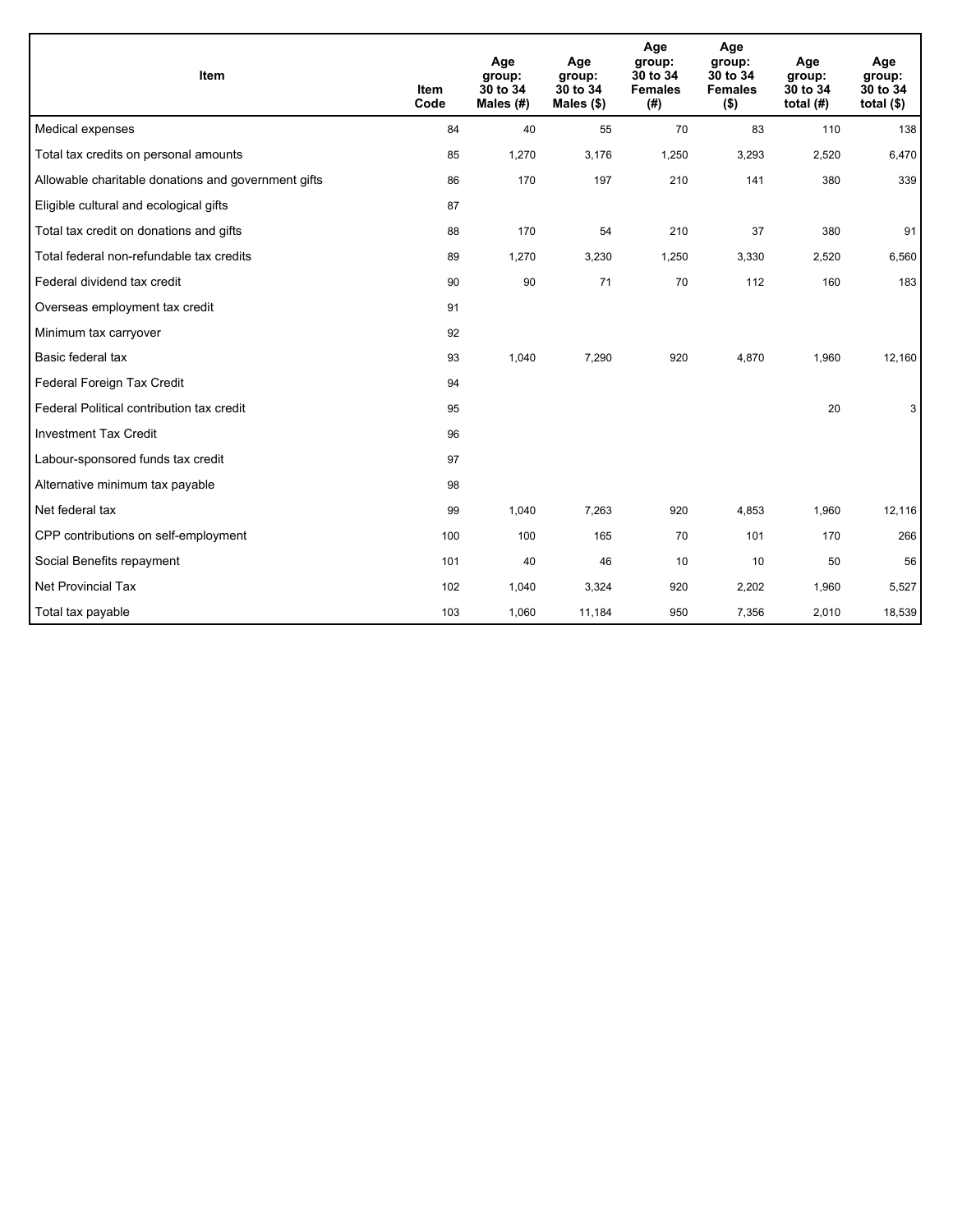| Item                                                                                           | Item<br>Code   | Age<br>group:<br>35 to 39<br>Males (#) | Age<br>group:<br>35 to 39<br>Males (\$) | Age<br>group:<br>35 to 39<br><b>Females</b><br>(#) | Age<br>group:<br>35 to 39<br><b>Females</b><br>$($ \$) | Age<br>group:<br>35 to 39<br>total $(H)$ | Age<br>group:<br>35 to 39<br>total $($)$ |
|------------------------------------------------------------------------------------------------|----------------|----------------------------------------|-----------------------------------------|----------------------------------------------------|--------------------------------------------------------|------------------------------------------|------------------------------------------|
| Number of taxable returns                                                                      | $\mathbf{1}$   | 980                                    |                                         | 980                                                |                                                        | 1,960                                    |                                          |
| Number of non-taxable returns                                                                  | $\overline{2}$ | 150                                    |                                         | 280                                                |                                                        | 430                                      |                                          |
| Total number of returns                                                                        | 3              | 1,120                                  |                                         | 1,260                                              |                                                        | 2,390                                    |                                          |
| Employment income                                                                              | 4              | 1,010                                  | 60,769                                  | 1,120                                              | 51,305                                                 | 2,130                                    | 112,077                                  |
| Commissions (from employment)                                                                  | 5              | 10                                     | 560                                     | 10                                                 | 439                                                    | 30                                       | 999                                      |
| Other employment income                                                                        | 6              | 50                                     | 286                                     | 40                                                 | 159                                                    | 90                                       | 445                                      |
| Old Age Security pension (OASP)                                                                | $\overline{7}$ |                                        |                                         |                                                    |                                                        |                                          |                                          |
| CPP or QPP benefits                                                                            | 8              |                                        |                                         |                                                    |                                                        | 10                                       | 62                                       |
| Other pensions or superannuation                                                               | 9              |                                        |                                         |                                                    |                                                        |                                          |                                          |
| Elected split-pension amount                                                                   | 10             |                                        |                                         |                                                    |                                                        |                                          |                                          |
| Universal Child Care Benefit (UCCB)                                                            | 11             | 100                                    | 154                                     | 360                                                | 556                                                    | 460                                      | 710                                      |
| Employment Insurance and other benefits                                                        | 12             | 190                                    | 1,592                                   | 240                                                | 2,404                                                  | 440                                      | 3,996                                    |
| Taxable amount of dividends from taxable Canadian corporations                                 | 13             | 80                                     | 1,454                                   | 100                                                | 1,111                                                  | 180                                      | 2,565                                    |
| Interest and other investment income                                                           | 14             | 120                                    | 102                                     | 190                                                | 62                                                     | 310                                      | 165                                      |
| Net partnership income (Limited or non-active partners only)                                   | 15             |                                        |                                         |                                                    |                                                        |                                          |                                          |
| Net rental income                                                                              | 16             | 90                                     | 328                                     | 100                                                | 304                                                    | 200                                      | 632                                      |
| Taxable capital gains                                                                          | 17             | 30                                     | 335                                     | 40                                                 | 180                                                    | 70                                       | 516                                      |
| Registered retirement savings plan income (RRSP)                                               | 18             | 140                                    | 485                                     | 150                                                | 485                                                    | 300                                      | 971                                      |
| Other income                                                                                   | 19             | 80                                     | 297                                     | 120                                                | 583                                                    | 190                                      | 880                                      |
| Net business income                                                                            | 20             | 170                                    | 3,035                                   | 170                                                | 2,043                                                  | 340                                      | 5,078                                    |
| Net professional income                                                                        | 21             | 10                                     | 436                                     | 20                                                 | 491                                                    | 30                                       | 927                                      |
| Net commission income                                                                          | 22             |                                        |                                         |                                                    |                                                        | 10                                       | 45                                       |
| Net farming income                                                                             | 23             |                                        |                                         |                                                    |                                                        | 10                                       | $-247$                                   |
| Net fishing income                                                                             | 24             |                                        |                                         |                                                    |                                                        |                                          |                                          |
| Workers' compensation benefits                                                                 | 25             | 30                                     | 224                                     | 20                                                 | 85                                                     | 40                                       | 310                                      |
| Social assistance payments                                                                     | 26             | 80                                     | 576                                     | 90                                                 | 1,046                                                  | 170                                      | 1,622                                    |
| Net federal supplements                                                                        | 27             |                                        |                                         |                                                    |                                                        |                                          |                                          |
| Total income assessed                                                                          | 28             | 1,120                                  | 70,464                                  | 1,260                                              | 61,398                                                 | 2,380                                    | 131,866                                  |
| Registered pension plan contributions (RPP)                                                    | 29             | 320                                    | 1,463                                   | 500                                                | 1,985                                                  | 820                                      | 3,448                                    |
| RRSP deduction                                                                                 | 30             | 350                                    | 1,898                                   | 420                                                | 1,750                                                  | 760                                      | 3,648                                    |
| Deduction for elected split-pension amount                                                     | 31             |                                        |                                         |                                                    |                                                        |                                          |                                          |
| Annual union, professional, or like dues                                                       | 32             | 340                                    | 291                                     | 540                                                | 386                                                    | 880                                      | 677                                      |
| Child care expenses                                                                            | 33             | 90                                     | 493                                     | 260                                                | 1,033                                                  | 350                                      | 1,525                                    |
| <b>Business investment loss</b>                                                                | 34             |                                        |                                         |                                                    |                                                        |                                          |                                          |
| Moving expenses                                                                                | 35             | 20                                     | 98                                      | 20                                                 | 80                                                     | 40                                       | 178                                      |
| Support payments made                                                                          | 36             |                                        |                                         |                                                    |                                                        |                                          |                                          |
| Carrying charges and interest expenses                                                         | 37             | 110                                    | 42                                      | 140                                                | 45                                                     | 250                                      | 86                                       |
| Deductions for CPP/QPP contributions on self-employment and other<br>earnings                  | 38             | 100                                    | 114                                     | 100                                                | 77                                                     | 200                                      | 191                                      |
| Deductions for provincial parental insurance plan (PPIP) premiums on<br>self-employment income | 39             |                                        |                                         |                                                    |                                                        |                                          |                                          |
| Exploration and development expenses                                                           | 40             |                                        |                                         |                                                    |                                                        |                                          |                                          |
| Other employment expenses                                                                      | 41             | 40                                     | 116                                     | 20                                                 | 93                                                     | 60                                       | 208                                      |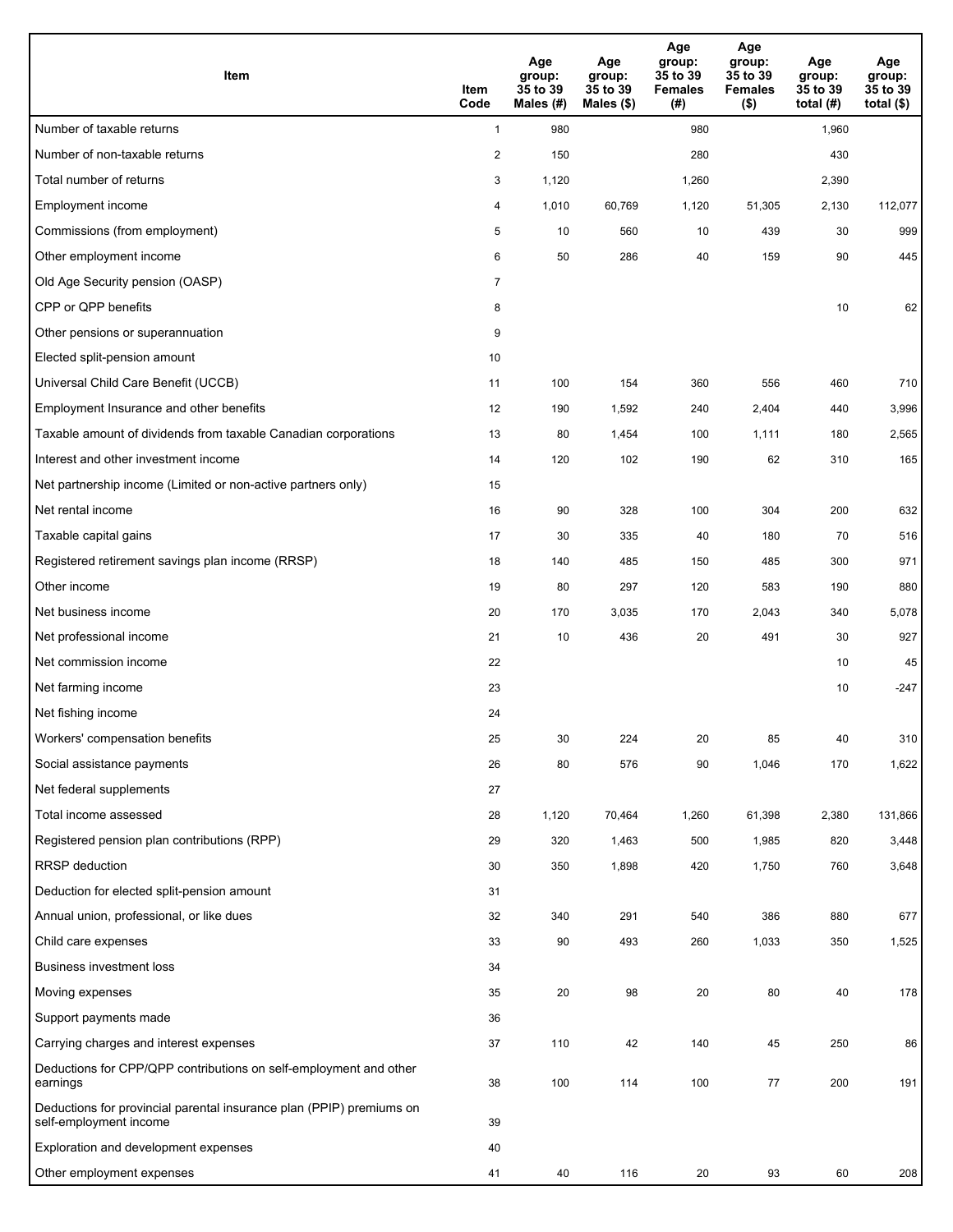| Item                                                              | Item<br>Code | Age<br>group:<br>35 to 39<br>Males (#) | Age<br>group:<br>35 to 39<br>Males (\$) | Age<br>group:<br>35 to 39<br><b>Females</b><br>(#) | Age<br>group:<br>35 to 39<br><b>Females</b><br>$($ \$) | Age<br>group:<br>35 to 39<br>total $(#)$ | Age<br>group:<br>35 to 39<br>total $($)$ |
|-------------------------------------------------------------------|--------------|----------------------------------------|-----------------------------------------|----------------------------------------------------|--------------------------------------------------------|------------------------------------------|------------------------------------------|
| Clergy residence deduction                                        | 42           |                                        |                                         |                                                    |                                                        |                                          |                                          |
| Other deductions                                                  | 43           | 40                                     | 63                                      | 30                                                 | 24                                                     | 70                                       | 88                                       |
| Total deductions before adjustments                               | 44           | 750                                    | 4,640                                   | 910                                                | 5,475                                                  | 1,660                                    | 10,115                                   |
| Social benefits repayment                                         | 45           | 30                                     | 39                                      |                                                    |                                                        | 40                                       | 44                                       |
| Net income after adjustments                                      | 46           | 1,120                                  | 65,882                                  | 1,250                                              | 55,971                                                 | 2,370                                    | 121,858                                  |
| Canadian Forces personnel and police deduction                    | 47           |                                        |                                         |                                                    |                                                        |                                          |                                          |
| Security options deductions                                       | 48           |                                        |                                         |                                                    |                                                        |                                          |                                          |
| Other payments deductions                                         | 49           | 110                                    | 800                                     | 110                                                | 1,131                                                  | 210                                      | 1,931                                    |
| Non-capital losses of other years                                 | 50           |                                        |                                         |                                                    |                                                        |                                          |                                          |
| Net capital losses of other years                                 | 51           |                                        |                                         |                                                    |                                                        |                                          |                                          |
| Capital gains deduction                                           | 52           |                                        |                                         |                                                    |                                                        |                                          |                                          |
| Northern residents deductions                                     | 53           | 890                                    | 4,860                                   | 870                                                | 4,346                                                  | 1,750                                    | 9,206                                    |
| Additional deductions                                             | 54           |                                        |                                         |                                                    |                                                        |                                          |                                          |
| Farming/fishing losses of prior years                             | 55           |                                        |                                         |                                                    |                                                        |                                          |                                          |
| Total deductions from net income                                  | 56           | 940                                    | 5,695                                   | 930                                                | 5,482                                                  | 1,870                                    | 11,176                                   |
| Taxable income assessed                                           | 57           | 1,100                                  | 60,196                                  | 1,240                                              | 50,504                                                 | 2,330                                    | 110,703                                  |
| Basic personal amount                                             | 58           | 1,120                                  | 12,093                                  | 1,260                                              | 13,588                                                 | 2,390                                    | 25,692                                   |
| Age amount                                                        | 59           |                                        |                                         |                                                    |                                                        |                                          |                                          |
| Spouse or common-law partner amount                               | 60           | 110                                    | 867                                     | 50                                                 | 393                                                    | 160                                      | 1,260                                    |
| Amount for eligible dependant                                     | 61           | 40                                     | 451                                     | 190                                                | 2,003                                                  | 230                                      | 2,454                                    |
| Amount for children 17 and under                                  | 62           | 390                                    | 1,656                                   | 430                                                | 1,736                                                  | 820                                      | 3,394                                    |
| Amount for infirm dependants age 18 or older                      | 63           |                                        |                                         |                                                    |                                                        |                                          |                                          |
| CPP or QPP contributions through employment                       | 64           | 980                                    | 1,821                                   | 1,040                                              | 1,763                                                  | 2,020                                    | 3,584                                    |
| CPP or QPP contributions on self-employment and other<br>earnings | 65           | 100                                    | 114                                     | 100                                                | 77                                                     | 200                                      | 191                                      |
| Employment Insurance premiums                                     | 66           | 950                                    | 659                                     | 1,030                                              | 651                                                    | 1,980                                    | 1,310                                    |
| PPIP premiums paid                                                | 67           |                                        |                                         |                                                    |                                                        |                                          |                                          |
| PPIP premiums payable on employment income                        | 68           |                                        |                                         |                                                    |                                                        |                                          |                                          |
| PPIP premiums payable on self-employment income                   | 69           |                                        |                                         |                                                    |                                                        |                                          |                                          |
| Volunteer firefighters' amount                                    | 70           | 20                                     | 48                                      |                                                    |                                                        | 20                                       | 54                                       |
| Canada employment amount                                          | 71           | 1,010                                  | 1,100                                   | 1,100                                              | 1,195                                                  | 2,120                                    | 2,296                                    |
| Public transit amount                                             | 72           | 10                                     | 3                                       | 10                                                 | 5                                                      | 30                                       | 8                                        |
| Children's fitness amount                                         | 73           | 200                                    | 98                                      | 200                                                | 100                                                    | 400                                      | 198                                      |
| Children's arts amount                                            | 74           | 70                                     | 33                                      | 70                                                 | 34                                                     | 140                                      | 68                                       |
| Home buyers' amount                                               | 75           | $20\,$                                 | 100                                     | 20                                                 | 100                                                    | 40                                       | 200                                      |
| Pension income amount                                             | 76           |                                        |                                         |                                                    |                                                        |                                          |                                          |
| Caregiver amount                                                  | 77           |                                        |                                         |                                                    |                                                        |                                          |                                          |
| Disability amount                                                 | 78           |                                        |                                         | 10                                                 | 83                                                     | 20                                       | 113                                      |
| Disability amount transferred from a dependant                    | 79           | 20                                     | 182                                     |                                                    |                                                        | 30                                       | 275                                      |
| Interest paid on student loans                                    | 80           | 40                                     | 17                                      | 80                                                 | 43                                                     | 110                                      | 60                                       |
| Tuition, education, and textbook amounts                          | 81           | 60                                     | 295                                     | 120                                                | 493                                                    | 180                                      | 788                                      |
| Tuition, education, and textbook amounts transferred from a child | 82           |                                        |                                         |                                                    |                                                        |                                          |                                          |
| Amounts transferred from spouse or common-law partner             | 83           | 20                                     | 81                                      | 20                                                 | 64                                                     | 40                                       | 145                                      |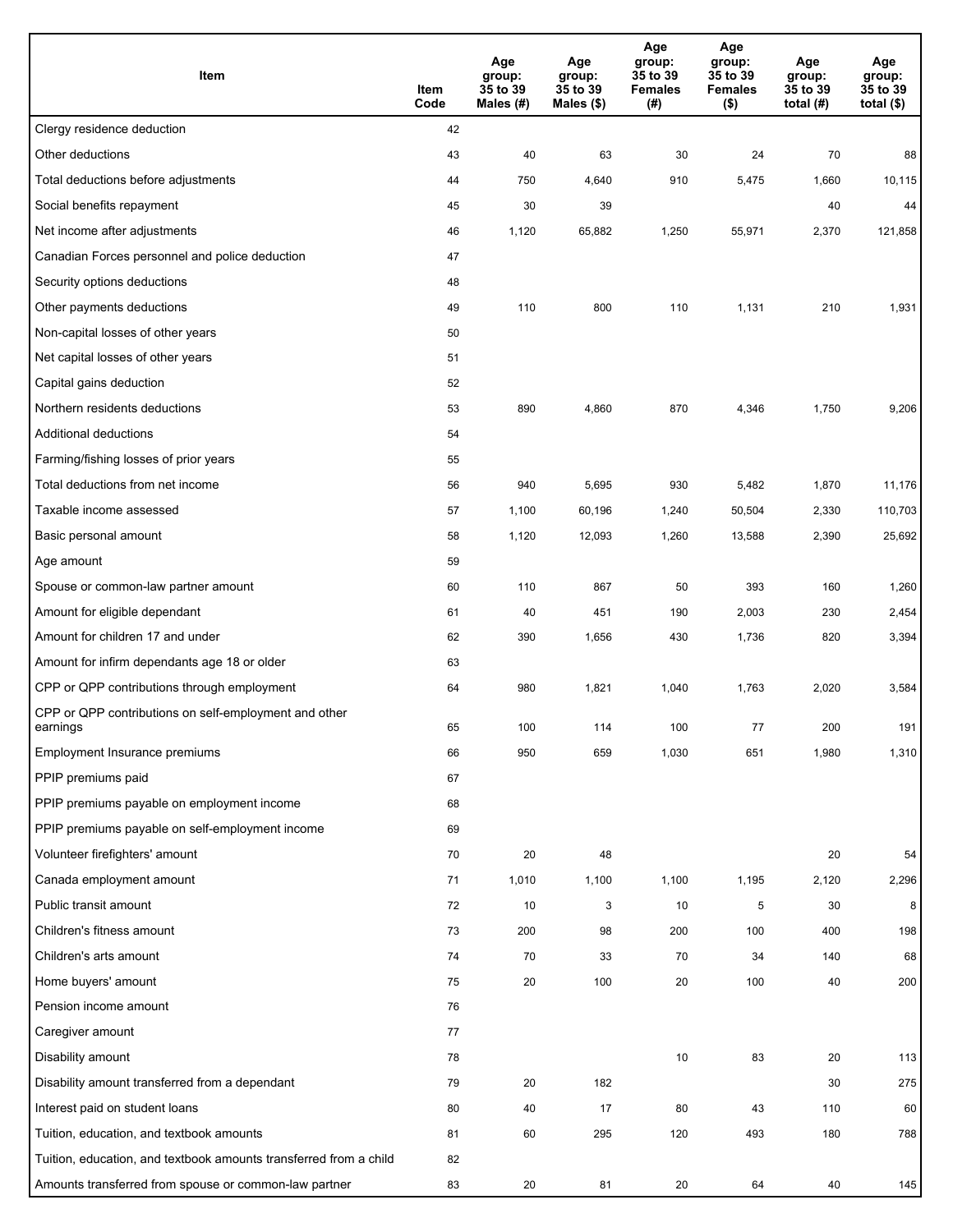| Item                                                | <b>Item</b><br>Code | Age<br>group:<br>35 to 39<br>Males (#) | Age<br>group:<br>35 to 39<br>Males (\$) | Age<br>group:<br>35 to 39<br><b>Females</b><br>(#) | Age<br>group:<br>35 to 39<br><b>Females</b><br>$($ \$) | Age<br>group:<br>35 to 39<br>total $(H)$ | Age<br>group:<br>35 to 39<br>total $($)$ |
|-----------------------------------------------------|---------------------|----------------------------------------|-----------------------------------------|----------------------------------------------------|--------------------------------------------------------|------------------------------------------|------------------------------------------|
| Medical expenses                                    | 84                  | 50                                     | 112                                     | 90                                                 | 213                                                    | 140                                      | 325                                      |
| Total tax credits on personal amounts               | 85                  | 1,120                                  | 2,965                                   | 1,260                                              | 3,402                                                  | 2,390                                    | 6,369                                    |
| Allowable charitable donations and government gifts | 86                  | 200                                    | 213                                     | 280                                                | 180                                                    | 480                                      | 393                                      |
| Eligible cultural and ecological gifts              | 87                  |                                        |                                         |                                                    |                                                        |                                          |                                          |
| Total tax credit on donations and gifts             | 88                  | 200                                    | 58                                      | 280                                                | 47                                                     | 480                                      | 104                                      |
| Total federal non-refundable tax credits            | 89                  | 1,120                                  | 3,023                                   | 1,260                                              | 3,448                                                  | 2,390                                    | 6,473                                    |
| Federal dividend tax credit                         | 90                  | 80                                     | 199                                     | 90                                                 | 148                                                    | 170                                      | 347                                      |
| Overseas employment tax credit                      | 91                  |                                        |                                         |                                                    |                                                        |                                          |                                          |
| Minimum tax carryover                               | 92                  |                                        |                                         |                                                    |                                                        |                                          |                                          |
| Basic federal tax                                   | 93                  | 960                                    | 7,781                                   | 960                                                | 5,367                                                  | 1,910                                    | 13,148                                   |
| Federal Foreign Tax Credit                          | 94                  |                                        |                                         |                                                    |                                                        |                                          |                                          |
| Federal Political contribution tax credit           | 95                  |                                        |                                         | 10                                                 | $\mathbf{1}$                                           |                                          |                                          |
| <b>Investment Tax Credit</b>                        | 96                  |                                        |                                         |                                                    |                                                        |                                          |                                          |
| Labour-sponsored funds tax credit                   | 97                  |                                        |                                         |                                                    |                                                        |                                          |                                          |
| Alternative minimum tax payable                     | 98                  |                                        |                                         |                                                    |                                                        |                                          |                                          |
| Net federal tax                                     | 99                  | 960                                    | 7,776                                   | 960                                                | 5,363                                                  | 1,910                                    | 13,140                                   |
| CPP contributions on self-employment                | 100                 | 100                                    | 228                                     | 100                                                | 153                                                    | 200                                      | 381                                      |
| Social Benefits repayment                           | 101                 | 30                                     | 39                                      |                                                    |                                                        | 40                                       | 44                                       |
| Net Provincial Tax                                  | 102                 | 960                                    | 3,525                                   | 960                                                | 2,455                                                  | 1,910                                    | 5,980                                    |
| Total tax payable                                   | 103                 | 980                                    | 11,966                                  | 980                                                | 8,288                                                  | 1,960                                    | 20,254                                   |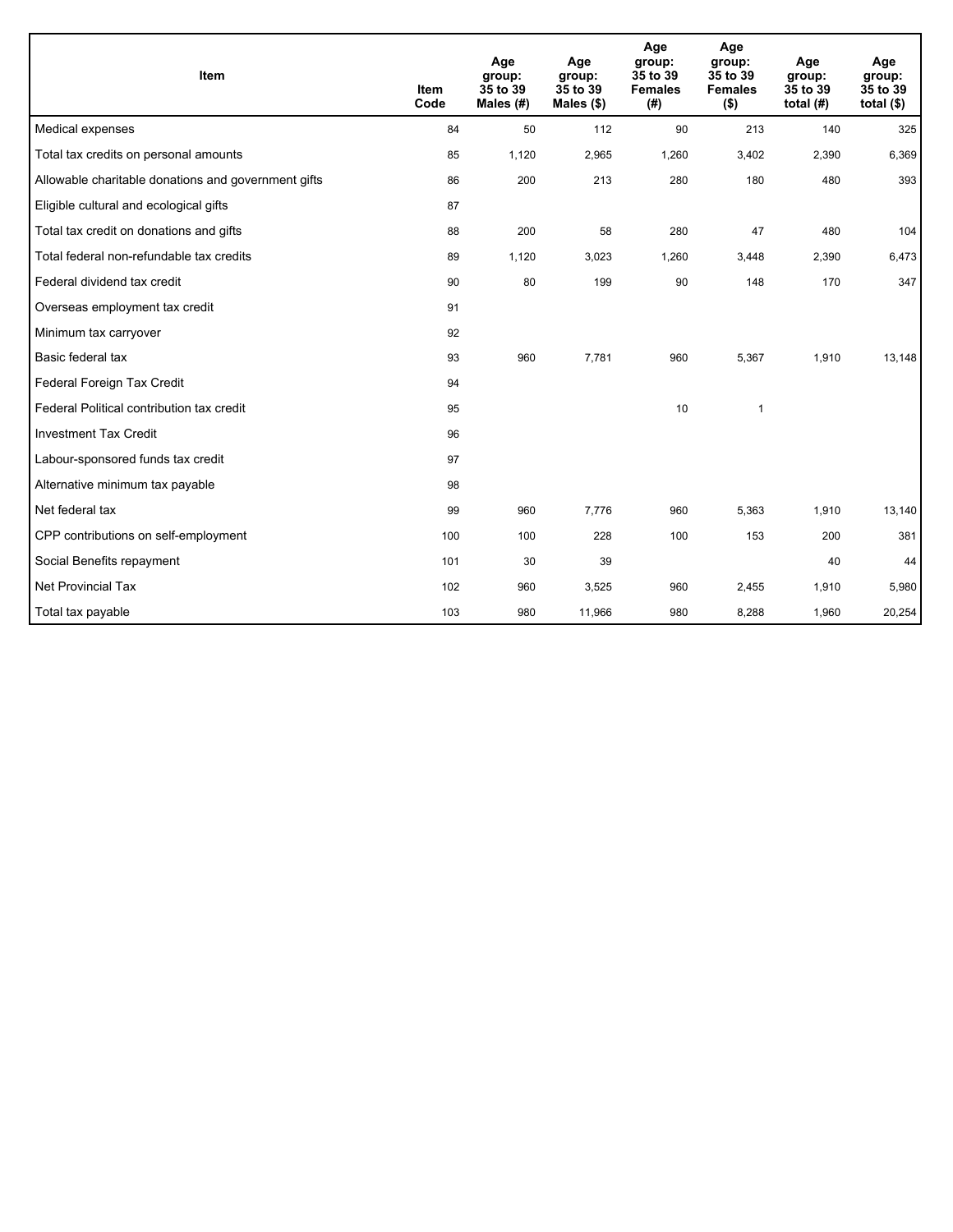| Item                                                                                           | Item<br>Code   | Age<br>group:<br>40 to 44<br>Males (#) | Age<br>group:<br>40 to 44<br>Males (\$) | Age<br>group:<br>40 to 44<br><b>Females</b><br>(# ) | Age<br>group:<br>40 to 44<br><b>Females</b><br>$($ \$) | Age<br>group:<br>40 to 44<br>total $(#)$ | Age<br>group:<br>40 to 44<br>total $($)$ |
|------------------------------------------------------------------------------------------------|----------------|----------------------------------------|-----------------------------------------|-----------------------------------------------------|--------------------------------------------------------|------------------------------------------|------------------------------------------|
| Number of taxable returns                                                                      | $\mathbf{1}$   | 950                                    |                                         | 970                                                 |                                                        | 1,930                                    |                                          |
| Number of non-taxable returns                                                                  | $\overline{2}$ | 140                                    |                                         | 230                                                 |                                                        | 370                                      |                                          |
| Total number of returns                                                                        | 3              | 1,090                                  |                                         | 1,200                                               |                                                        | 2,290                                    |                                          |
| <b>Employment income</b>                                                                       | 4              | 980                                    | 61,376                                  | 1,070                                               | 55,689                                                 | 2,050                                    | 117,065                                  |
| Commissions (from employment)                                                                  | 5              | 10                                     | 353                                     |                                                     |                                                        | 20                                       | 576                                      |
| Other employment income                                                                        | 6              | 50                                     | 420                                     | 60                                                  | 550                                                    | 110                                      | 970                                      |
| Old Age Security pension (OASP)                                                                | $\overline{7}$ |                                        |                                         |                                                     |                                                        |                                          |                                          |
| CPP or QPP benefits                                                                            | 8              |                                        |                                         | 20                                                  | 115                                                    | 30                                       | 185                                      |
| Other pensions or superannuation                                                               | 9              |                                        |                                         |                                                     |                                                        |                                          |                                          |
| Elected split-pension amount                                                                   | 10             |                                        |                                         |                                                     |                                                        |                                          |                                          |
| Universal Child Care Benefit (UCCB)                                                            | 11             | 80                                     | 109                                     | 170                                                 | 213                                                    | 240                                      | 321                                      |
| Employment Insurance and other benefits                                                        | 12             | 170                                    | 1,365                                   | 150                                                 | 1,073                                                  | 320                                      | 2,439                                    |
| Taxable amount of dividends from taxable Canadian corporations                                 | 13             | 130                                    | 2,478                                   | 140                                                 | 1,614                                                  | 270                                      | 4,092                                    |
| Interest and other investment income                                                           | 14             | 140                                    | 138                                     | 190                                                 | 124                                                    | 330                                      | 263                                      |
| Net partnership income (Limited or non-active partners only)                                   | 15             |                                        |                                         |                                                     |                                                        |                                          |                                          |
| Net rental income                                                                              | 16             | 100                                    | 398                                     | 120                                                 | 407                                                    | 220                                      | 806                                      |
| Taxable capital gains                                                                          | 17             | 40                                     | 293                                     | 50                                                  | 164                                                    | 90                                       | 457                                      |
| Registered retirement savings plan income (RRSP)                                               | 18             | 150                                    | 483                                     | 170                                                 | 734                                                    | 310                                      | 1,217                                    |
| Other income                                                                                   | 19             | 100                                    | 657                                     | 120                                                 | 506                                                    | 220                                      | 1,163                                    |
| Net business income                                                                            | 20             | 150                                    | 2,962                                   | 170                                                 | 1,423                                                  | 320                                      | 4,385                                    |
| Net professional income                                                                        | 21             | 10                                     | 268                                     | 20                                                  | 719                                                    | 40                                       | 987                                      |
| Net commission income                                                                          | 22             |                                        |                                         |                                                     |                                                        |                                          |                                          |
| Net farming income                                                                             | 23             |                                        |                                         |                                                     |                                                        | 20                                       | -89                                      |
| Net fishing income                                                                             | 24             |                                        |                                         |                                                     |                                                        |                                          |                                          |
| Workers' compensation benefits                                                                 | 25             | 30                                     | 269                                     | 10                                                  | 54                                                     | 40                                       | 323                                      |
| Social assistance payments                                                                     | 26             | 80                                     | 651                                     | 90                                                  | 954                                                    | 170                                      | 1,605                                    |
| Net federal supplements                                                                        | 27             |                                        |                                         |                                                     |                                                        |                                          |                                          |
| Total income assessed                                                                          | 28             | 1,090                                  | 72,358                                  | 1,200                                               | 64,664                                                 | 2,290                                    | 137,023                                  |
| Registered pension plan contributions (RPP)                                                    | 29             | 330                                    | 1,578                                   | 500                                                 | 2,190                                                  | 840                                      | 3,767                                    |
| <b>RRSP</b> deduction                                                                          | 30             | 350                                    | 2,293                                   | 400                                                 | 1,760                                                  | 750                                      | 4,053                                    |
| Deduction for elected split-pension amount                                                     | 31             |                                        |                                         |                                                     |                                                        |                                          |                                          |
| Annual union, professional, or like dues                                                       | 32             | 350                                    | 295                                     | 520                                                 | 391                                                    | 870                                      | 687                                      |
| Child care expenses                                                                            | 33             | 90                                     | 402                                     | 160                                                 | 554                                                    | 240                                      | 957                                      |
| Business investment loss                                                                       | 34             |                                        |                                         |                                                     |                                                        |                                          |                                          |
| Moving expenses                                                                                | 35             | 10                                     | 76                                      | 10                                                  | 37                                                     | 30                                       | 113                                      |
| Support payments made                                                                          | 36             |                                        |                                         |                                                     |                                                        |                                          |                                          |
| Carrying charges and interest expenses                                                         | 37             | 140                                    | 68                                      | 180                                                 | 62                                                     | 330                                      | 130                                      |
| Deductions for CPP/QPP contributions on self-employment and other<br>earnings                  | 38             | 90                                     | 103                                     | 90                                                  | 73                                                     | 180                                      | 176                                      |
| Deductions for provincial parental insurance plan (PPIP) premiums on<br>self-employment income | 39             |                                        |                                         |                                                     |                                                        |                                          |                                          |
| Exploration and development expenses                                                           | 40             |                                        |                                         |                                                     |                                                        |                                          |                                          |
| Other employment expenses                                                                      | 41             | 40                                     | 171                                     | 10                                                  | 40                                                     | 50                                       | 212                                      |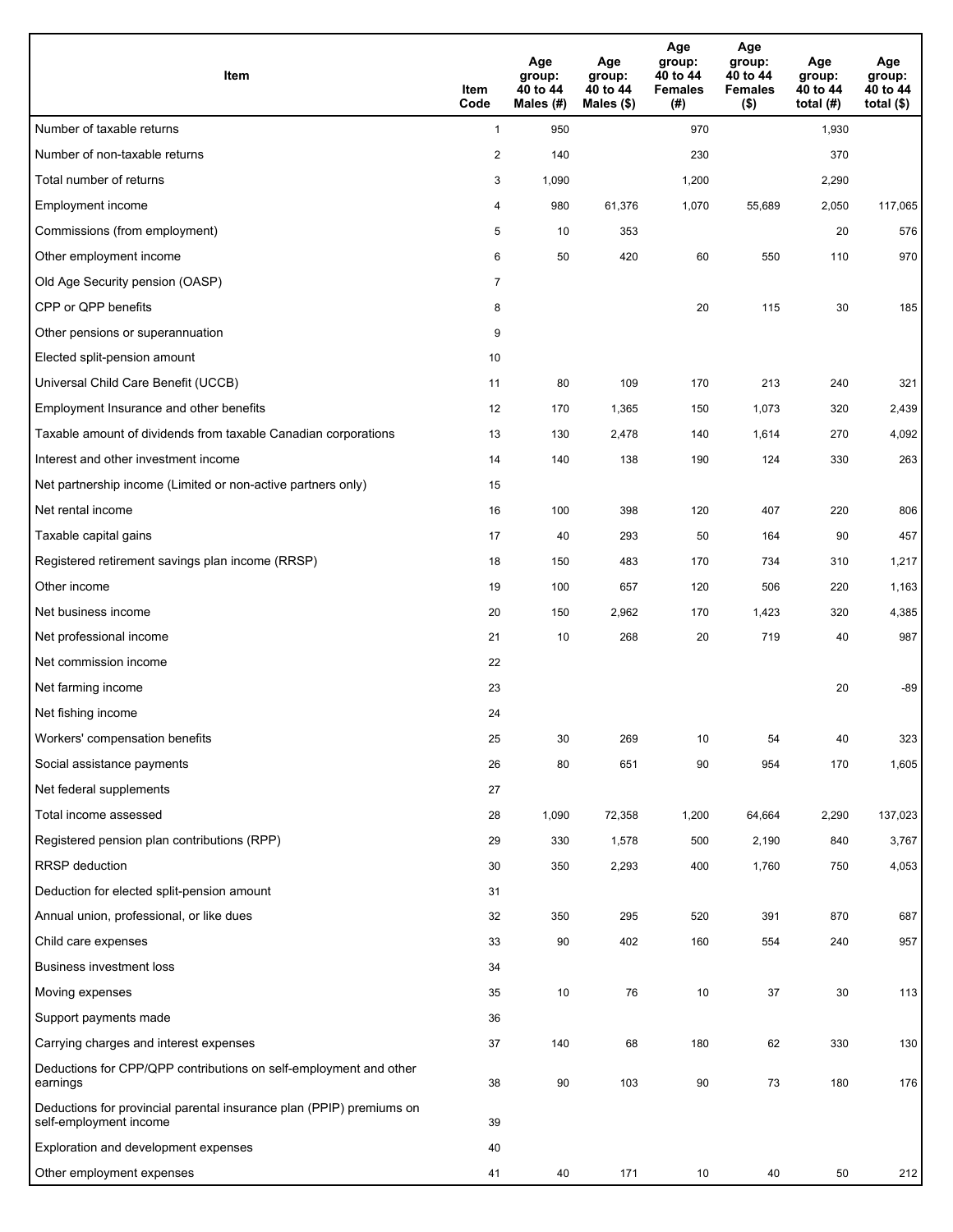| Item                                                              | Item<br>Code | Age<br>group:<br>40 to 44<br>Males (#) | Age<br>group:<br>40 to 44<br>Males (\$) | Age<br>group:<br>40 to 44<br><b>Females</b><br>(#) | Age<br>group:<br>40 to 44<br><b>Females</b><br>$($ \$) | Age<br>group:<br>40 to 44<br>total $(H)$ | Age<br>group:<br>40 to 44<br>total $($)$ |
|-------------------------------------------------------------------|--------------|----------------------------------------|-----------------------------------------|----------------------------------------------------|--------------------------------------------------------|------------------------------------------|------------------------------------------|
| Clergy residence deduction                                        | 42           |                                        |                                         |                                                    |                                                        |                                          |                                          |
| Other deductions                                                  | 43           | 30                                     | 34                                      | 30                                                 | 29                                                     | 60                                       | 63                                       |
| Total deductions before adjustments                               | 44           | 730                                    | 5,132                                   | 860                                                | 5,172                                                  | 1,600                                    | 10,305                                   |
| Social benefits repayment                                         | 45           | 30                                     | 37                                      |                                                    |                                                        | 30                                       | 45                                       |
| Net income after adjustments                                      | 46           | 1,090                                  | 67,381                                  | 1,190                                              | 59,586                                                 | 2,280                                    | 126,967                                  |
| Canadian Forces personnel and police deduction                    | 47           |                                        |                                         |                                                    |                                                        |                                          |                                          |
| Security options deductions                                       | 48           |                                        |                                         |                                                    |                                                        |                                          |                                          |
| Other payments deductions                                         | 49           | 110                                    | 920                                     | 100                                                | 1,009                                                  | 210                                      | 1,928                                    |
| Non-capital losses of other years                                 | 50           |                                        |                                         |                                                    |                                                        |                                          |                                          |
| Net capital losses of other years                                 | 51           |                                        |                                         | 10                                                 | 15                                                     | 20                                       | 25                                       |
| Capital gains deduction                                           | 52           |                                        |                                         |                                                    |                                                        |                                          |                                          |
| Northern residents deductions                                     | 53           | 860                                    | 4,847                                   | 880                                                | 4,570                                                  | 1,750                                    | 9,418                                    |
| Additional deductions                                             | 54           |                                        |                                         |                                                    |                                                        |                                          |                                          |
| Farming/fishing losses of prior years                             | 55           |                                        |                                         |                                                    |                                                        |                                          |                                          |
| Total deductions from net income                                  | 56           | 920                                    | 5,844                                   | 930                                                | 5,676                                                  | 1,850                                    | 11,520                                   |
| Taxable income assessed                                           | 57           | 1,070                                  | 61,544                                  | 1,170                                              | 53,932                                                 | 2,240                                    | 115,476                                  |
| Basic personal amount                                             | 58           | 1,090                                  | 11,762                                  | 1,200                                              | 12,926                                                 | 2,290                                    | 24,688                                   |
| Age amount                                                        | 59           |                                        |                                         |                                                    |                                                        |                                          |                                          |
| Spouse or common-law partner amount                               | 60           | 110                                    | 797                                     | 40                                                 | 322                                                    | 150                                      | 1,118                                    |
| Amount for eligible dependant                                     | 61           | 50                                     | 504                                     | 190                                                | 1,865                                                  | 240                                      | 2,369                                    |
| Amount for children 17 and under                                  | 62           | 350                                    | 1,466                                   | 390                                                | 1,391                                                  | 740                                      | 2,857                                    |
| Amount for infirm dependants age 18 or older                      | 63           |                                        |                                         |                                                    |                                                        |                                          |                                          |
| CPP or QPP contributions through employment                       | 64           | 940                                    | 1,747                                   | 1,020                                              | 1,799                                                  | 1,960                                    | 3,546                                    |
| CPP or QPP contributions on self-employment and other<br>earnings | 65           | 90                                     | 103                                     | 90                                                 | 73                                                     | 180                                      | 176                                      |
| Employment Insurance premiums                                     | 66           | 890                                    | 620                                     | 990                                                | 661                                                    | 1,880                                    | 1,281                                    |
| PPIP premiums paid                                                | 67           |                                        |                                         |                                                    |                                                        |                                          |                                          |
| PPIP premiums payable on employment income                        | 68           |                                        |                                         |                                                    |                                                        |                                          |                                          |
| PPIP premiums payable on self-employment income                   | 69           |                                        |                                         |                                                    |                                                        |                                          |                                          |
| Volunteer firefighters' amount                                    | 70           |                                        |                                         |                                                    |                                                        | 10                                       | 30                                       |
| Canada employment amount                                          | 71           | 970                                    | 1,057                                   | 1,060                                              | 1,145                                                  | 2,030                                    | 2,202                                    |
| Public transit amount                                             | 72           | 20                                     | 6                                       | 20                                                 | $\overline{7}$                                         | 30                                       | 13                                       |
| Children's fitness amount                                         | 73           | 190                                    | 111                                     | 180                                                | 98                                                     | 370                                      | 209                                      |
| Children's arts amount                                            | 74           | 80                                     | 42                                      | 70                                                 | 40                                                     | 150                                      | 82                                       |
| Home buyers' amount                                               | 75           |                                        |                                         | 10                                                 | 65                                                     | 20                                       | 93                                       |
| Pension income amount                                             | 76           |                                        |                                         | 10                                                 | 20                                                     | 10                                       | 28                                       |
| Caregiver amount                                                  | 77           |                                        |                                         |                                                    |                                                        | 10                                       | 46                                       |
| Disability amount                                                 | 78           |                                        |                                         | 20                                                 | 136                                                    | 20                                       | 181                                      |
| Disability amount transferred from a dependant                    | 79           | 20                                     | 188                                     | 20                                                 | 192                                                    | 30                                       | 380                                      |
| Interest paid on student loans                                    | 80           | 20                                     | 5                                       | 40                                                 | 15                                                     | 50                                       | 20                                       |
| Tuition, education, and textbook amounts                          | 81           | 50                                     | 189                                     | 100                                                | 408                                                    | 150                                      | 597                                      |
| Tuition, education, and textbook amounts transferred from a child | 82           |                                        |                                         | 10                                                 | 52                                                     | 20                                       | 74                                       |
| Amounts transferred from spouse or common-law partner             | 83           | 20                                     | 80                                      | 10                                                 | 59                                                     | 40                                       | 140                                      |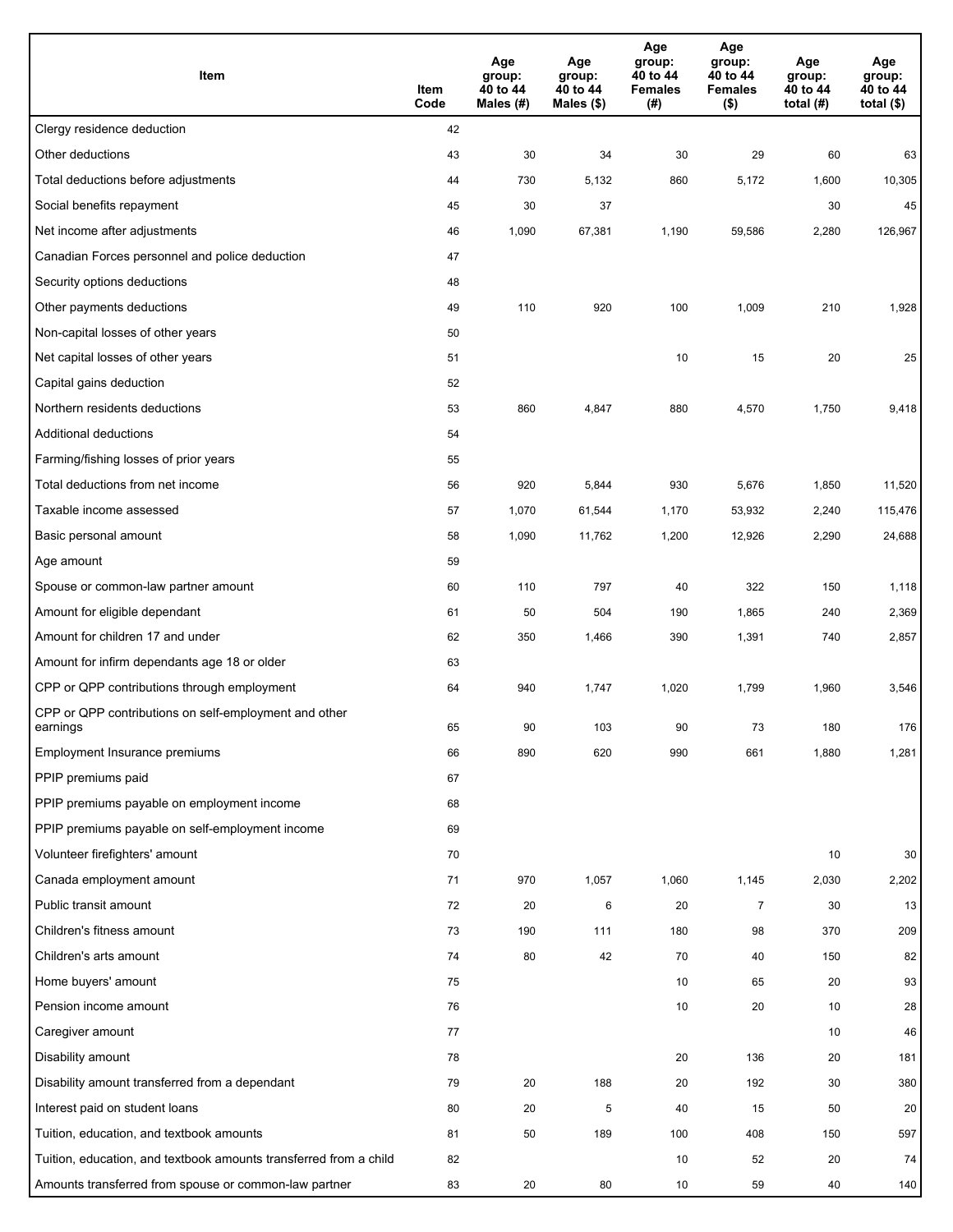| Item                                                | <b>Item</b><br>Code | Age<br>group:<br>40 to 44<br>Males $(H)$ | Age<br>group:<br>40 to 44<br>Males $(\$)$ | Age<br>group:<br>40 to 44<br><b>Females</b><br>(# ) | Age<br>group:<br>40 to 44<br><b>Females</b><br>$($ \$) | Age<br>group:<br>40 to 44<br>total $(H)$ | Age<br>group:<br>40 to 44<br>total $(§)$ |
|-----------------------------------------------------|---------------------|------------------------------------------|-------------------------------------------|-----------------------------------------------------|--------------------------------------------------------|------------------------------------------|------------------------------------------|
| Medical expenses                                    | 84                  | 70                                       | 136                                       | 100                                                 | 266                                                    | 160                                      | 402                                      |
| Total tax credits on personal amounts               | 85                  | 1,090                                    | 2,845                                     | 1,200                                               | 3,237                                                  | 2,290                                    | 6,082                                    |
| Allowable charitable donations and government gifts | 86                  | 200                                      | 205                                       | 250                                                 | 178                                                    | 450                                      | 382                                      |
| Eligible cultural and ecological gifts              | 87                  |                                          |                                           |                                                     |                                                        |                                          |                                          |
| Total tax credit on donations and gifts             | 88                  | 200                                      | 55                                        | 250                                                 | 46                                                     | 450                                      | 102                                      |
| Total federal non-refundable tax credits            | 89                  | 1,090                                    | 2,900                                     | 1,200                                               | 3,284                                                  | 2,290                                    | 6,184                                    |
| Federal dividend tax credit                         | 90                  | 130                                      | 333                                       | 130                                                 | 221                                                    | 260                                      | 554                                      |
| Overseas employment tax credit                      | 91                  |                                          |                                           |                                                     |                                                        |                                          |                                          |
| Minimum tax carryover                               | 92                  |                                          |                                           |                                                     |                                                        |                                          |                                          |
| Basic federal tax                                   | 93                  | 930                                      | 8,189                                     | 940                                                 | 6,278                                                  | 1,880                                    | 14,467                                   |
| Federal Foreign Tax Credit                          | 94                  |                                          |                                           | 20                                                  | $\overline{2}$                                         |                                          |                                          |
| Federal Political contribution tax credit           | 95                  |                                          |                                           |                                                     |                                                        | 20                                       | 3                                        |
| <b>Investment Tax Credit</b>                        | 96                  |                                          |                                           |                                                     |                                                        |                                          |                                          |
| Labour-sponsored funds tax credit                   | 97                  |                                          |                                           |                                                     |                                                        |                                          |                                          |
| Alternative minimum tax payable                     | 98                  |                                          |                                           |                                                     |                                                        |                                          |                                          |
| Net federal tax                                     | 99                  | 930                                      | 8.098                                     | 940                                                 | 6,275                                                  | 1,880                                    | 14,373                                   |
| CPP contributions on self-employment                | 100                 | 90                                       | 206                                       | 90                                                  | 146                                                    | 180                                      | 352                                      |
| Social Benefits repayment                           | 101                 | 30                                       | 37                                        |                                                     |                                                        | 30                                       | 45                                       |
| Net Provincial Tax                                  | 102                 | 930                                      | 3,702                                     | 950                                                 | 2,853                                                  | 1,880                                    | 6,555                                    |
| Total tax payable                                   | 103                 | 950                                      | 12,483                                    | 970                                                 | 9,588                                                  | 1,930                                    | 22,071                                   |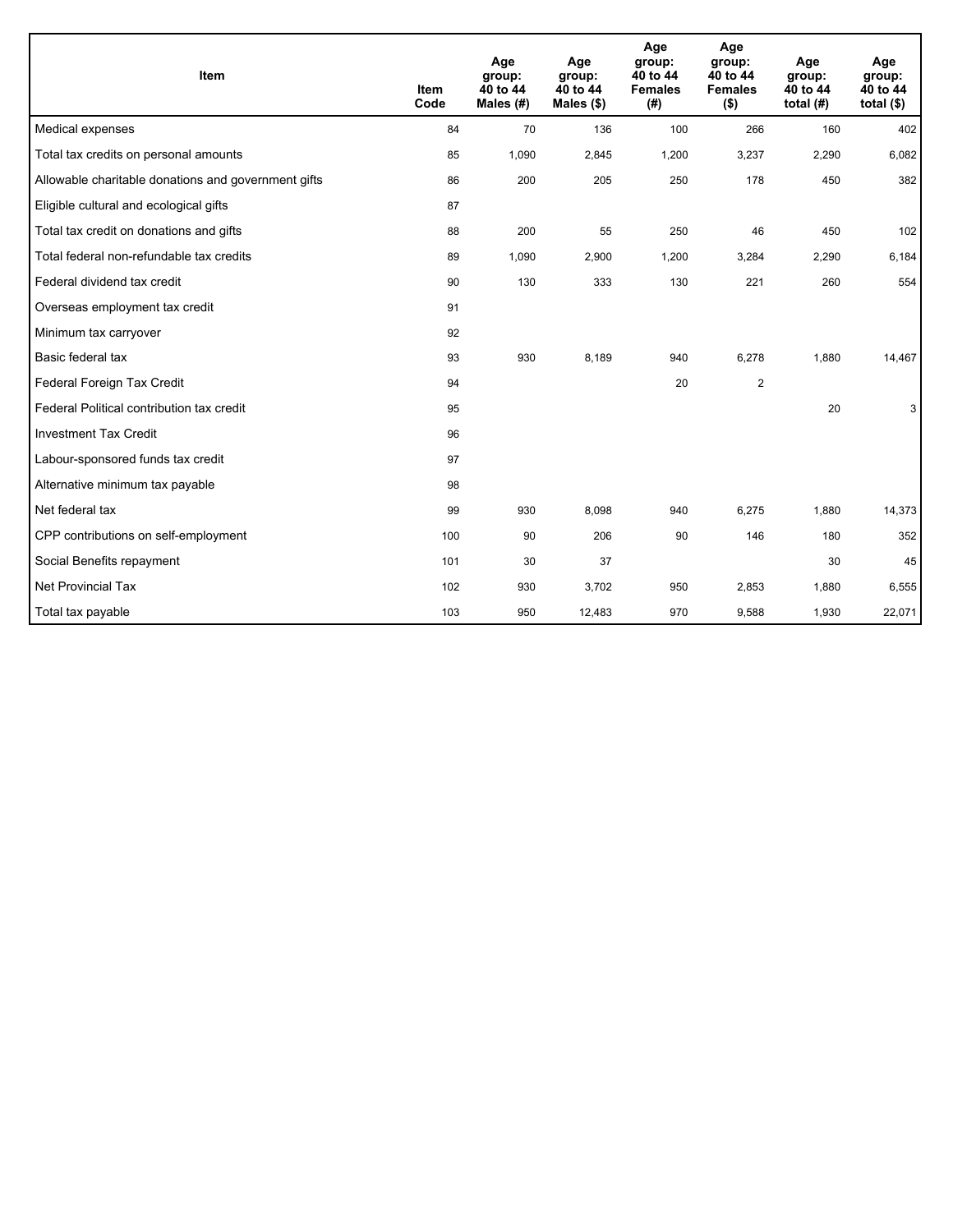| <b>Item</b>                                                                                    | Item<br>Code   | Age<br>group:<br>45 to 49<br>Males (#) | Age<br>group:<br>45 to 49<br>Males (\$) | Age<br>group:<br>45 to 49<br><b>Females</b><br>(#) | Age<br>group:<br>45 to 49<br><b>Females</b><br>$($ \$) | Age<br>group:<br>45 to 49<br>total $(#)$ | Age<br>group:<br>45 to 49<br>total $($)$ |
|------------------------------------------------------------------------------------------------|----------------|----------------------------------------|-----------------------------------------|----------------------------------------------------|--------------------------------------------------------|------------------------------------------|------------------------------------------|
| Number of taxable returns                                                                      | $\mathbf{1}$   | 1,050                                  |                                         | 1,100                                              |                                                        | 2,160                                    |                                          |
| Number of non-taxable returns                                                                  | $\overline{2}$ | 160                                    |                                         | 190                                                |                                                        | 350                                      |                                          |
| Total number of returns                                                                        | 3              | 1,210                                  |                                         | 1,290                                              |                                                        | 2,500                                    |                                          |
| Employment income                                                                              | 4              | 1,060                                  | 68,277                                  | 1,160                                              | 62,720                                                 | 2,220                                    | 130,997                                  |
| Commissions (from employment)                                                                  | 5              | 20                                     | 601                                     | 20                                                 | 1,303                                                  | 30                                       | 1,904                                    |
| Other employment income                                                                        | 6              | 50                                     | 263                                     | 50                                                 | 660                                                    | 100                                      | 923                                      |
| Old Age Security pension (OASP)                                                                | $\overline{7}$ |                                        |                                         |                                                    |                                                        |                                          |                                          |
| CPP or QPP benefits                                                                            | 8              | 10                                     | 107                                     | 40                                                 | 267                                                    | 50                                       | 374                                      |
| Other pensions or superannuation                                                               | 9              |                                        |                                         |                                                    |                                                        | 10                                       | 107                                      |
| Elected split-pension amount                                                                   | 10             |                                        |                                         | 20                                                 | 118                                                    | 20                                       | 120                                      |
| Universal Child Care Benefit (UCCB)                                                            | 11             | 40                                     | 46                                      | 50                                                 | 49                                                     | 80                                       | 96                                       |
| Employment Insurance and other benefits                                                        | 12             | 170                                    | 1,430                                   | 120                                                | 954                                                    | 290                                      | 2,384                                    |
| Taxable amount of dividends from taxable Canadian corporations                                 | 13             | 160                                    | 2,307                                   | 200                                                | 2,414                                                  | 360                                      | 4,721                                    |
| Interest and other investment income                                                           | 14             | 190                                    | 365                                     | 250                                                | 332                                                    | 440                                      | 697                                      |
| Net partnership income (Limited or non-active partners only)                                   | 15             |                                        |                                         |                                                    |                                                        |                                          |                                          |
| Net rental income                                                                              | 16             | 100                                    | 222                                     | 120                                                | 302                                                    | 220                                      | 524                                      |
| Taxable capital gains                                                                          | 17             | 70                                     | 359                                     |                                                    |                                                        |                                          |                                          |
| Registered retirement savings plan income (RRSP)                                               | 18             | 120                                    | 802                                     | 150                                                | 808                                                    | 280                                      | 1,610                                    |
| Other income                                                                                   | 19             |                                        |                                         | 160                                                | 645                                                    |                                          |                                          |
| Net business income                                                                            | 20             | 180                                    | 3,808                                   | 180                                                | 2,496                                                  | 360                                      | 6,304                                    |
| Net professional income                                                                        | 21             | 20                                     | 986                                     | 20                                                 | 1,022                                                  | 40                                       | 2,007                                    |
| Net commission income                                                                          | 22             |                                        |                                         |                                                    |                                                        |                                          |                                          |
| Net farming income                                                                             | 23             | 10                                     | $-67$                                   |                                                    |                                                        | 20                                       | $-210$                                   |
| Net fishing income                                                                             | 24             |                                        |                                         |                                                    |                                                        |                                          |                                          |
| Workers' compensation benefits                                                                 | 25             | 50                                     | 598                                     | 20                                                 | 299                                                    | 70                                       | 897                                      |
| Social assistance payments                                                                     | 26             | 120                                    | 963                                     | 90                                                 | 830                                                    | 210                                      | 1,792                                    |
| Net federal supplements                                                                        | 27             |                                        |                                         |                                                    |                                                        |                                          |                                          |
| Total income assessed                                                                          | 28             | 1,210                                  | 87,157                                  | 1,290                                              | 77,430                                                 | 2,500                                    | 164,586                                  |
| Registered pension plan contributions (RPP)                                                    | 29             | 380                                    | 1,904                                   | 560                                                | 2,554                                                  | 940                                      | 4,458                                    |
| RRSP deduction                                                                                 | 30             | 420                                    | 2,874                                   | 500                                                | 2,833                                                  | 920                                      | 5,707                                    |
| Deduction for elected split-pension amount                                                     | 31             |                                        |                                         |                                                    |                                                        |                                          |                                          |
| Annual union, professional, or like dues                                                       | 32             | 390                                    | 343                                     | 530                                                | 421                                                    | 920                                      | 765                                      |
| Child care expenses                                                                            | 33             | 50                                     | 126                                     | 100                                                | 205                                                    | 140                                      | 331                                      |
| <b>Business investment loss</b>                                                                | 34             |                                        |                                         |                                                    |                                                        |                                          |                                          |
| Moving expenses                                                                                | 35             | 20                                     | 67                                      | 10                                                 | 43                                                     | 30                                       | 110                                      |
| Support payments made                                                                          | 36             |                                        |                                         |                                                    |                                                        |                                          |                                          |
| Carrying charges and interest expenses                                                         | 37             | 170                                    | 163                                     | 210                                                | 190                                                    | 380                                      | 353                                      |
| Deductions for CPP/QPP contributions on self-employment and other<br>earnings                  | 38             | 110                                    | 134                                     | 110                                                | 107                                                    | 210                                      | 241                                      |
| Deductions for provincial parental insurance plan (PPIP) premiums on<br>self-employment income | 39             |                                        |                                         |                                                    |                                                        |                                          |                                          |
| Exploration and development expenses                                                           | 40             |                                        |                                         |                                                    |                                                        |                                          |                                          |
| Other employment expenses                                                                      | 41             | 50                                     | 275                                     | 30                                                 | 207                                                    | 80                                       | 482                                      |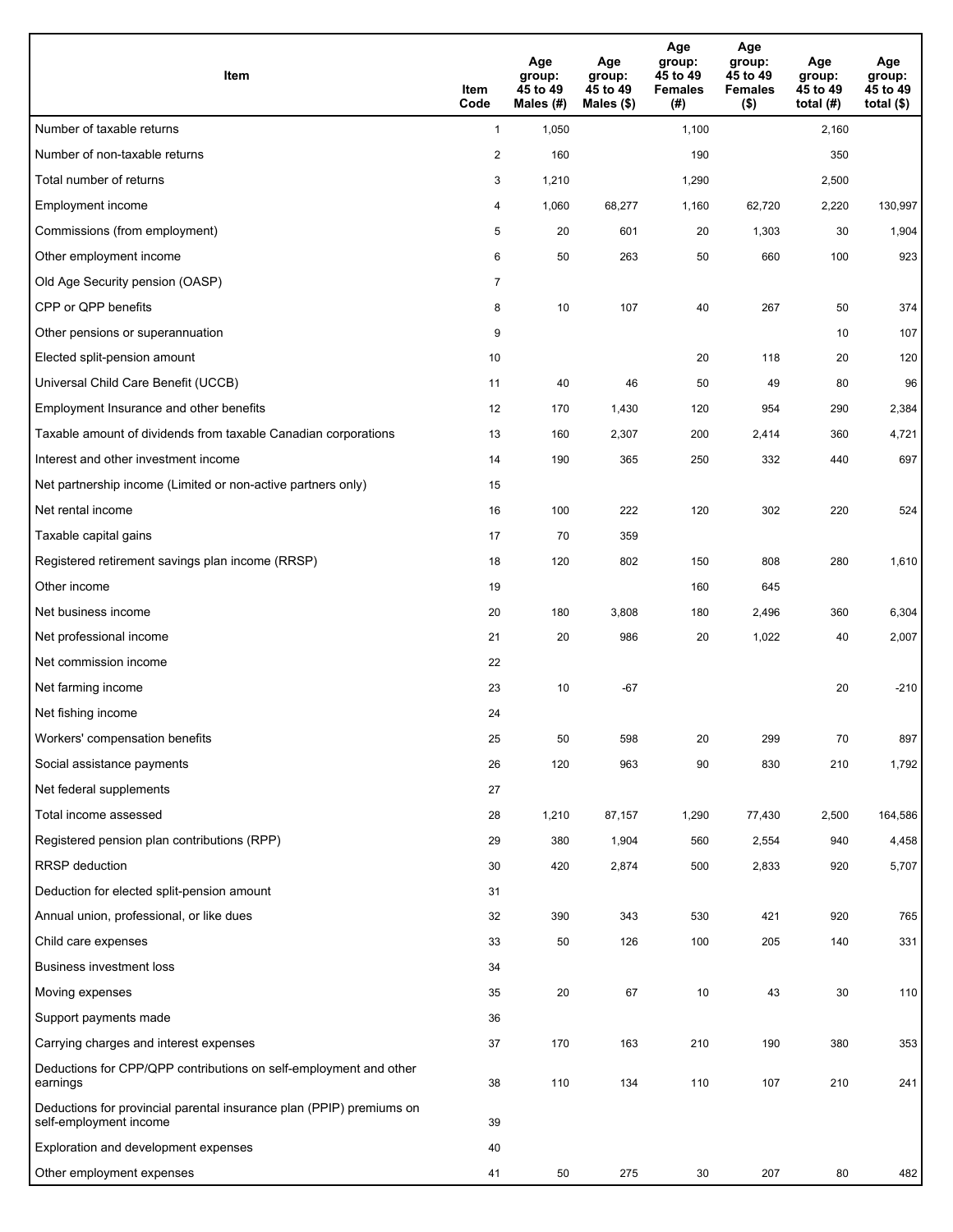| Item                                                              | Item<br>Code | Age<br>group:<br>45 to 49<br>Males (#) | Age<br>group:<br>45 to 49<br>Males (\$) | Age<br>group:<br>45 to 49<br><b>Females</b><br>(#) | Age<br>group:<br>45 to 49<br><b>Females</b><br>$($ \$) | Age<br>group:<br>45 to 49<br>total (#) | Age<br>group:<br>45 to 49<br>total $($)$ |
|-------------------------------------------------------------------|--------------|----------------------------------------|-----------------------------------------|----------------------------------------------------|--------------------------------------------------------|----------------------------------------|------------------------------------------|
| Clergy residence deduction                                        | 42           |                                        |                                         |                                                    |                                                        |                                        |                                          |
| Other deductions                                                  | 43           |                                        |                                         | 30                                                 | 25                                                     |                                        |                                          |
| Total deductions before adjustments                               | 44           | 840                                    | 8,516                                   | 960                                                | 6,602                                                  | 1,800                                  | 15,119                                   |
| Social benefits repayment                                         | 45           | 20                                     | 16                                      |                                                    |                                                        | 20                                     | 24                                       |
| Net income after adjustments                                      | 46           | 1,200                                  | 78,716                                  | 1,290                                              | 70,901                                                 | 2,490                                  | 149,617                                  |
| Canadian Forces personnel and police deduction                    | 47           |                                        |                                         |                                                    |                                                        |                                        |                                          |
| Security options deductions                                       | 48           |                                        |                                         |                                                    |                                                        |                                        |                                          |
| Other payments deductions                                         | 49           | 170                                    | 1,561                                   | 120                                                | 1,129                                                  | 280                                    | 2,690                                    |
| Non-capital losses of other years                                 | 50           |                                        |                                         |                                                    |                                                        |                                        |                                          |
| Net capital losses of other years                                 | 51           | 20                                     | 13                                      |                                                    |                                                        | 40                                     | 91                                       |
| Capital gains deduction                                           | 52           |                                        |                                         |                                                    |                                                        |                                        |                                          |
| Northern residents deductions                                     | 53           | 960                                    | 5,487                                   | 970                                                | 5,340                                                  | 1,940                                  | 10,828                                   |
| Additional deductions                                             | 54           |                                        |                                         |                                                    |                                                        |                                        |                                          |
| Farming/fishing losses of prior years                             | 55           |                                        |                                         |                                                    |                                                        |                                        |                                          |
| Total deductions from net income                                  | 56           | 1,040                                  | 7,160                                   | 1,040                                              | 6,910                                                  | 2,080                                  | 14,069                                   |
| Taxable income assessed                                           | 57           | 1,170                                  | 71,579                                  | 1,270                                              | 63,995                                                 | 2,430                                  | 135,573                                  |
| Basic personal amount                                             | 58           | 1,210                                  | 13,067                                  | 1,290                                              | 13,981                                                 | 2,500                                  | 27,048                                   |
| Age amount                                                        | 59           |                                        |                                         |                                                    |                                                        |                                        |                                          |
| Spouse or common-law partner amount                               | 60           | 90                                     | 749                                     | 50                                                 | 399                                                    | 140                                    | 1,148                                    |
| Amount for eligible dependant                                     | 61           | 50                                     | 495                                     | 170                                                | 1,707                                                  | 220                                    | 2,201                                    |
| Amount for children 17 and under                                  | 62           | 310                                    | 1,210                                   | 330                                                | 1,048                                                  | 640                                    | 2,258                                    |
| Amount for infirm dependants age 18 or older                      | 63           |                                        |                                         |                                                    |                                                        |                                        |                                          |
| CPP or QPP contributions through employment                       | 64           | 1,020                                  | 1,931                                   | 1,110                                              | 2,010                                                  | 2,130                                  | 3,941                                    |
| CPP or QPP contributions on self-employment and other<br>earnings | 65           | 110                                    | 134                                     | 110                                                | 107                                                    | 210                                    | 241                                      |
| Employment Insurance premiums                                     | 66           | 960                                    | 684                                     | 1,060                                              | 727                                                    | 2,030                                  | 1,410                                    |
| PPIP premiums paid                                                | 67           |                                        |                                         |                                                    |                                                        |                                        |                                          |
| PPIP premiums payable on employment income                        | 68           |                                        |                                         |                                                    |                                                        |                                        |                                          |
| PPIP premiums payable on self-employment income                   | 69           |                                        |                                         |                                                    |                                                        |                                        |                                          |
| Volunteer firefighters' amount                                    | 70           | 10                                     | 42                                      |                                                    |                                                        | 20                                     | 45                                       |
| Canada employment amount                                          | 71           | 1,060                                  | 1,146                                   | 1,150                                              | 1,248                                                  | 2,210                                  | 2,394                                    |
| Public transit amount                                             | 72           | 10                                     | 5                                       | 30                                                 | 9                                                      | 40                                     | 13                                       |
| Children's fitness amount                                         | 73           | 170                                    | 107                                     | 150                                                | 84                                                     | 320                                    | 191                                      |
| Children's arts amount                                            | 74           | 80                                     | 49                                      | 70                                                 | 32                                                     | 150                                    | 81                                       |
| Home buyers' amount                                               | 75           | 10                                     | 50                                      |                                                    |                                                        | 10                                     | 65                                       |
| Pension income amount                                             | 76           |                                        |                                         | 30                                                 | 46                                                     | 30                                     | 59                                       |
| Caregiver amount                                                  | 77           |                                        |                                         |                                                    |                                                        |                                        |                                          |
| Disability amount                                                 | 78           | 10                                     | 91                                      | 10                                                 | 98                                                     | 30                                     | 189                                      |
| Disability amount transferred from a dependant                    | 79           | 20                                     | 166                                     |                                                    |                                                        | 20                                     | 260                                      |
| Interest paid on student loans                                    | 80           | 10                                     | 6                                       | 10                                                 | $\overline{7}$                                         | 20                                     | 13                                       |
| Tuition, education, and textbook amounts                          | 81           | 50                                     | 190                                     | 80                                                 | 378                                                    | 130                                    | 568                                      |
| Tuition, education, and textbook amounts transferred from a child | 82           | 40                                     | 205                                     | 40                                                 | 183                                                    | 80                                     | 389                                      |
| Amounts transferred from spouse or common-law partner             | 83           | 20                                     | 88                                      | 20                                                 | 60                                                     | 40                                     | 148                                      |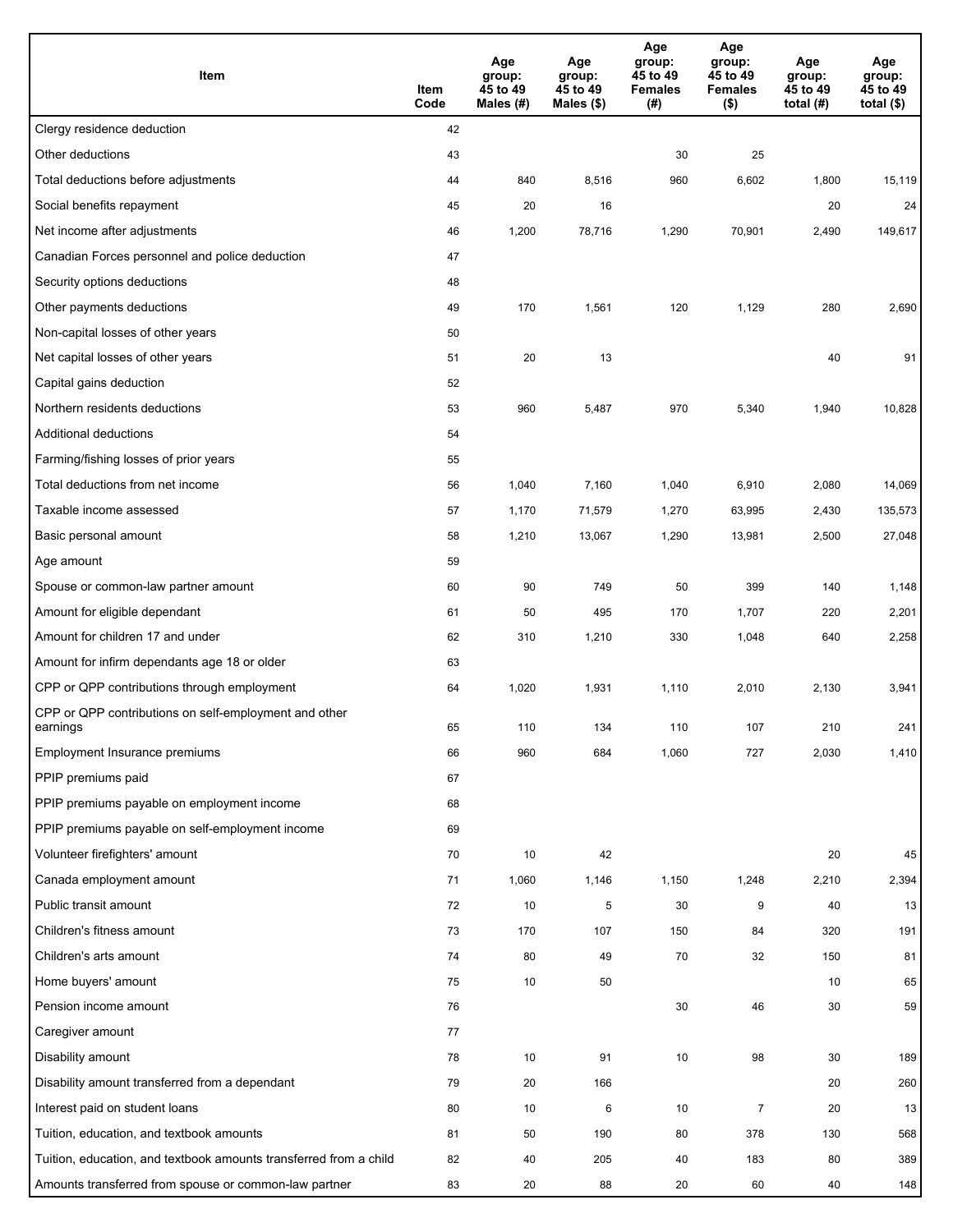| <b>Item</b>                                         | <b>Item</b><br>Code | Age<br>group:<br>45 to 49<br>Males (#) | Age<br>group:<br>45 to 49<br>Males $(\$)$ | Age<br>group:<br>45 to 49<br><b>Females</b><br>(# ) | Age<br>group:<br>45 to 49<br><b>Females</b><br>$($ \$) | Age<br>group:<br>45 to 49<br>total $(H)$ | Age<br>group:<br>45 to 49<br>total $(§)$ |
|-----------------------------------------------------|---------------------|----------------------------------------|-------------------------------------------|-----------------------------------------------------|--------------------------------------------------------|------------------------------------------|------------------------------------------|
| Medical expenses                                    | 84                  | 70                                     | 163                                       | 110                                                 | 253                                                    | 180                                      | 416                                      |
| Total tax credits on personal amounts               | 85                  | 1,210                                  | 3,091                                     | 1,290                                               | 3,376                                                  | 2,500                                    | 6,468                                    |
| Allowable charitable donations and government gifts | 86                  | 240                                    | 273                                       | 330                                                 | 281                                                    | 570                                      | 553                                      |
| Eligible cultural and ecological gifts              | 87                  |                                        |                                           |                                                     |                                                        |                                          |                                          |
| Total tax credit on donations and gifts             | 88                  | 240                                    | 74                                        | 330                                                 | 74                                                     | 570                                      | 148                                      |
| Total federal non-refundable tax credits            | 89                  | 1,210                                  | 3,165                                     | 1,290                                               | 3,451                                                  | 2,500                                    | 6,616                                    |
| Federal dividend tax credit                         | 90                  | 150                                    | 316                                       | 200                                                 | 321                                                    | 360                                      | 637                                      |
| Overseas employment tax credit                      | 91                  |                                        |                                           |                                                     |                                                        |                                          |                                          |
| Minimum tax carryover                               | 92                  |                                        |                                           |                                                     |                                                        |                                          |                                          |
| Basic federal tax                                   | 93                  | 1,030                                  | 10,208                                    | 1,080                                               | 7,949                                                  | 2,100                                    | 18,157                                   |
| Federal Foreign Tax Credit                          | 94                  | 40                                     | 71                                        |                                                     |                                                        | 80                                       | 113                                      |
| Federal Political contribution tax credit           | 95                  | 20                                     | 4                                         | 20                                                  | 4                                                      | 30                                       | 8                                        |
| <b>Investment Tax Credit</b>                        | 96                  |                                        |                                           |                                                     |                                                        |                                          |                                          |
| Labour-sponsored funds tax credit                   | 97                  |                                        |                                           |                                                     |                                                        |                                          |                                          |
| Alternative minimum tax payable                     | 98                  |                                        |                                           |                                                     |                                                        |                                          |                                          |
| Net federal tax                                     | 99                  | 1,020                                  | 10,117                                    | 1,070                                               | 7,903                                                  | 2,100                                    | 18,020                                   |
| CPP contributions on self-employment                | 100                 | 110                                    | 268                                       | 110                                                 | 214                                                    | 210                                      | 482                                      |
| Social Benefits repayment                           | 101                 | 20                                     | 16                                        |                                                     |                                                        | 20                                       | 24                                       |
| Net Provincial Tax                                  | 102                 | 1,030                                  | 4,594                                     | 1,080                                               | 3,603                                                  | 2,110                                    | 8,197                                    |
| Total tax payable                                   | 103                 | 1,050                                  | 15,489                                    | 1,100                                               | 12,088                                                 | 2,160                                    | 27,577                                   |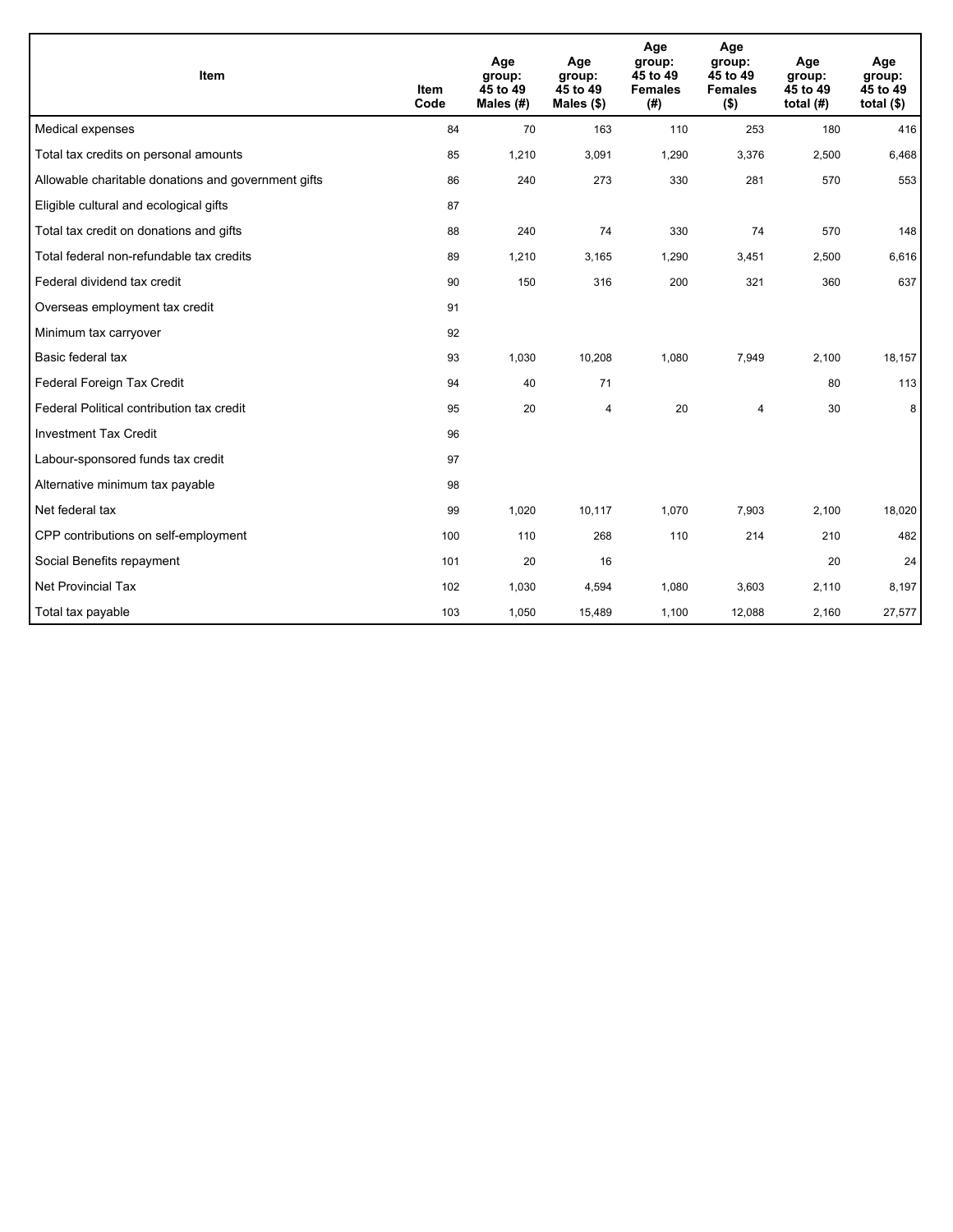| <b>Item</b>                                                                                    | Item<br>Code            | Age<br>group:<br>50 to 54<br>Males (#) | Age<br>group:<br>50 to 54<br>Males (\$) | Age<br>group:<br>50 to 54<br><b>Females</b><br>(#) | Age<br>group:<br>50 to 54<br><b>Females</b><br>$($ \$) | Age<br>group:<br>50 to 54<br>total $(H)$ | Age<br>group:<br>50 to 54<br>total $($)$ |
|------------------------------------------------------------------------------------------------|-------------------------|----------------------------------------|-----------------------------------------|----------------------------------------------------|--------------------------------------------------------|------------------------------------------|------------------------------------------|
| Number of taxable returns                                                                      | $\mathbf{1}$            | 1,250                                  |                                         | 1,250                                              |                                                        | 2,490                                    |                                          |
| Number of non-taxable returns                                                                  | $\overline{\mathbf{c}}$ | 190                                    |                                         | 220                                                |                                                        | 410                                      |                                          |
| Total number of returns                                                                        | 3                       | 1,440                                  |                                         | 1,460                                              |                                                        | 2,900                                    |                                          |
| Employment income                                                                              | 4                       | 1,200                                  | 78,394                                  | 1,290                                              | 71,931                                                 | 2,480                                    | 150,324                                  |
| Commissions (from employment)                                                                  | 5                       | 10                                     | 437                                     |                                                    |                                                        | 20                                       | 737                                      |
| Other employment income                                                                        | 6                       | 70                                     | 775                                     | 70                                                 | 647                                                    | 140                                      | 1,422                                    |
| Old Age Security pension (OASP)                                                                | $\overline{7}$          |                                        |                                         |                                                    |                                                        |                                          |                                          |
| CPP or QPP benefits                                                                            | 8                       | 40                                     | 297                                     | 80                                                 | 516                                                    | 120                                      | 813                                      |
| Other pensions or superannuation                                                               | 9                       | 40                                     | 811                                     | 40                                                 | 488                                                    | 70                                       | 1,300                                    |
| Elected split-pension amount                                                                   | 10                      | 10                                     | 55                                      | 60                                                 | 520                                                    | 70                                       | 576                                      |
| Universal Child Care Benefit (UCCB)                                                            | 11                      | 20                                     | 29                                      | 10                                                 | $\overline{7}$                                         | 30                                       | 36                                       |
| Employment Insurance and other benefits                                                        | 12                      | 200                                    | 1,858                                   | 140                                                | 1,177                                                  | 340                                      | 3,034                                    |
| Taxable amount of dividends from taxable Canadian corporations                                 | 13                      | 240                                    | 2,833                                   | 300                                                | 2,384                                                  | 530                                      | 5,217                                    |
| Interest and other investment income                                                           | 14                      | 270                                    | 428                                     | 370                                                | 403                                                    | 640                                      | 831                                      |
| Net partnership income (Limited or non-active partners only)                                   | 15                      |                                        |                                         |                                                    |                                                        |                                          |                                          |
| Net rental income                                                                              | 16                      | 120                                    | 375                                     | 160                                                | 667                                                    | 290                                      | 1,042                                    |
| Taxable capital gains                                                                          | 17                      | 90                                     | 356                                     | 110                                                | 423                                                    | 200                                      | 779                                      |
| Registered retirement savings plan income (RRSP)                                               | 18                      | 110                                    | 979                                     | 140                                                | 1,050                                                  | 250                                      | 2,029                                    |
| Other income                                                                                   | 19                      | 150                                    | 1,267                                   | 220                                                | 904                                                    | 370                                      | 2,171                                    |
| Net business income                                                                            | 20                      | 290                                    | 6,095                                   | 180                                                | 2,433                                                  | 460                                      | 8,528                                    |
| Net professional income                                                                        | 21                      |                                        |                                         | 30                                                 | 1,070                                                  | 50                                       | 1,822                                    |
| Net commission income                                                                          | 22                      |                                        |                                         | 10                                                 | -6                                                     | 20                                       | 188                                      |
| Net farming income                                                                             | 23                      | 20                                     | $-120$                                  | 10                                                 | $-57$                                                  | 30                                       | $-178$                                   |
| Net fishing income                                                                             | 24                      |                                        |                                         |                                                    |                                                        |                                          |                                          |
| Workers' compensation benefits                                                                 | 25                      | 70                                     | 790                                     | 40                                                 | 357                                                    | 120                                      | 1,147                                    |
| Social assistance payments                                                                     | 26                      | 110                                    | 1,125                                   | 90                                                 | 972                                                    | 210                                      | 2,097                                    |
| Net federal supplements                                                                        | 27                      |                                        |                                         |                                                    |                                                        |                                          |                                          |
| Total income assessed                                                                          | 28                      | 1,440                                  | 97,731                                  | 1,460                                              | 86,245                                                 | 2,900                                    | 183,975                                  |
| Registered pension plan contributions (RPP)                                                    | 29                      | 420                                    | 2,151                                   | 650                                                | 2,994                                                  | 1,080                                    | 5,145                                    |
| RRSP deduction                                                                                 | 30                      | 450                                    | 3,616                                   | 560                                                | 3,597                                                  | 1,010                                    | 7,213                                    |
| Deduction for elected split-pension amount                                                     | 31                      | 20                                     | 203                                     |                                                    |                                                        | 30                                       | 230                                      |
| Annual union, professional, or like dues                                                       | 32                      | 420                                    | 385                                     | 650                                                | 527                                                    | 1,070                                    | 912                                      |
| Child care expenses                                                                            | 33                      | 40                                     | 86                                      | 30                                                 | 55                                                     | 70                                       | 140                                      |
| <b>Business investment loss</b>                                                                | 34                      |                                        |                                         |                                                    |                                                        |                                          |                                          |
| Moving expenses                                                                                | 35                      | 20                                     | 63                                      | 20                                                 | 71                                                     | 30                                       | 134                                      |
| Support payments made                                                                          | 36                      |                                        |                                         |                                                    |                                                        |                                          |                                          |
| Carrying charges and interest expenses                                                         | 37                      | 240                                    | 254                                     | 240                                                | 188                                                    | 470                                      | 442                                      |
| Deductions for CPP/QPP contributions on self-employment and other<br>earnings                  | 38                      | 180                                    | 201                                     | 110                                                | 111                                                    | 290                                      | 312                                      |
| Deductions for provincial parental insurance plan (PPIP) premiums on<br>self-employment income | 39                      |                                        |                                         |                                                    |                                                        |                                          |                                          |
| Exploration and development expenses                                                           | 40                      |                                        |                                         |                                                    |                                                        |                                          |                                          |
| Other employment expenses                                                                      | 41                      | 50                                     | 189                                     | 30                                                 | 97                                                     | 70                                       | 286                                      |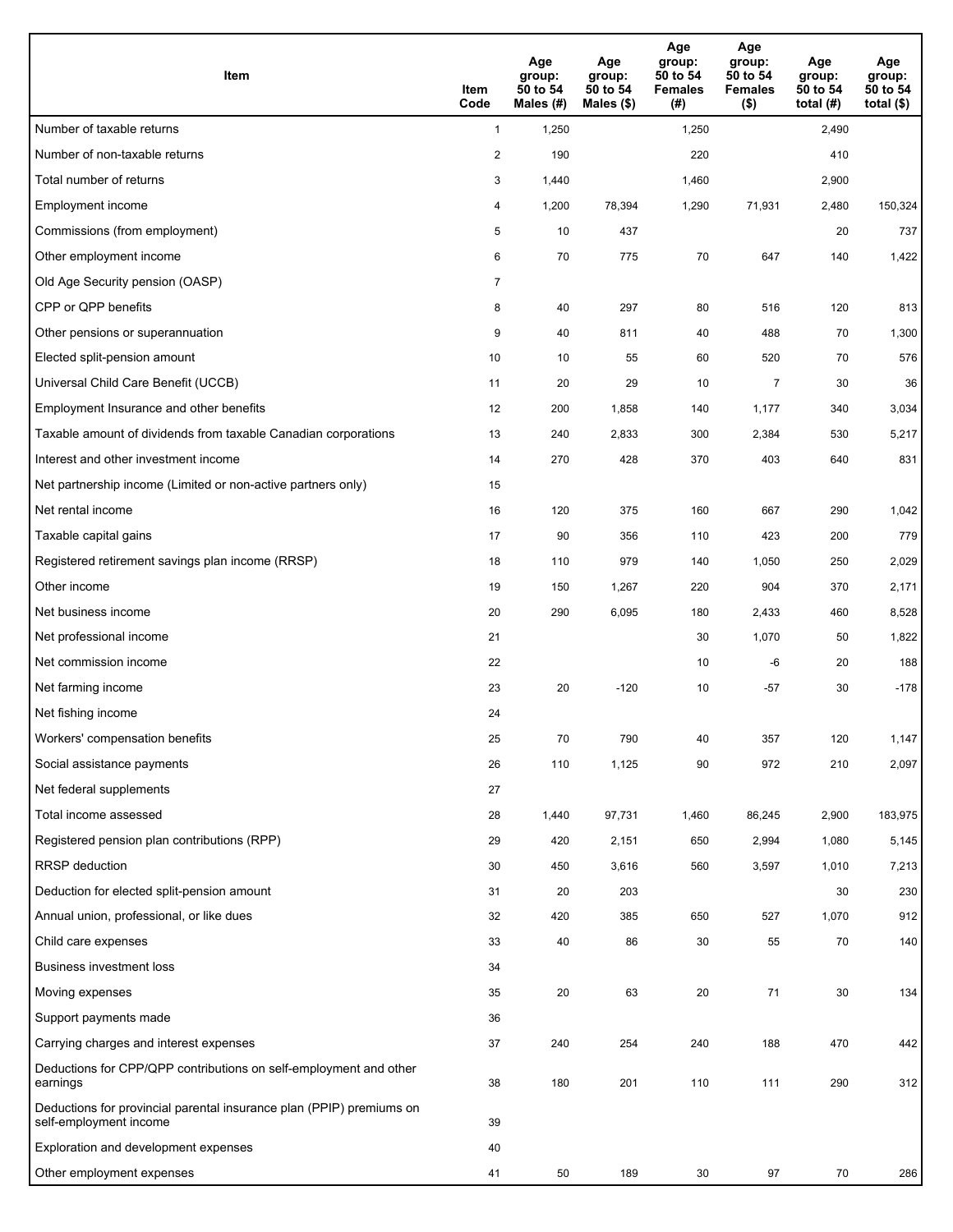| Item                                                              | Item<br>Code | Age<br>group:<br>50 to 54<br>Males (#) | Age<br>group:<br>50 to 54<br>Males (\$) | Age<br>group:<br>50 to 54<br><b>Females</b><br>(#) | Age<br>group:<br>50 to 54<br><b>Females</b><br>$($ \$) | Age<br>group:<br>50 to 54<br>total $(H)$ | Age<br>group:<br>50 to 54<br>total $($)$ |
|-------------------------------------------------------------------|--------------|----------------------------------------|-----------------------------------------|----------------------------------------------------|--------------------------------------------------------|------------------------------------------|------------------------------------------|
| Clergy residence deduction                                        | 42           |                                        |                                         |                                                    |                                                        |                                          |                                          |
| Other deductions                                                  | 43           | 50                                     | 36                                      | 40                                                 | 82                                                     | 90                                       | 119                                      |
| Total deductions before adjustments                               | 44           | 980                                    | 7,418                                   | 1,080                                              | 7,785                                                  | 2,060                                    | 15,203                                   |
| Social benefits repayment                                         | 45           | 30                                     | 40                                      |                                                    |                                                        | 40                                       | 50                                       |
| Net income after adjustments                                      | 46           | 1,430                                  | 90,488                                  | 1,450                                              | 78,464                                                 | 2,880                                    | 168,953                                  |
| Canadian Forces personnel and police deduction                    | 47           |                                        |                                         |                                                    |                                                        |                                          |                                          |
| Security options deductions                                       | 48           |                                        |                                         |                                                    |                                                        |                                          |                                          |
| Other payments deductions                                         | 49           | 190                                    | 1,946                                   | 130                                                | 1,330                                                  | 320                                      | 3,276                                    |
| Non-capital losses of other years                                 | 50           |                                        |                                         |                                                    |                                                        |                                          |                                          |
| Net capital losses of other years                                 | 51           | 20                                     | 8                                       | 20                                                 | 6                                                      | 40                                       | 14                                       |
| Capital gains deduction                                           | 52           |                                        |                                         |                                                    |                                                        |                                          |                                          |
| Northern residents deductions                                     | 53           | 1,130                                  | 6,299                                   | 1,160                                              | 6,212                                                  | 2,280                                    | 12,511                                   |
| Additional deductions                                             | 54           |                                        |                                         |                                                    |                                                        |                                          |                                          |
| Farming/fishing losses of prior years                             | 55           |                                        |                                         |                                                    |                                                        |                                          |                                          |
| Total deductions from net income                                  | 56           | 1,220                                  | 8,461                                   | 1,220                                              | 7,638                                                  | 2,440                                    | 16,099                                   |
| Taxable income assessed                                           | 57           | 1,380                                  | 82,065                                  | 1,420                                              | 70,860                                                 | 2,800                                    | 152,925                                  |
| Basic personal amount                                             | 58           | 1,440                                  | 15,574                                  | 1,460                                              | 15,798                                                 | 2,900                                    | 31,371                                   |
| Age amount                                                        | 59           |                                        |                                         |                                                    |                                                        |                                          |                                          |
| Spouse or common-law partner amount                               | 60           | 100                                    | 777                                     | 70                                                 | 515                                                    | 160                                      | 1,292                                    |
| Amount for eligible dependant                                     | 61           | 40                                     | 357                                     | 90                                                 | 861                                                    | 130                                      | 1,218                                    |
| Amount for children 17 and under                                  | 62           | 230                                    | 771                                     | 160                                                | 481                                                    | 400                                      | 1,252                                    |
| Amount for infirm dependants age 18 or older                      | 63           |                                        |                                         |                                                    |                                                        |                                          |                                          |
| CPP or QPP contributions through employment                       | 64           | 1,150                                  | 2,142                                   | 1,230                                              | 2,271                                                  | 2,380                                    | 4,413                                    |
| CPP or QPP contributions on self-employment and other<br>earnings | 65           | 180                                    | 201                                     | 110                                                | 111                                                    | 290                                      | 312                                      |
| Employment Insurance premiums                                     | 66           | 1,070                                  | 739                                     | 1,190                                              | 817                                                    | 2,260                                    | 1,556                                    |
| PPIP premiums paid                                                | 67           |                                        |                                         |                                                    |                                                        |                                          |                                          |
| PPIP premiums payable on employment income                        | 68           |                                        |                                         |                                                    |                                                        |                                          |                                          |
| PPIP premiums payable on self-employment income                   | 69           |                                        |                                         |                                                    |                                                        |                                          |                                          |
| Volunteer firefighters' amount                                    | 70           | 20                                     | 48                                      |                                                    |                                                        | 20                                       | 57                                       |
| Canada employment amount                                          | 71           | 1,200                                  | 1,307                                   | 1,290                                              | 1,398                                                  | 2,480                                    | 2,705                                    |
| Public transit amount                                             | 72           | 10                                     | 4                                       | 20                                                 | 6                                                      | 30                                       | 10                                       |
| Children's fitness amount                                         | 73           | 100                                    | 51                                      | 80                                                 | 42                                                     | 180                                      | 93                                       |
| Children's arts amount                                            | 74           | 40                                     | 21                                      | 40                                                 | 19                                                     | 80                                       | 40                                       |
| Home buyers' amount                                               | 75           |                                        |                                         |                                                    |                                                        | 20                                       | 71                                       |
| Pension income amount                                             | 76           | 50                                     | 90                                      | 90                                                 | 179                                                    | 140                                      | 269                                      |
| Caregiver amount                                                  | 77           |                                        |                                         |                                                    |                                                        | 10                                       | 71                                       |
| Disability amount                                                 | 78           | 20                                     | 143                                     | 20                                                 | 166                                                    | 40                                       | 309                                      |
| Disability amount transferred from a dependant                    | 79           |                                        |                                         |                                                    |                                                        | 10                                       | 124                                      |
| Interest paid on student loans                                    | 80           |                                        |                                         | 20                                                 | 6                                                      | 20                                       | $\overline{7}$                           |
| Tuition, education, and textbook amounts                          | 81           | 30                                     | 145                                     | 70                                                 | 190                                                    | 100                                      | 336                                      |
| Tuition, education, and textbook amounts transferred from a child | 82           | 70                                     | 331                                     | 50                                                 | 250                                                    | 120                                      | 580                                      |
| Amounts transferred from spouse or common-law partner             | 83           | 20                                     | 86                                      | 20                                                 | 102                                                    | 40                                       | 187                                      |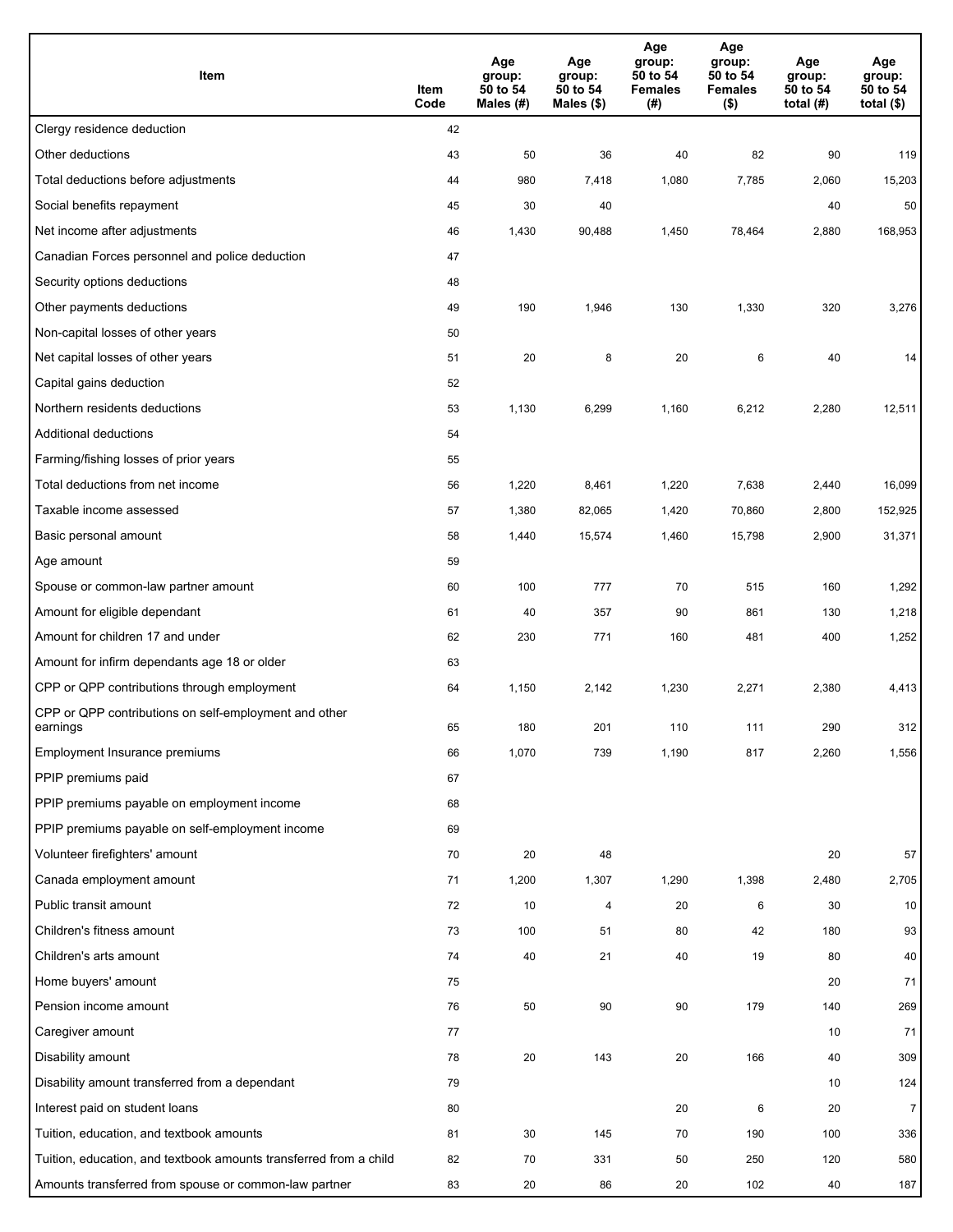| Item                                                | <b>Item</b><br>Code | Age<br>group:<br>50 to 54<br>Males (#) | Age<br>group:<br>50 to 54<br>Males $(\$)$ | Age<br>group:<br>50 to 54<br><b>Females</b><br>(# ) | Age<br>group:<br>50 to 54<br><b>Females</b><br>$($ \$) | Age<br>group:<br>50 to 54<br>total $(H)$ | Age<br>group:<br>50 to 54<br>total $($)$ |
|-----------------------------------------------------|---------------------|----------------------------------------|-------------------------------------------|-----------------------------------------------------|--------------------------------------------------------|------------------------------------------|------------------------------------------|
| Medical expenses                                    | 84                  | 80                                     | 177                                       | 130                                                 | 280                                                    | 210                                      | 457                                      |
| Total tax credits on personal amounts               | 85                  | 1,440                                  | 3,462                                     | 1,460                                               | 3,549                                                  | 2,900                                    | 7,011                                    |
| Allowable charitable donations and government gifts | 86                  | 280                                    | 417                                       | 390                                                 | 373                                                    | 670                                      | 790                                      |
| Eligible cultural and ecological gifts              | 87                  |                                        |                                           |                                                     |                                                        |                                          |                                          |
| Total tax credit on donations and gifts             | 88                  | 280                                    | 115                                       | 390                                                 | 100                                                    | 670                                      | 215                                      |
| Total federal non-refundable tax credits            | 89                  | 1,440                                  | 3,577                                     | 1,460                                               | 3,648                                                  | 2,900                                    | 7,225                                    |
| Federal dividend tax credit                         | 90                  | 230                                    | 376                                       | 280                                                 | 328                                                    | 510                                      | 704                                      |
| Overseas employment tax credit                      | 91                  |                                        |                                           |                                                     |                                                        |                                          |                                          |
| Minimum tax carryover                               | 92                  |                                        |                                           |                                                     |                                                        |                                          |                                          |
| Basic federal tax                                   | 93                  | 1,200                                  | 11,706                                    | 1,220                                               | 8,725                                                  | 2,420                                    | 20,432                                   |
| Federal Foreign Tax Credit                          | 94                  | 40                                     | 42                                        | 70                                                  | 13                                                     | 110                                      | 55                                       |
| Federal Political contribution tax credit           | 95                  | 20                                     | 5                                         | 20                                                  | 3                                                      | 40                                       | 8                                        |
| <b>Investment Tax Credit</b>                        | 96                  |                                        |                                           |                                                     |                                                        |                                          |                                          |
| Labour-sponsored funds tax credit                   | 97                  |                                        |                                           |                                                     |                                                        |                                          |                                          |
| Alternative minimum tax payable                     | 98                  |                                        |                                           |                                                     |                                                        |                                          |                                          |
| Net federal tax                                     | 99                  | 1,200                                  | 11,615                                    | 1,220                                               | 8,708                                                  | 2,420                                    | 20,323                                   |
| CPP contributions on self-employment                | 100                 | 180                                    | 403                                       | 110                                                 | 222                                                    | 290                                      | 625                                      |
| Social Benefits repayment                           | 101                 | 30                                     | 40                                        |                                                     |                                                        | 40                                       | 50                                       |
| <b>Net Provincial Tax</b>                           | 102                 | 1,200                                  | 5,327                                     | 1,210                                               | 3,930                                                  | 2,410                                    | 9,256                                    |
| Total tax payable                                   | 103                 | 1,250                                  | 17,850                                    | 1,250                                               | 13,402                                                 | 2,490                                    | 31,252                                   |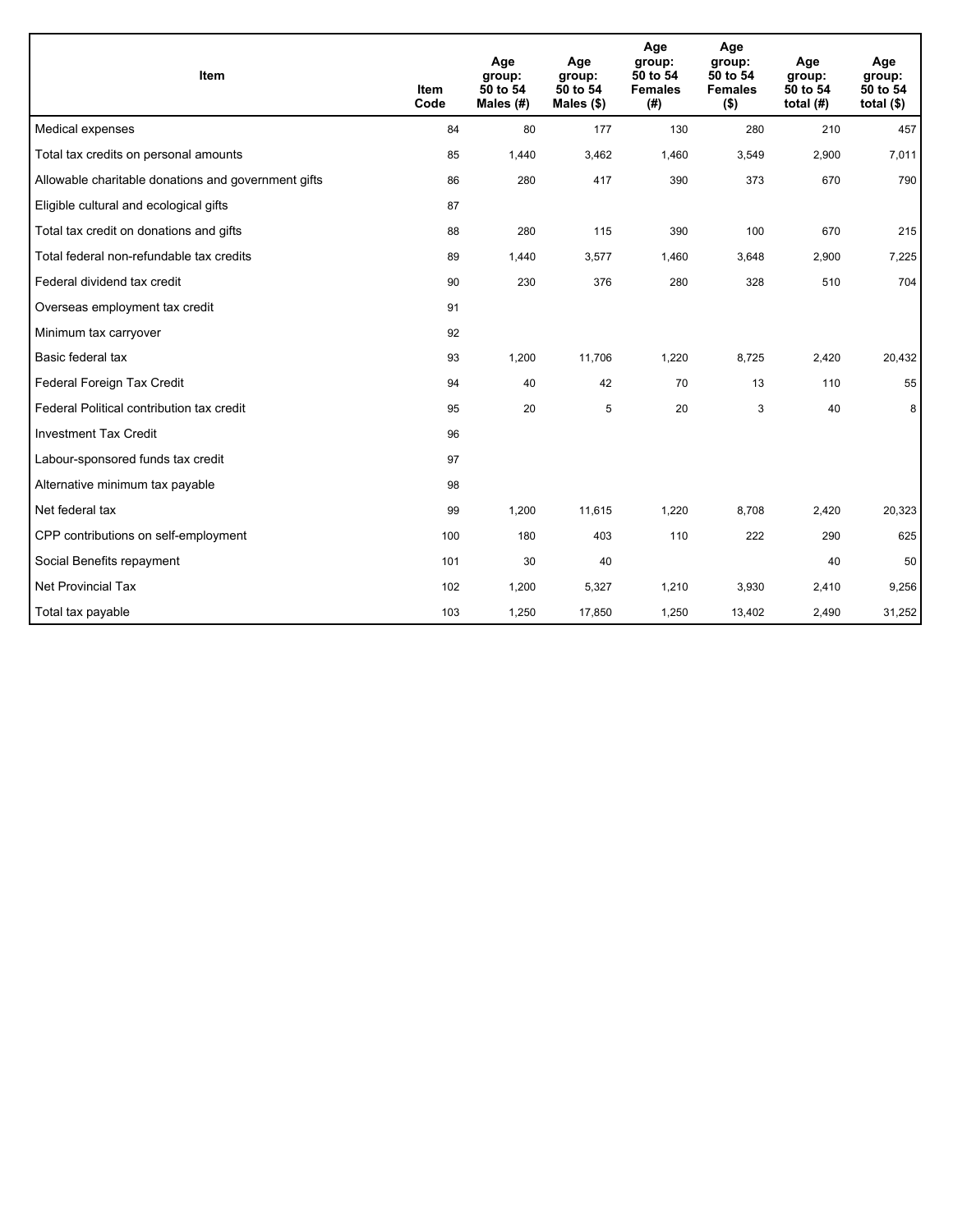| <b>Item</b>                                                                                    | Item<br>Code   | Age<br>group:<br>55 to 59<br>Males (#) | Age<br>group:<br>55 to 59<br>Males $(\$)$ | Age<br>group:<br>55 to 59<br><b>Females</b><br>(#) | Age<br>group:<br>55 to 59<br><b>Females</b><br>$($ \$) | Age<br>group:<br>55 to 59<br>total $(#)$ | Age<br>group:<br>55 to 59<br>total $($)$ |
|------------------------------------------------------------------------------------------------|----------------|----------------------------------------|-------------------------------------------|----------------------------------------------------|--------------------------------------------------------|------------------------------------------|------------------------------------------|
| Number of taxable returns                                                                      | $\mathbf{1}$   | 1,170                                  |                                           | 1,110                                              |                                                        | 2,280                                    |                                          |
| Number of non-taxable returns                                                                  | $\overline{2}$ | 210                                    |                                           | 210                                                |                                                        | 420                                      |                                          |
| Total number of returns                                                                        | 3              | 1,380                                  |                                           | 1,320                                              |                                                        | 2,690                                    |                                          |
| Employment income                                                                              | 4              | 1,070                                  | 73,508                                    | 1,080                                              | 55,849                                                 | 2,150                                    | 129,358                                  |
| Commissions (from employment)                                                                  | 5              | 10                                     | 720                                       |                                                    |                                                        | 20                                       | 1,764                                    |
| Other employment income                                                                        | 6              | 80                                     | 773                                       | 100                                                | 1,428                                                  | 170                                      | 2,201                                    |
| Old Age Security pension (OASP)                                                                | $\overline{7}$ |                                        |                                           |                                                    |                                                        |                                          |                                          |
| CPP or QPP benefits                                                                            | 8              | 50                                     | 475                                       | 110                                                | 850                                                    | 160                                      | 1,325                                    |
| Other pensions or superannuation                                                               | 9              | 150                                    | 4,096                                     | 140                                                | 2,961                                                  | 290                                      | 7,057                                    |
| Elected split-pension amount                                                                   | 10             | 40                                     | 271                                       | 100                                                | 1,131                                                  | 140                                      | 1,402                                    |
| Universal Child Care Benefit (UCCB)                                                            | 11             |                                        |                                           |                                                    |                                                        |                                          |                                          |
| Employment Insurance and other benefits                                                        | 12             | 160                                    | 1,523                                     | 120                                                | 935                                                    | 280                                      | 2,457                                    |
| Taxable amount of dividends from taxable Canadian corporations                                 | 13             | 330                                    | 6,081                                     | 320                                                | 3,117                                                  | 650                                      | 9,198                                    |
| Interest and other investment income                                                           | 14             | 360                                    | 1,130                                     | 430                                                | 622                                                    | 780                                      | 1,752                                    |
| Net partnership income (Limited or non-active partners only)                                   | 15             |                                        |                                           |                                                    |                                                        |                                          |                                          |
| Net rental income                                                                              | 16             | 130                                    | 660                                       | 130                                                | 509                                                    | 270                                      | 1,169                                    |
| Taxable capital gains                                                                          | 17             | 120                                    | 1,285                                     | 130                                                | 819                                                    | 250                                      | 2,104                                    |
| Registered retirement savings plan income (RRSP)                                               | 18             | 120                                    | 1,034                                     | 130                                                | 1,357                                                  | 240                                      | 2,392                                    |
| Other income                                                                                   | 19             | 230                                    | 2,618                                     | 260                                                | 1,871                                                  | 490                                      | 4,489                                    |
| Net business income                                                                            | 20             | 260                                    | 5,332                                     | 210                                                | 2,454                                                  | 460                                      | 7,786                                    |
| Net professional income                                                                        | 21             | 30                                     | 780                                       | 30                                                 | 991                                                    | 50                                       | 1,771                                    |
| Net commission income                                                                          | 22             |                                        |                                           |                                                    |                                                        |                                          |                                          |
| Net farming income                                                                             | 23             | 20                                     | $-185$                                    | 10                                                 | 35                                                     | 30                                       | $-149$                                   |
| Net fishing income                                                                             | 24             |                                        |                                           |                                                    |                                                        |                                          |                                          |
| Workers' compensation benefits                                                                 | 25             | 50                                     | 530                                       | 40                                                 | 471                                                    | 90                                       | 1,002                                    |
| Social assistance payments                                                                     | 26             | 100                                    | 885                                       | 80                                                 | 884                                                    | 180                                      | 1,768                                    |
| Net federal supplements                                                                        | 27             |                                        |                                           |                                                    |                                                        |                                          |                                          |
| Total income assessed                                                                          | 28             | 1,370                                  | 101,668                                   | 1,310                                              | 77,427                                                 | 2,680                                    | 179,095                                  |
| Registered pension plan contributions (RPP)                                                    | 29             | 420                                    | 2,149                                     | 560                                                | 2,551                                                  | 980                                      | 4,700                                    |
| RRSP deduction                                                                                 | 30             | 500                                    | 4,952                                     | 490                                                | 3,318                                                  | 980                                      | 8,270                                    |
| Deduction for elected split-pension amount                                                     | 31             | 70                                     | 812                                       | 30                                                 | 211                                                    | 110                                      | 1,023                                    |
| Annual union, professional, or like dues                                                       | 32             | 400                                    | 351                                       | 520                                                | 409                                                    | 930                                      | 760                                      |
| Child care expenses                                                                            | 33             | 10                                     | 16                                        |                                                    |                                                        | 20                                       | 21                                       |
| Business investment loss                                                                       | 34             |                                        |                                           |                                                    |                                                        |                                          |                                          |
| Moving expenses                                                                                | 35             | 10                                     | 110                                       | 20                                                 | 73                                                     | 30                                       | 183                                      |
| Support payments made                                                                          | 36             |                                        |                                           |                                                    |                                                        |                                          |                                          |
| Carrying charges and interest expenses                                                         | 37             | 280                                    | 327                                       | 250                                                | 243                                                    | 530                                      | 570                                      |
| Deductions for CPP/QPP contributions on self-employment and other<br>earnings                  | 38             | 160                                    | 185                                       | 150                                                | 116                                                    | 310                                      | 301                                      |
| Deductions for provincial parental insurance plan (PPIP) premiums on<br>self-employment income | 39             |                                        |                                           |                                                    |                                                        |                                          |                                          |
| Exploration and development expenses                                                           | 40             |                                        |                                           |                                                    |                                                        | 10                                       | 58                                       |
| Other employment expenses                                                                      | 41             | 50                                     | 258                                       |                                                    |                                                        | 70                                       | 676                                      |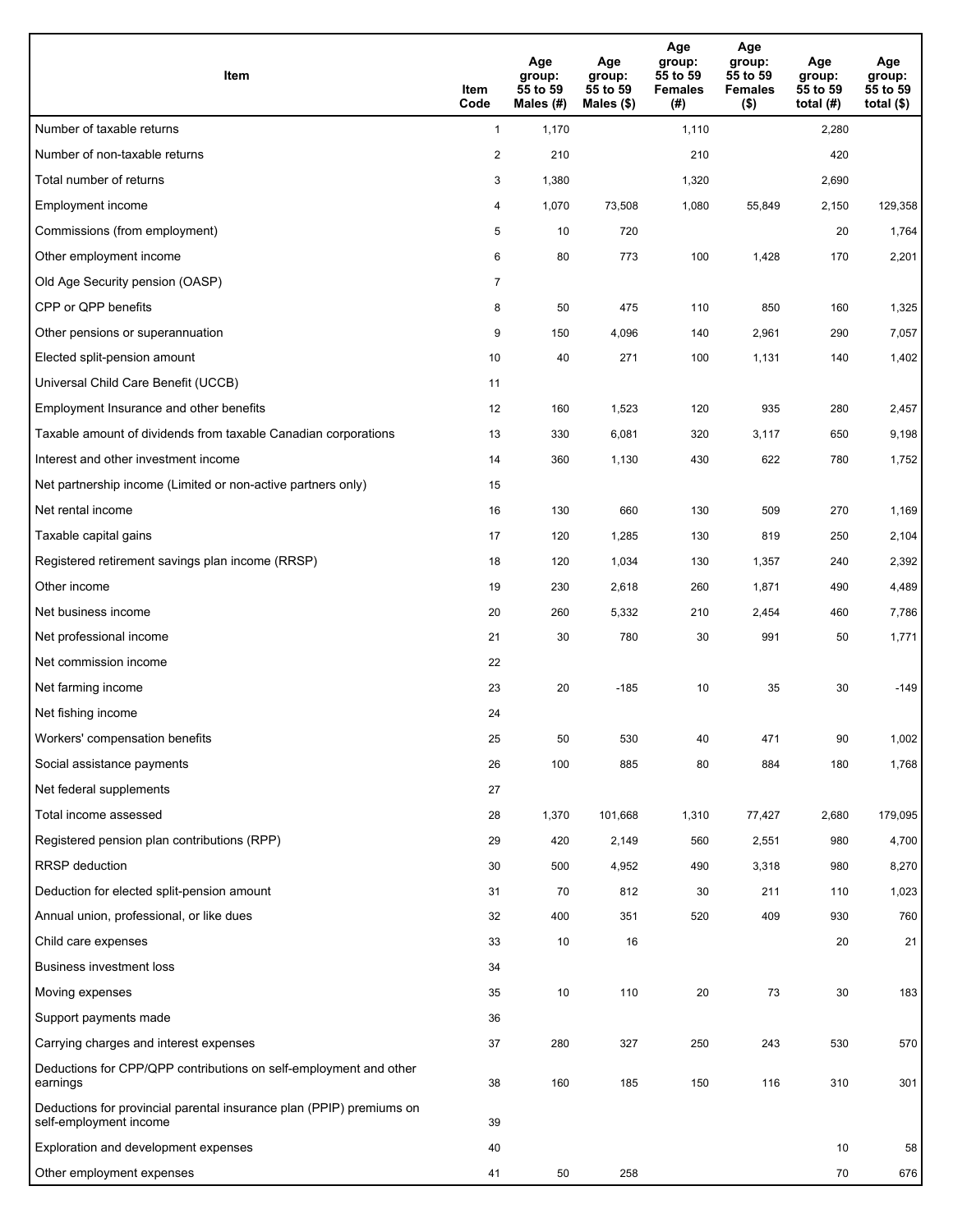| Item                                                              | Item<br>Code | Age<br>group:<br>55 to 59<br>Males (#) | Age<br>group:<br>55 to 59<br>Males (\$) | Age<br>group:<br>55 to 59<br><b>Females</b><br>(#) | Age<br>group:<br>55 to 59<br><b>Females</b><br>$($ \$) | Age<br>group:<br>55 to 59<br>total (#) | Age<br>group:<br>55 to 59<br>total $($)$ |
|-------------------------------------------------------------------|--------------|----------------------------------------|-----------------------------------------|----------------------------------------------------|--------------------------------------------------------|----------------------------------------|------------------------------------------|
| Clergy residence deduction                                        | 42           |                                        |                                         |                                                    |                                                        |                                        |                                          |
| Other deductions                                                  | 43           | 50                                     | 32                                      | 40                                                 | 23                                                     | 90                                     | 55                                       |
| Total deductions before adjustments                               | 44           | 970                                    | 9,476                                   | 980                                                | 7,424                                                  | 1,950                                  | 16,901                                   |
| Social benefits repayment                                         | 45           | 20                                     | 27                                      |                                                    |                                                        | 20                                     | 28                                       |
| Net income after adjustments                                      | 46           | 1,360                                  | 92,249                                  | 1,300                                              | 70,190                                                 | 2,670                                  | 162,439                                  |
| Canadian Forces personnel and police deduction                    | 47           |                                        |                                         |                                                    |                                                        |                                        |                                          |
| Security options deductions                                       | 48           |                                        |                                         |                                                    |                                                        |                                        |                                          |
| Other payments deductions                                         | 49           | 150                                    | 1,415                                   | 110                                                | 1,355                                                  | 260                                    | 2,770                                    |
| Non-capital losses of other years                                 | 50           |                                        |                                         |                                                    |                                                        |                                        |                                          |
| Net capital losses of other years                                 | 51           | 30                                     | 44                                      | 30                                                 | 56                                                     | 60                                     | 100                                      |
| Capital gains deduction                                           | 52           |                                        |                                         |                                                    |                                                        |                                        |                                          |
| Northern residents deductions                                     | 53           | 1,070                                  | 5,844                                   | 990                                                | 5,372                                                  | 2,060                                  | 11,216                                   |
| Additional deductions                                             | 54           |                                        |                                         |                                                    |                                                        |                                        |                                          |
| Farming/fishing losses of prior years                             | 55           |                                        |                                         |                                                    |                                                        |                                        |                                          |
| Total deductions from net income                                  | 56           | 1,160                                  | 7,517                                   | 1,060                                              | 7,267                                                  | 2,210                                  | 14,783                                   |
| Taxable income assessed                                           | 57           | 1,320                                  | 84,743                                  | 1,270                                              | 62,947                                                 | 2,590                                  | 147,690                                  |
| Basic personal amount                                             | 58           | 1,380                                  | 14,880                                  | 1,320                                              | 14,215                                                 | 2,690                                  | 29,096                                   |
| Age amount                                                        | 59           |                                        |                                         |                                                    |                                                        |                                        |                                          |
| Spouse or common-law partner amount                               | 60           | 90                                     | 684                                     | 60                                                 | 347                                                    | 150                                    | 1,031                                    |
| Amount for eligible dependant                                     | 61           | 20                                     | 144                                     | 20                                                 | 223                                                    | 40                                     | 366                                      |
| Amount for children 17 and under                                  | 62           | 100                                    | 326                                     | 50                                                 | 129                                                    | 150                                    | 455                                      |
| Amount for infirm dependants age 18 or older                      | 63           |                                        |                                         |                                                    |                                                        |                                        |                                          |
| CPP or QPP contributions through employment                       | 64           | 1,000                                  | 1,882                                   | 990                                                | 1,747                                                  | 1,990                                  | 3,629                                    |
| CPP or QPP contributions on self-employment and other             |              |                                        |                                         |                                                    |                                                        |                                        |                                          |
| earnings                                                          | 65           | 160                                    | 185                                     | 150                                                | 116                                                    | 310                                    | 301                                      |
| Employment Insurance premiums                                     | 66           | 890                                    | 626                                     | 950                                                | 634                                                    | 1,840                                  | 1,260                                    |
| PPIP premiums paid                                                | 67           |                                        |                                         |                                                    |                                                        |                                        |                                          |
| PPIP premiums payable on employment income                        | 68           |                                        |                                         |                                                    |                                                        |                                        |                                          |
| PPIP premiums payable on self-employment income                   | 69           |                                        |                                         |                                                    |                                                        |                                        |                                          |
| Volunteer firefighters' amount                                    | 70           | 10                                     | 30                                      |                                                    |                                                        | 10                                     | 33                                       |
| Canada employment amount                                          | 71           | 1,060                                  | 1,150                                   | 1,090                                              | 1,164                                                  | 2,150                                  | 2,314                                    |
| Public transit amount                                             | 72           | 10                                     | 4                                       | 20                                                 | 8                                                      | 30                                     | 13                                       |
| Children's fitness amount                                         | 73           | 40                                     | 22                                      | 20                                                 | 10                                                     | 60                                     | 32                                       |
| Children's arts amount                                            | 74           | 20                                     | 11                                      |                                                    |                                                        | 30                                     | 14                                       |
| Home buyers' amount                                               | 75           |                                        |                                         |                                                    |                                                        | 10                                     | 60                                       |
| Pension income amount                                             | 76           | 180                                    | 345                                     | 230                                                | 439                                                    | 410                                    | 785                                      |
| Caregiver amount                                                  | 77           |                                        |                                         |                                                    |                                                        | 10                                     | 42                                       |
| Disability amount                                                 | 78           | 20                                     | 158                                     | 30                                                 | 196                                                    | 50                                     | 355                                      |
| Disability amount transferred from a dependant                    | 79           |                                        |                                         |                                                    |                                                        | 10                                     | 108                                      |
| Interest paid on student loans                                    | 80           |                                        |                                         | 10                                                 | 4                                                      | 10                                     | 4                                        |
| Tuition, education, and textbook amounts                          | 81           | 10                                     | 33                                      | 50                                                 | 176                                                    | 60                                     | 209                                      |
| Tuition, education, and textbook amounts transferred from a child | 82           | 50                                     | 283                                     | 40                                                 | 196                                                    | 90                                     | 479                                      |
| Amounts transferred from spouse or common-law partner             | 83           | 20                                     | 97                                      | 40                                                 | 172                                                    | 60                                     | 269                                      |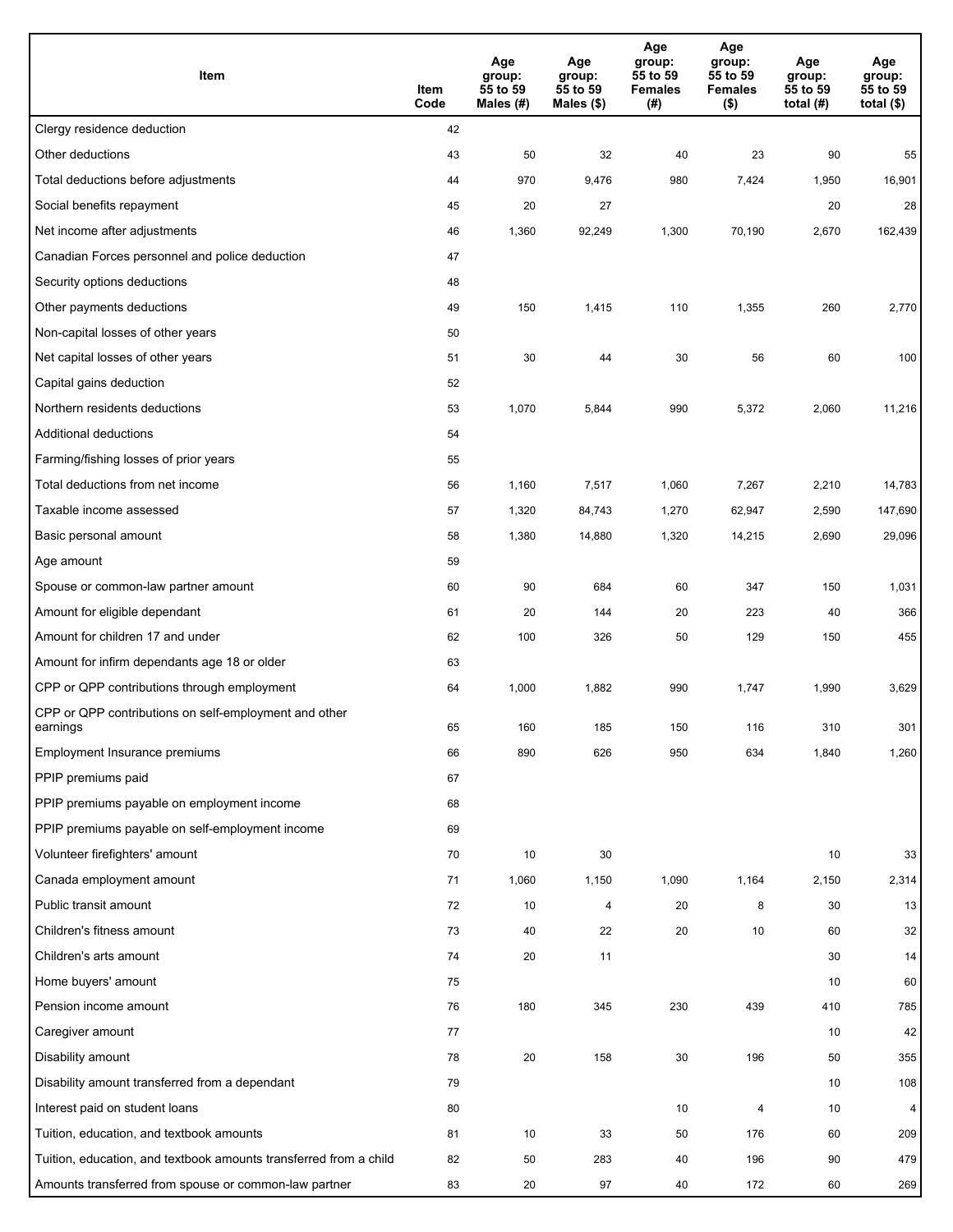| Item                                                | <b>Item</b><br>Code | Age<br>group:<br>55 to 59<br>Males (#) | Age<br>group:<br>55 to 59<br>Males $(\$)$ | Age<br>group:<br>55 to 59<br><b>Females</b><br>(#) | Age<br>group:<br>55 to 59<br><b>Females</b><br>$($ \$) | Age<br>group:<br>55 to 59<br>total $(H)$ | Age<br>group:<br>55 to 59<br>total $(§)$ |
|-----------------------------------------------------|---------------------|----------------------------------------|-------------------------------------------|----------------------------------------------------|--------------------------------------------------------|------------------------------------------|------------------------------------------|
| Medical expenses                                    | 84                  | 110                                    | 269                                       | 150                                                | 309                                                    | 260                                      | 578                                      |
| Total tax credits on personal amounts               | 85                  | 1,380                                  | 3,186                                     | 1,320                                              | 3,031                                                  | 2,690                                    | 6,217                                    |
| Allowable charitable donations and government gifts | 86                  | 310                                    | 604                                       | 420                                                | 624                                                    | 720                                      | 1,228                                    |
| Eligible cultural and ecological gifts              | 87                  |                                        |                                           |                                                    |                                                        |                                          |                                          |
| Total tax credit on donations and gifts             | 88                  | 310                                    | 168                                       | 420                                                | 172                                                    | 720                                      | 340                                      |
| Total federal non-refundable tax credits            | 89                  | 1,380                                  | 3,354                                     | 1,320                                              | 3,203                                                  | 2,690                                    | 6,557                                    |
| Federal dividend tax credit                         | 90                  | 320                                    | 828                                       | 310                                                | 435                                                    | 620                                      | 1,263                                    |
| Overseas employment tax credit                      | 91                  |                                        |                                           |                                                    |                                                        |                                          |                                          |
| Minimum tax carryover                               | 92                  |                                        |                                           |                                                    |                                                        | 10                                       | 24                                       |
| Basic federal tax                                   | 93                  | 1,120                                  | 12,478                                    | 1,060                                              | 7,867                                                  | 2,190                                    | 20,345                                   |
| Federal Foreign Tax Credit                          | 94                  | 70                                     | 17                                        | 70                                                 | 19                                                     | 140                                      | 36                                       |
| Federal Political contribution tax credit           | 95                  | 30                                     | 6                                         | 40                                                 | 5                                                      | 70                                       | 11                                       |
| <b>Investment Tax Credit</b>                        | 96                  |                                        |                                           |                                                    |                                                        |                                          |                                          |
| Labour-sponsored funds tax credit                   | 97                  |                                        |                                           |                                                    |                                                        |                                          |                                          |
| Alternative minimum tax payable                     | 98                  |                                        |                                           |                                                    |                                                        |                                          |                                          |
| Net federal tax                                     | 99                  | 1,120                                  | 12,454                                    | 1,060                                              | 7,842                                                  | 2,180                                    | 20,297                                   |
| CPP contributions on self-employment                | 100                 | 160                                    | 369                                       | 150                                                | 233                                                    | 310                                      | 602                                      |
| Social Benefits repayment                           | 101                 | 20                                     | 27                                        |                                                    |                                                        | 20                                       | 28                                       |
| <b>Net Provincial Tax</b>                           | 102                 | 1,120                                  | 5,646                                     | 1,070                                              | 3,504                                                  | 2,180                                    | 9,150                                    |
| Total tax payable                                   | 103                 | 1,170                                  | 18,929                                    | 1,110                                              | 11,968                                                 | 2,280                                    | 30,897                                   |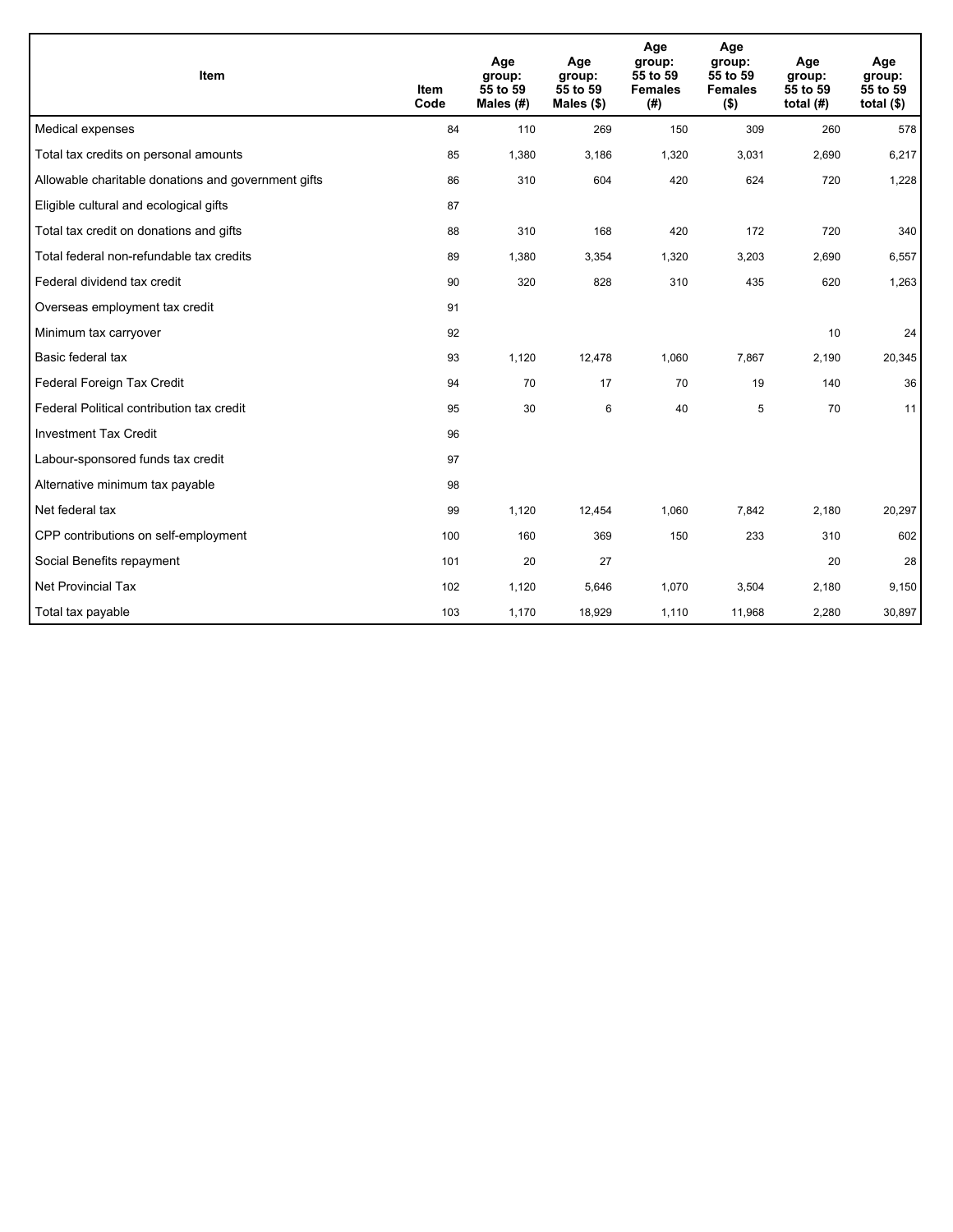| <b>Item</b>                                                                                    | Item<br>Code            | Age<br>group:<br>60 to 64<br>Males (#) | Age<br>group:<br>60 to 64<br>Males $(\$)$ | Age<br>group:<br>60 to 64<br><b>Females</b><br>(#) | Age<br>group:<br>60 to 64<br><b>Females</b><br>$($ \$) | Age<br>group:<br>60 to 64<br>total $(H)$ | Age<br>group:<br>60 to 64<br>total $($)$ |
|------------------------------------------------------------------------------------------------|-------------------------|----------------------------------------|-------------------------------------------|----------------------------------------------------|--------------------------------------------------------|------------------------------------------|------------------------------------------|
| Number of taxable returns                                                                      | $\mathbf{1}$            | 910                                    |                                           | 820                                                |                                                        | 1,720                                    |                                          |
| Number of non-taxable returns                                                                  | $\overline{\mathbf{c}}$ | 200                                    |                                           | 180                                                |                                                        | 380                                      |                                          |
| Total number of returns                                                                        | 3                       | 1,110                                  |                                           | 1,000                                              |                                                        | 2,110                                    |                                          |
| Employment income                                                                              | 4                       | 730                                    | 42,728                                    | 680                                                | 30,016                                                 | 1,410                                    | 72,744                                   |
| Commissions (from employment)                                                                  | 5                       |                                        |                                           |                                                    |                                                        |                                          |                                          |
| Other employment income                                                                        | 6                       | 90                                     | 808                                       | 80                                                 | 1,043                                                  | 170                                      | 1,850                                    |
| Old Age Security pension (OASP)                                                                | $\overline{7}$          |                                        |                                           |                                                    |                                                        |                                          |                                          |
| CPP or QPP benefits                                                                            | 8                       | 510                                    | 3,160                                     | 520                                                | 3,174                                                  | 1,030                                    | 6,334                                    |
| Other pensions or superannuation                                                               | 9                       | 280                                    | 8,372                                     | 270                                                | 6,407                                                  | 540                                      | 14,779                                   |
| Elected split-pension amount                                                                   | 10                      | 40                                     | 279                                       | 130                                                | 1,533                                                  | 170                                      | 1,812                                    |
| Universal Child Care Benefit (UCCB)                                                            | 11                      |                                        |                                           |                                                    |                                                        |                                          |                                          |
| Employment Insurance and other benefits                                                        | 12                      | 120                                    | 1,179                                     | 90                                                 | 773                                                    | 220                                      | 1,952                                    |
| Taxable amount of dividends from taxable Canadian corporations                                 | 13                      | 310                                    | 6,212                                     | 290                                                | 2,730                                                  | 600                                      | 8,942                                    |
| Interest and other investment income                                                           | 14                      | 350                                    | 741                                       | 350                                                | 587                                                    | 690                                      | 1,327                                    |
| Net partnership income (Limited or non-active partners only)                                   | 15                      | 10                                     | $-28$                                     |                                                    |                                                        | 20                                       | $-20$                                    |
| Net rental income                                                                              | 16                      | 120                                    | 759                                       | 90                                                 | 404                                                    | 210                                      | 1,163                                    |
| Taxable capital gains                                                                          | 17                      | 130                                    | 878                                       | 120                                                | 1,321                                                  | 250                                      | 2,199                                    |
| Registered retirement savings plan income (RRSP)                                               | 18                      | 100                                    | 836                                       | 120                                                | 1,077                                                  | 210                                      | 1,913                                    |
| Other income                                                                                   | 19                      | 270                                    | 2,115                                     | 290                                                | 1,725                                                  | 560                                      | 3,839                                    |
| Net business income                                                                            | 20                      | 210                                    | 3,142                                     | 140                                                | 1,765                                                  | 350                                      | 4,908                                    |
| Net professional income                                                                        | 21                      | 30                                     | 750                                       | 20                                                 | 492                                                    | 50                                       | 1,242                                    |
| Net commission income                                                                          | 22                      |                                        |                                           |                                                    |                                                        |                                          |                                          |
| Net farming income                                                                             | 23                      | 10                                     | $-17$                                     | 10                                                 | $-33$                                                  | 20                                       | $-50$                                    |
| Net fishing income                                                                             | 24                      |                                        |                                           |                                                    |                                                        |                                          |                                          |
| Workers' compensation benefits                                                                 | 25                      | 40                                     | 460                                       | 30                                                 | 350                                                    | 70                                       | 810                                      |
| Social assistance payments                                                                     | 26                      | 70                                     | 710                                       | 70                                                 | 689                                                    | 140                                      | 1,399                                    |
| Net federal supplements                                                                        | 27                      |                                        |                                           | 40                                                 | 153                                                    | 40                                       | 184                                      |
| Total income assessed                                                                          | 28                      | 1,110                                  | 73,833                                    | 1,000                                              | 54,235                                                 | 2,110                                    | 128,069                                  |
| Registered pension plan contributions (RPP)                                                    | 29                      | 260                                    | 1,058                                     | 310                                                | 1,196                                                  | 570                                      | 2,255                                    |
| RRSP deduction                                                                                 | 30                      | 310                                    | 2,758                                     | 310                                                | 2,111                                                  | 620                                      | 4,869                                    |
| Deduction for elected split-pension amount                                                     | 31                      | 130                                    | 1,415                                     | 60                                                 | 440                                                    | 190                                      | 1,855                                    |
| Annual union, professional, or like dues                                                       | 32                      | 250                                    | 188                                       | 290                                                | 205                                                    | 540                                      | 392                                      |
| Child care expenses                                                                            | 33                      |                                        |                                           |                                                    |                                                        |                                          |                                          |
| <b>Business investment loss</b>                                                                | 34                      |                                        |                                           |                                                    |                                                        |                                          |                                          |
| Moving expenses                                                                                | 35                      |                                        |                                           |                                                    |                                                        | 10                                       | 44                                       |
| Support payments made                                                                          | 36                      |                                        |                                           |                                                    |                                                        |                                          |                                          |
| Carrying charges and interest expenses                                                         | 37                      | 250                                    | 310                                       | 240                                                | 240                                                    | 490                                      | 550                                      |
| Deductions for CPP/QPP contributions on self-employment and other<br>earnings                  | 38                      | 150                                    | 143                                       | 90                                                 | 82                                                     | 240                                      | 226                                      |
| Deductions for provincial parental insurance plan (PPIP) premiums on<br>self-employment income | 39                      |                                        |                                           |                                                    |                                                        |                                          |                                          |
| Exploration and development expenses                                                           | 40                      |                                        |                                           |                                                    |                                                        |                                          |                                          |
| Other employment expenses                                                                      | 41                      | 30                                     | 137                                       | 20                                                 | 121                                                    | 50                                       | 258                                      |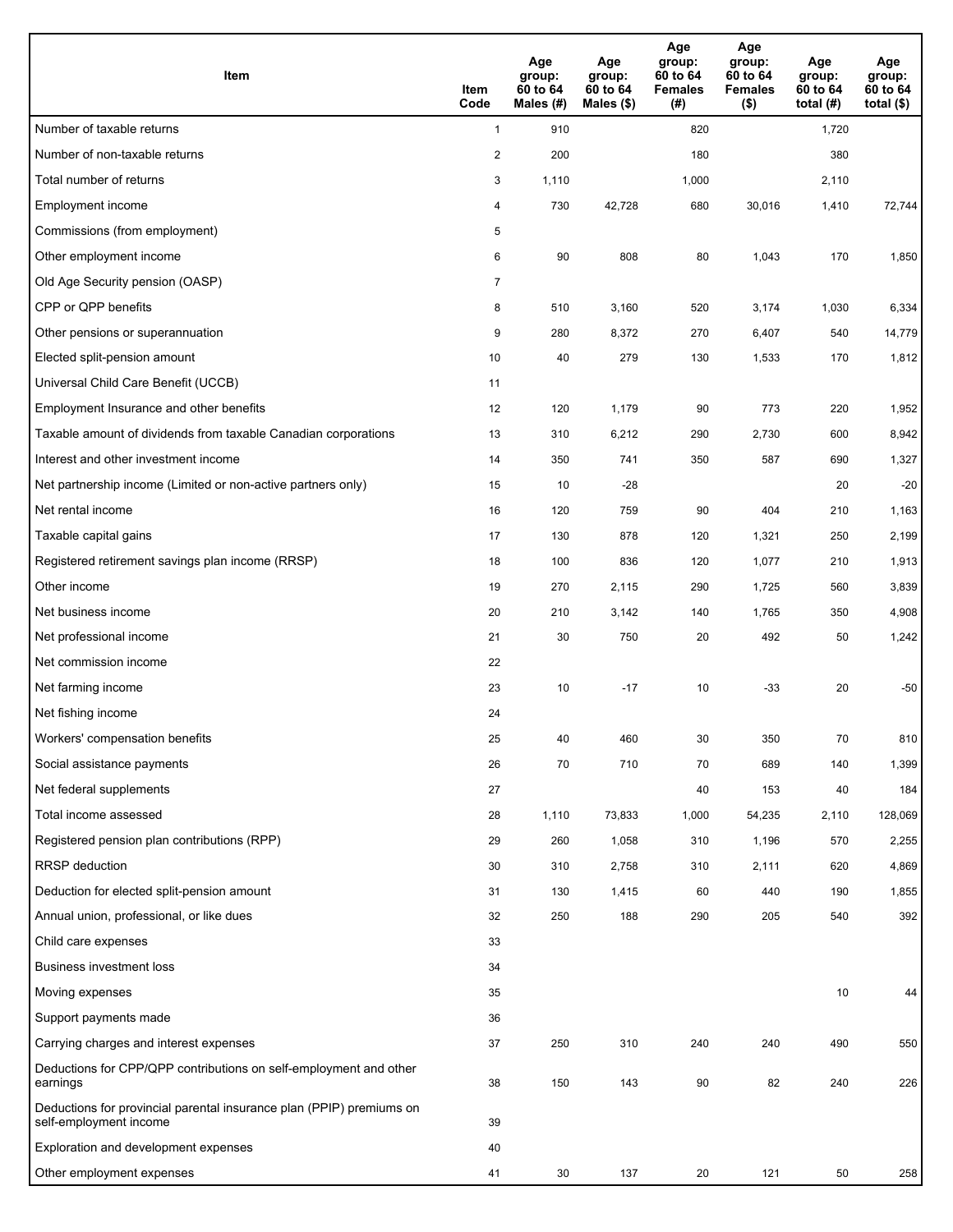| Item                                                              | Item<br>Code | Age<br>group:<br>60 to 64<br>Males (#) | Age<br>group:<br>60 to 64<br>Males (\$) | Age<br>group:<br>60 to 64<br><b>Females</b><br>(#) | Age<br>group:<br>60 to 64<br><b>Females</b><br>$($ \$) | Age<br>group:<br>60 to 64<br>total $(#)$ | Age<br>group:<br>60 to 64<br>total $($)$ |
|-------------------------------------------------------------------|--------------|----------------------------------------|-----------------------------------------|----------------------------------------------------|--------------------------------------------------------|------------------------------------------|------------------------------------------|
| Clergy residence deduction                                        | 42           |                                        |                                         |                                                    |                                                        |                                          |                                          |
| Other deductions                                                  | 43           | 50                                     | 31                                      |                                                    |                                                        |                                          |                                          |
| Total deductions before adjustments                               | 44           | 740                                    | 6,599                                   | 690                                                | 4,617                                                  | 1,420                                    | 11,216                                   |
| Social benefits repayment                                         | 45           | 20                                     | 36                                      |                                                    |                                                        | 30                                       | 46                                       |
| Net income after adjustments                                      | 46           | 1,100                                  | 67,361                                  | 1,000                                              | 49,633                                                 | 2,090                                    | 116,993                                  |
| Canadian Forces personnel and police deduction                    | 47           |                                        |                                         |                                                    |                                                        |                                          |                                          |
| Security options deductions                                       | 48           |                                        |                                         |                                                    |                                                        |                                          |                                          |
| Other payments deductions                                         | 49           | 120                                    | 1,201                                   | 120                                                | 1,191                                                  | 240                                      | 2,392                                    |
| Non-capital losses of other years                                 | 50           |                                        |                                         |                                                    |                                                        |                                          |                                          |
| Net capital losses of other years                                 | 51           | 30                                     | 75                                      | 30                                                 | 54                                                     | 70                                       | 130                                      |
| Capital gains deduction                                           | 52           |                                        |                                         |                                                    |                                                        |                                          |                                          |
| Northern residents deductions                                     | 53           | 830                                    | 4,417                                   | 700                                                | 3,705                                                  | 1,540                                    | 8,122                                    |
| Additional deductions                                             | 54           |                                        |                                         |                                                    |                                                        |                                          |                                          |
| Farming/fishing losses of prior years                             | 55           |                                        |                                         |                                                    |                                                        |                                          |                                          |
| Total deductions from net income                                  | 56           | 900                                    | 5,892                                   | 770                                                | 4,968                                                  | 1,680                                    | 10,860                                   |
| Taxable income assessed                                           | 57           | 1,080                                  | 61,482                                  | 980                                                | 44,674                                                 | 2,060                                    | 106,156                                  |
| Basic personal amount                                             | 58           | 1,110                                  | 11,985                                  | 1,000                                              | 10,817                                                 | 2,110                                    | 22,802                                   |
| Age amount                                                        | 59           |                                        |                                         |                                                    |                                                        |                                          |                                          |
| Spouse or common-law partner amount                               | 60           | 80                                     | 606                                     | 40                                                 | 248                                                    | 120                                      | 854                                      |
| Amount for eligible dependant                                     | 61           |                                        |                                         | 10                                                 | 107                                                    | 20                                       | 168                                      |
| Amount for children 17 and under                                  | 62           | 40                                     | 109                                     | 20                                                 | 57                                                     | 50                                       | 166                                      |
| Amount for infirm dependants age 18 or older                      | 63           |                                        |                                         |                                                    |                                                        |                                          |                                          |
| CPP or QPP contributions through employment                       | 64           | 650                                    | 1,106                                   | 610                                                | 946                                                    | 1,260                                    | 2,052                                    |
| CPP or QPP contributions on self-employment and other<br>earnings | 65           | 150                                    | 143                                     | 90                                                 | 82                                                     | 240                                      | 226                                      |
| Employment Insurance premiums                                     | 66           | 590                                    | 377                                     | 580                                                | 348                                                    | 1,170                                    | 725                                      |
| PPIP premiums paid                                                | 67           |                                        |                                         |                                                    |                                                        |                                          |                                          |
| PPIP premiums payable on employment income                        | 68           |                                        |                                         |                                                    |                                                        |                                          |                                          |
| PPIP premiums payable on self-employment income                   | 69           |                                        |                                         |                                                    |                                                        |                                          |                                          |
| Volunteer firefighters' amount                                    | 70           |                                        |                                         |                                                    |                                                        |                                          |                                          |
| Canada employment amount                                          | 71           | 750                                    | 803                                     | 710                                                | 755                                                    | 1,460                                    | 1,559                                    |
| Public transit amount                                             | 72           | 20                                     | 4                                       | 20                                                 | 4                                                      | 30                                       | 9                                        |
| Children's fitness amount                                         | 73           | 20                                     | 9                                       |                                                    |                                                        | 20                                       | 10 <sup>°</sup>                          |
| Children's arts amount                                            | 74           | 10                                     | 6                                       |                                                    |                                                        | 10                                       | 8                                        |
| Home buyers' amount                                               | 75           |                                        |                                         |                                                    |                                                        |                                          |                                          |
| Pension income amount                                             | 76           | 310                                    | 589                                     | 360                                                | 686                                                    | 660                                      | 1,275                                    |
| Caregiver amount                                                  | 77           |                                        |                                         |                                                    |                                                        | 20                                       | 79                                       |
| Disability amount                                                 | 78           | 20                                     | 181                                     | 30                                                 | 226                                                    | 50                                       | 407                                      |
| Disability amount transferred from a dependant                    | 79           |                                        |                                         |                                                    |                                                        | 20                                       | 138                                      |
| Interest paid on student loans                                    | 80           |                                        |                                         |                                                    |                                                        |                                          |                                          |
| Tuition, education, and textbook amounts                          | 81           | 20                                     | 21                                      | 20                                                 | 23                                                     | 30                                       | 43                                       |
| Tuition, education, and textbook amounts transferred from a child | 82           | 30                                     | 163                                     | 20                                                 | 69                                                     | 40                                       | 232                                      |
| Amounts transferred from spouse or common-law partner             | 83           | 40                                     | 163                                     | 50                                                 | 202                                                    | 80                                       | 365                                      |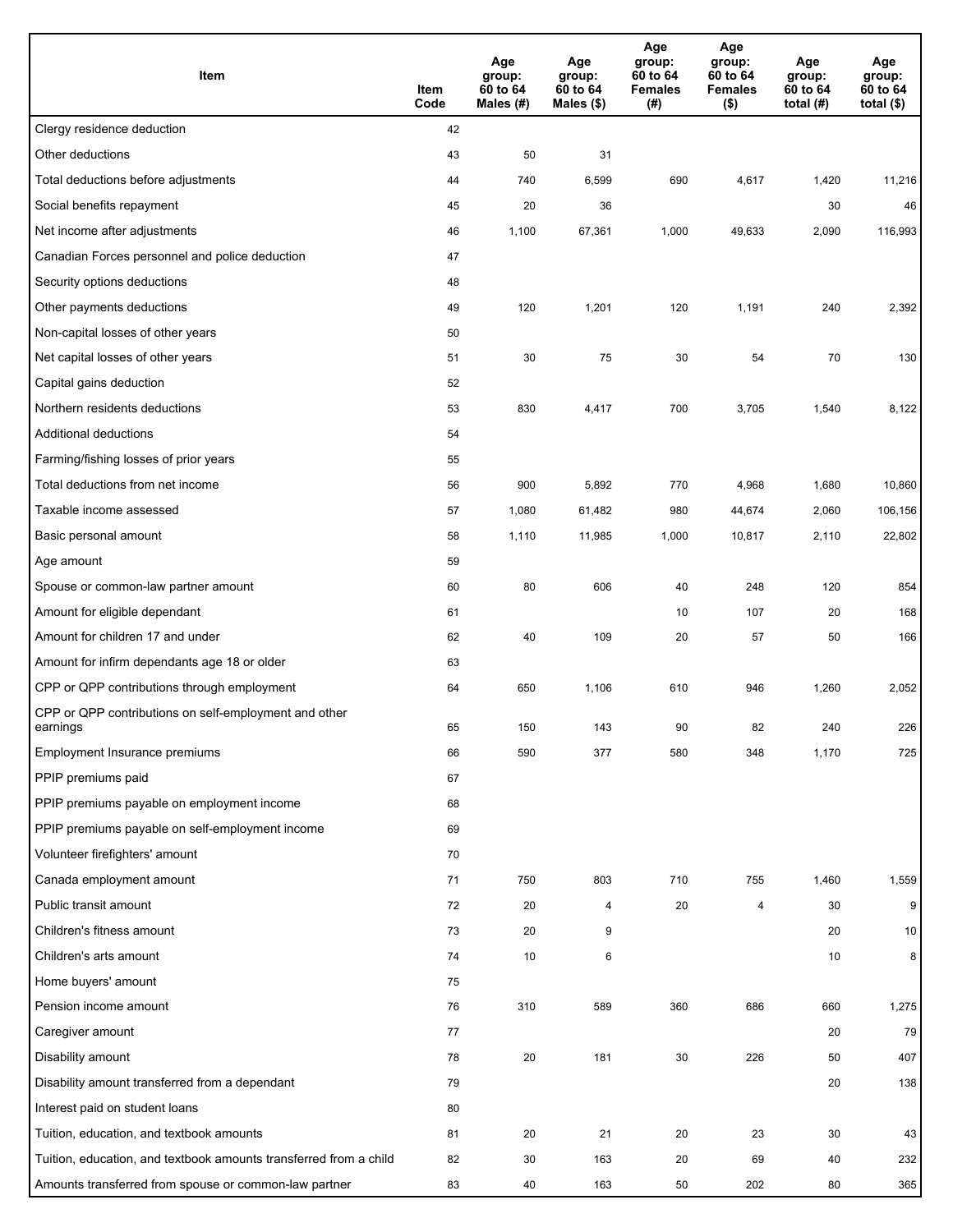| Item                                                | <b>Item</b><br>Code | Age<br>group:<br>60 to 64<br>Males $(H)$ | Age<br>group:<br>60 to 64<br>Males $(\$)$ | Age<br>group:<br>60 to 64<br><b>Females</b><br>(# ) | Age<br>group:<br>60 to 64<br><b>Females</b><br>$($ \$) | Age<br>group:<br>60 to 64<br>total $(H)$ | Age<br>group:<br>60 to 64<br>total $(§)$ |
|-----------------------------------------------------|---------------------|------------------------------------------|-------------------------------------------|-----------------------------------------------------|--------------------------------------------------------|------------------------------------------|------------------------------------------|
| Medical expenses                                    | 84                  | 110                                      | 291                                       | 140                                                 | 313                                                    | 250                                      | 604                                      |
| Total tax credits on personal amounts               | 85                  | 1,110                                    | 2,516                                     | 1,000                                               | 2,250                                                  | 2,110                                    | 4,765                                    |
| Allowable charitable donations and government gifts | 86                  | 290                                      | 474                                       | 310                                                 | 579                                                    | 600                                      | 1,053                                    |
| Eligible cultural and ecological gifts              | 87                  |                                          |                                           |                                                     |                                                        |                                          |                                          |
| Total tax credit on donations and gifts             | 88                  | 290                                      | 131                                       | 310                                                 | 161                                                    | 600                                      | 291                                      |
| Total federal non-refundable tax credits            | 89                  | 1,110                                    | 2,646                                     | 1,000                                               | 2,410                                                  | 2,110                                    | 5,057                                    |
| Federal dividend tax credit                         | 90                  | 290                                      | 850                                       | 270                                                 | 370                                                    | 560                                      | 1,220                                    |
| Overseas employment tax credit                      | 91                  |                                          |                                           |                                                     |                                                        |                                          |                                          |
| Minimum tax carryover                               | 92                  |                                          |                                           |                                                     |                                                        |                                          |                                          |
| Basic federal tax                                   | 93                  | 880                                      | 8,498                                     | 800                                                 | 5,369                                                  | 1,690                                    | 13,868                                   |
| Federal Foreign Tax Credit                          | 94                  |                                          |                                           | 70                                                  | 15                                                     | 140                                      | 47                                       |
| Federal Political contribution tax credit           | 95                  | 40                                       | 8                                         | 20                                                  | 4                                                      | 60                                       | 12                                       |
| <b>Investment Tax Credit</b>                        | 96                  |                                          |                                           |                                                     |                                                        |                                          |                                          |
| Labour-sponsored funds tax credit                   | 97                  |                                          |                                           |                                                     |                                                        |                                          |                                          |
| Alternative minimum tax payable                     | 98                  |                                          |                                           |                                                     |                                                        |                                          |                                          |
| Net federal tax                                     | 99                  | 880                                      | 8,383                                     | 800                                                 | 5,350                                                  | 1,680                                    | 13,734                                   |
| CPP contributions on self-employment                | 100                 | 150                                      | 287                                       | 90                                                  | 165                                                    | 240                                      | 451                                      |
| Social Benefits repayment                           | 101                 | 20                                       | 36                                        |                                                     |                                                        | 30                                       | 46                                       |
| Net Provincial Tax                                  | 102                 | 860                                      | 3,768                                     | 800                                                 | 2,422                                                  | 1,660                                    | 6,190                                    |
| Total tax payable                                   | 103                 | 910                                      | 12,719                                    | 820                                                 | 8,303                                                  | 1,720                                    | 21,022                                   |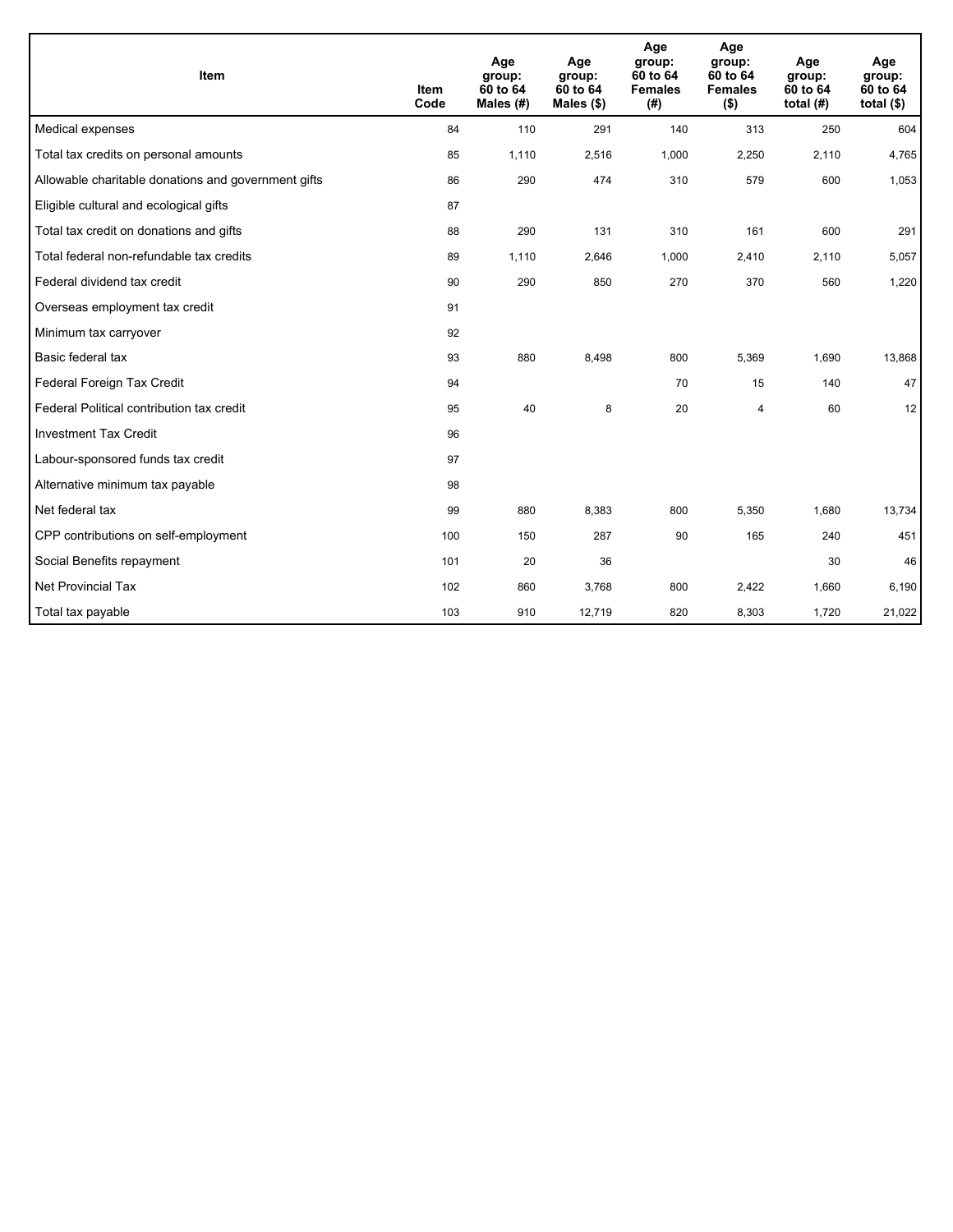| <b>Item</b>                                                                                    | Item<br>Code            | Age<br>group:<br>65 to 69<br>Males (#) | Age<br>group:<br>65 to 69<br>Males $(\$)$ | Age<br>group:<br>65 to 69<br><b>Females</b><br>(#) | Age<br>group:<br>65 to 69<br><b>Females</b><br>$($ \$) | Age<br>group:<br>65 to 69<br>total $(H)$ | Age<br>group:<br>65 to 69<br>total $($)$ |
|------------------------------------------------------------------------------------------------|-------------------------|----------------------------------------|-------------------------------------------|----------------------------------------------------|--------------------------------------------------------|------------------------------------------|------------------------------------------|
| Number of taxable returns                                                                      | $\mathbf{1}$            | 600                                    |                                           | 430                                                |                                                        | 1,030                                    |                                          |
| Number of non-taxable returns                                                                  | $\overline{\mathbf{c}}$ | 280                                    |                                           | 240                                                |                                                        | 510                                      |                                          |
| Total number of returns                                                                        | 3                       | 880                                    |                                           | 670                                                |                                                        | 1,540                                    |                                          |
| Employment income                                                                              | 4                       | 420                                    | 15,878                                    | 300                                                | 8,709                                                  | 710                                      | 24,587                                   |
| Commissions (from employment)                                                                  | 5                       |                                        |                                           |                                                    |                                                        |                                          |                                          |
| Other employment income                                                                        | 6                       | 40                                     | 94                                        | 30                                                 | 91                                                     | 70                                       | 184                                      |
| Old Age Security pension (OASP)                                                                | $\overline{7}$          | 870                                    | 4,606                                     | 660                                                | 3,534                                                  | 1,530                                    | 8,141                                    |
| CPP or QPP benefits                                                                            | 8                       | 810                                    | 5,670                                     | 610                                                | 4,121                                                  | 1,420                                    | 9,790                                    |
| Other pensions or superannuation                                                               | 9                       | 360                                    | 7,540                                     | 320                                                | 5,474                                                  | 680                                      | 13,014                                   |
| Elected split-pension amount                                                                   | 10                      | 50                                     | 389                                       | 100                                                | 1,091                                                  | 150                                      | 1,480                                    |
| Universal Child Care Benefit (UCCB)                                                            | 11                      |                                        |                                           |                                                    |                                                        |                                          |                                          |
| Employment Insurance and other benefits                                                        | 12                      | 80                                     | 747                                       | 30                                                 | 236                                                    | 110                                      | 983                                      |
| Taxable amount of dividends from taxable Canadian corporations                                 | 13                      | 220                                    | 3,977                                     | 210                                                | 2,253                                                  | 430                                      | 6,231                                    |
| Interest and other investment income                                                           | 14                      | 280                                    | 587                                       | 280                                                | 489                                                    | 550                                      | 1,076                                    |
| Net partnership income (Limited or non-active partners only)                                   | 15                      |                                        |                                           |                                                    |                                                        |                                          |                                          |
| Net rental income                                                                              | 16                      | 60                                     | 874                                       | 50                                                 | 396                                                    | 110                                      | 1,269                                    |
| Taxable capital gains                                                                          | 17                      | 80                                     | 733                                       | 80                                                 | 303                                                    | 160                                      | 1,036                                    |
| Registered retirement savings plan income (RRSP)                                               | 18                      | 100                                    | 1,139                                     | 90                                                 | 842                                                    | 190                                      | 1,981                                    |
| Other income                                                                                   | 19                      | 190                                    | 1,520                                     | 190                                                | 664                                                    | 370                                      | 2,184                                    |
| Net business income                                                                            | 20                      | 140                                    | 2,029                                     | 70                                                 | 307                                                    | 210                                      | 2,336                                    |
| Net professional income                                                                        | 21                      | 20                                     | 818                                       | 10                                                 | 74                                                     | 30                                       | 893                                      |
| Net commission income                                                                          | 22                      |                                        |                                           |                                                    |                                                        |                                          |                                          |
| Net farming income                                                                             | 23                      |                                        |                                           |                                                    |                                                        | 20                                       | $-215$                                   |
| Net fishing income                                                                             | 24                      |                                        |                                           |                                                    |                                                        |                                          |                                          |
| Workers' compensation benefits                                                                 | 25                      | 30                                     | 303                                       | 10                                                 | 148                                                    | 40                                       | 451                                      |
| Social assistance payments                                                                     | 26                      | 110                                    | 388                                       | 60                                                 | 230                                                    | 160                                      | 618                                      |
| Net federal supplements                                                                        | 27                      | 170                                    | 871                                       | 130                                                | 626                                                    | 290                                      | 1,498                                    |
| Total income assessed                                                                          | 28                      | 880                                    | 48,165                                    | 670                                                | 29,882                                                 | 1,540                                    | 78,047                                   |
| Registered pension plan contributions (RPP)                                                    | 29                      | 120                                    | 429                                       | 100                                                | 297                                                    | 220                                      | 726                                      |
| RRSP deduction                                                                                 | 30                      | 160                                    | 1,386                                     | 120                                                | 760                                                    | 270                                      | 2,146                                    |
| Deduction for elected split-pension amount                                                     | 31                      | 140                                    | 1,600                                     | 60                                                 | 467                                                    | 200                                      | 2,067                                    |
| Annual union, professional, or like dues                                                       | 32                      | 110                                    | 59                                        | 100                                                | 50                                                     | 210                                      | 110                                      |
| Child care expenses                                                                            | 33                      |                                        |                                           |                                                    |                                                        |                                          |                                          |
| <b>Business investment loss</b>                                                                | 34                      |                                        |                                           |                                                    |                                                        |                                          |                                          |
| Moving expenses                                                                                | 35                      |                                        |                                           |                                                    |                                                        |                                          |                                          |
| Support payments made                                                                          | 36                      |                                        |                                           |                                                    |                                                        |                                          |                                          |
| Carrying charges and interest expenses                                                         | 37                      | 180                                    | 134                                       | 150                                                | 111                                                    | 330                                      | 245                                      |
| Deductions for CPP/QPP contributions on self-employment and other<br>earnings                  | 38                      | 70                                     | 57                                        | 20                                                 | 8                                                      | 90                                       | 64                                       |
| Deductions for provincial parental insurance plan (PPIP) premiums on<br>self-employment income | 39                      |                                        |                                           |                                                    |                                                        |                                          |                                          |
| Exploration and development expenses                                                           | 40                      |                                        |                                           |                                                    |                                                        |                                          |                                          |
| Other employment expenses                                                                      | 41                      | 20                                     | 84                                        |                                                    |                                                        | 30                                       | 111                                      |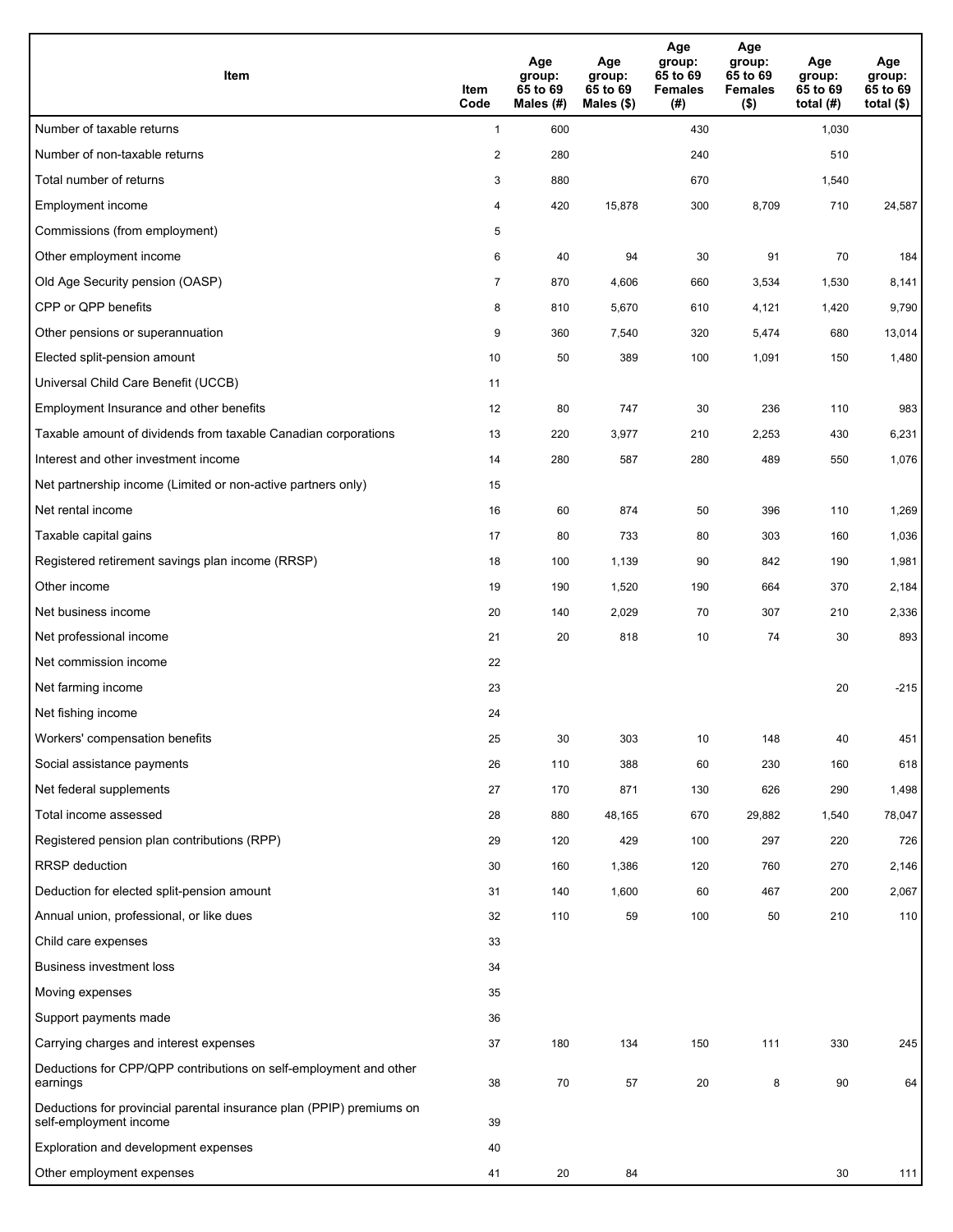| Item                                                              | Item<br>Code | Age<br>group:<br>65 to 69<br>Males (#) | Age<br>group:<br>65 to 69<br>Males (\$) | Age<br>group:<br>65 to 69<br><b>Females</b><br>(#) | Age<br>group:<br>65 to 69<br><b>Females</b><br>$($ \$) | Age<br>group:<br>65 to 69<br>total $(#)$ | Age<br>group:<br>65 to 69<br>total $($)$ |
|-------------------------------------------------------------------|--------------|----------------------------------------|-----------------------------------------|----------------------------------------------------|--------------------------------------------------------|------------------------------------------|------------------------------------------|
| Clergy residence deduction                                        | 42           |                                        |                                         |                                                    |                                                        |                                          |                                          |
| Other deductions                                                  | 43           | 30                                     | 73                                      | 20                                                 | 4                                                      | 50                                       | 77                                       |
| Total deductions before adjustments                               | 44           | 470                                    | 4,021                                   | 350                                                | 1,724                                                  | 820                                      | 5,745                                    |
| Social benefits repayment                                         | 45           | 140                                    | 425                                     | 80                                                 | 229                                                    | 220                                      | 654                                      |
| Net income after adjustments                                      | 46           | 880                                    | 43,719                                  | 660                                                | 27,936                                                 | 1,540                                    | 71,655                                   |
| Canadian Forces personnel and police deduction                    | 47           |                                        |                                         |                                                    |                                                        |                                          |                                          |
| Security options deductions                                       | 48           |                                        |                                         |                                                    |                                                        |                                          |                                          |
| Other payments deductions                                         | 49           | 210                                    | 1,562                                   | 150                                                | 1,004                                                  | 360                                      | 2,566                                    |
| Non-capital losses of other years                                 | 50           |                                        |                                         |                                                    |                                                        |                                          |                                          |
| Net capital losses of other years                                 | 51           | 20                                     | 26                                      | 30                                                 | 26                                                     | 50                                       | 52                                       |
| Capital gains deduction                                           | 52           |                                        |                                         |                                                    |                                                        |                                          |                                          |
| Northern residents deductions                                     | 53           | 590                                    | 3,004                                   | 410                                                | 2,013                                                  | 990                                      | 5,017                                    |
| Additional deductions                                             | 54           | 10                                     | 20                                      | 20                                                 | 10                                                     | 30                                       | 30                                       |
| Farming/fishing losses of prior years                             | 55           |                                        |                                         |                                                    |                                                        |                                          |                                          |
| Total deductions from net income                                  | 56           | 710                                    | 4,663                                   | 510                                                | 3,210                                                  | 1,220                                    | 7,873                                    |
| Taxable income assessed                                           | 57           | 880                                    | 39,057                                  | 660                                                | 24,734                                                 | 1,540                                    | 63,792                                   |
| Basic personal amount                                             | 58           | 880                                    | 9,483                                   | 670                                                | 7,184                                                  | 1,540                                    | 16,667                                   |
| Age amount                                                        | 59           | 760                                    | 3,996                                   | 610                                                | 3,289                                                  | 1,370                                    | 7,285                                    |
| Spouse or common-law partner amount                               | 60           | 40                                     | 308                                     | 20                                                 | 85                                                     | 60                                       | 393                                      |
| Amount for eligible dependant                                     | 61           |                                        |                                         |                                                    |                                                        |                                          |                                          |
| Amount for children 17 and under                                  | 62           | 10                                     | 37                                      |                                                    |                                                        | 20                                       | 65                                       |
| Amount for infirm dependants age 18 or older                      | 63           |                                        |                                         |                                                    |                                                        |                                          |                                          |
| CPP or QPP contributions through employment                       | 64           | 280                                    | 365                                     | 170                                                | 211                                                    | 450                                      | 576                                      |
| CPP or QPP contributions on self-employment and other             |              |                                        |                                         |                                                    |                                                        |                                          |                                          |
| earnings                                                          | 65           | 70                                     | 57                                      | 20                                                 | 8                                                      | 90                                       | 64                                       |
| Employment Insurance premiums                                     | 66           | 310                                    | 169                                     | 230                                                | 106                                                    | 530                                      | 276                                      |
| PPIP premiums paid                                                | 67           |                                        |                                         |                                                    |                                                        |                                          |                                          |
| PPIP premiums payable on employment income                        | 68           |                                        |                                         |                                                    |                                                        |                                          |                                          |
| PPIP premiums payable on self-employment income                   | 69           |                                        |                                         |                                                    |                                                        |                                          |                                          |
| Volunteer firefighters' amount                                    | 70           |                                        |                                         |                                                    |                                                        |                                          |                                          |
| Canada employment amount                                          | 71           | 430                                    | 447                                     | 310                                                | 322                                                    | 740                                      | 769                                      |
| Public transit amount                                             | 72           | 20                                     | 4                                       |                                                    |                                                        | 20                                       | 5                                        |
| Children's fitness amount                                         | 73           |                                        |                                         |                                                    |                                                        |                                          |                                          |
| Children's arts amount                                            | 74           |                                        |                                         |                                                    |                                                        |                                          |                                          |
| Home buyers' amount                                               | 75           |                                        |                                         |                                                    |                                                        |                                          |                                          |
| Pension income amount                                             | 76           | 390                                    | 761                                     | 370                                                | 703                                                    | 760                                      | 1,464                                    |
| Caregiver amount                                                  | 77           |                                        |                                         |                                                    |                                                        |                                          |                                          |
| Disability amount                                                 | 78           | 20                                     | 158                                     | 10                                                 | 85                                                     | 30                                       | 243                                      |
| Disability amount transferred from a dependant                    | 79           |                                        |                                         |                                                    |                                                        |                                          |                                          |
| Interest paid on student loans                                    | 80           |                                        |                                         |                                                    |                                                        |                                          |                                          |
| Tuition, education, and textbook amounts                          | 81           |                                        |                                         |                                                    |                                                        |                                          |                                          |
| Tuition, education, and textbook amounts transferred from a child | 82           |                                        |                                         |                                                    |                                                        |                                          |                                          |
| Amounts transferred from spouse or common-law partner             | 83           | 50                                     | 265                                     | 40                                                 | 227                                                    | 100                                      | 492                                      |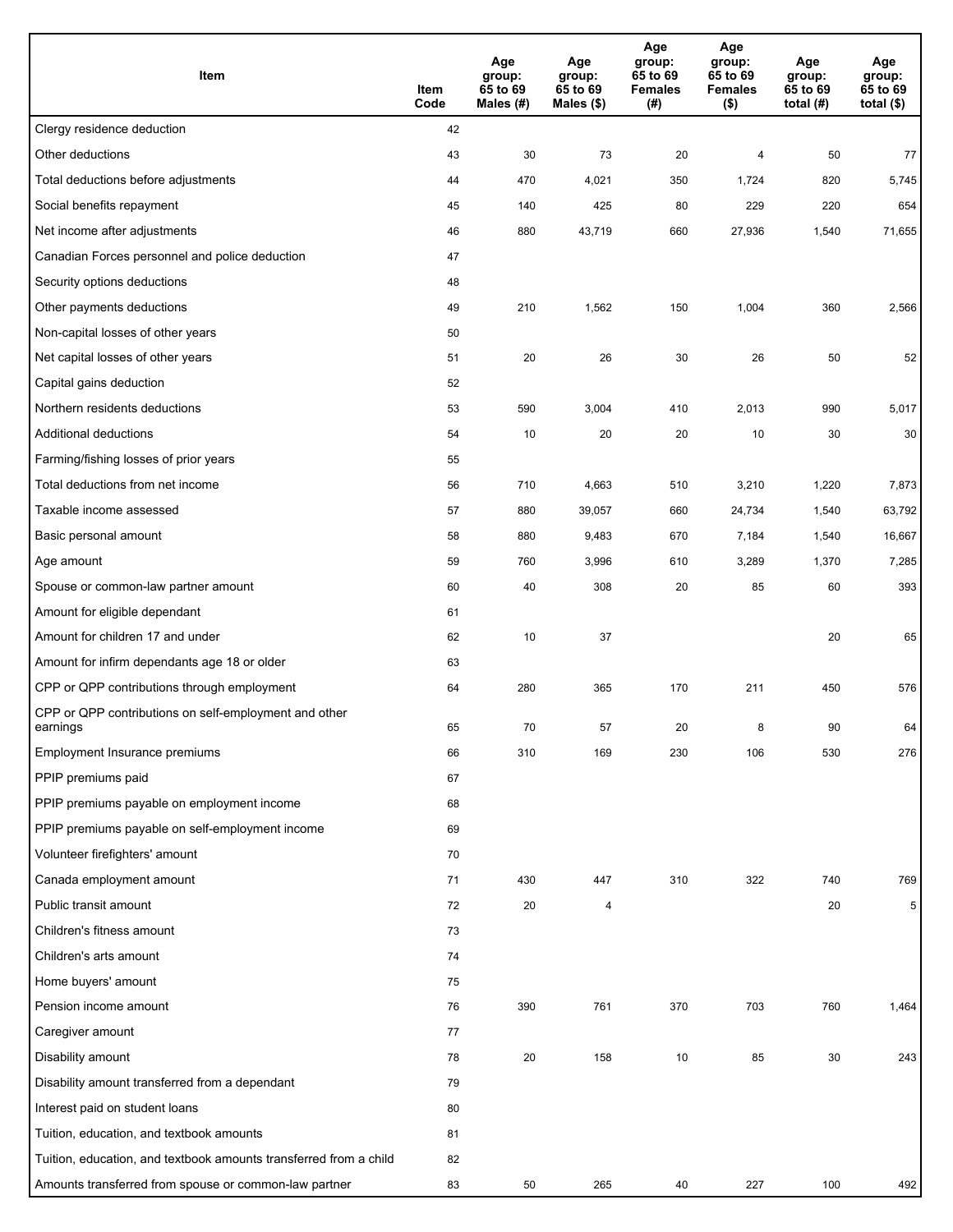| <b>Item</b>                                         | <b>Item</b><br>Code | Age<br>group:<br>65 to 69<br>Males (#) | Age<br>group:<br>65 to 69<br>Males $(\$)$ | Age<br>group:<br>65 to 69<br><b>Females</b><br>(# ) | Age<br>group:<br>65 to 69<br><b>Females</b><br>$($ \$) | Age<br>group:<br>65 to 69<br>total $(H)$ | Age<br>group:<br>65 to 69<br>total $($)$ |
|-----------------------------------------------------|---------------------|----------------------------------------|-------------------------------------------|-----------------------------------------------------|--------------------------------------------------------|------------------------------------------|------------------------------------------|
| Medical expenses                                    | 84                  | 70                                     | 222                                       | 60                                                  | 167                                                    | 130                                      | 389                                      |
| Total tax credits on personal amounts               | 85                  | 880                                    | 2,460                                     | 670                                                 | 1,875                                                  | 1,540                                    | 4,334                                    |
| Allowable charitable donations and government gifts | 86                  | 200                                    | 432                                       | 190                                                 | 295                                                    | 390                                      | 727                                      |
| Eligible cultural and ecological gifts              | 87                  |                                        |                                           |                                                     |                                                        |                                          |                                          |
| Total tax credit on donations and gifts             | 88                  | 200                                    | 121                                       | 190                                                 | 81                                                     | 390                                      | 201                                      |
| Total federal non-refundable tax credits            | 89                  | 880                                    | 2,581                                     | 670                                                 | 1,955                                                  | 1,540                                    | 4,536                                    |
| Federal dividend tax credit                         | 90                  | 210                                    | 545                                       | 180                                                 | 304                                                    | 380                                      | 849                                      |
| Overseas employment tax credit                      | 91                  |                                        |                                           |                                                     |                                                        |                                          |                                          |
| Minimum tax carryover                               | 92                  |                                        |                                           |                                                     |                                                        |                                          |                                          |
| Basic federal tax                                   | 93                  | 580                                    | 4,271                                     | 410                                                 | 2,231                                                  | 1,000                                    | 6,502                                    |
| Federal Foreign Tax Credit                          | 94                  | 40                                     | 9                                         | 50                                                  | 4                                                      | 90                                       | 12                                       |
| Federal Political contribution tax credit           | 95                  | 40                                     | 8                                         | 20                                                  | $\overline{2}$                                         | 60                                       | 11                                       |
| <b>Investment Tax Credit</b>                        | 96                  |                                        |                                           |                                                     |                                                        |                                          |                                          |
| Labour-sponsored funds tax credit                   | 97                  |                                        |                                           |                                                     |                                                        |                                          |                                          |
| Alternative minimum tax payable                     | 98                  |                                        |                                           |                                                     |                                                        |                                          |                                          |
| Net federal tax                                     | 99                  | 580                                    | 4,255                                     | 410                                                 | 2,225                                                  | 990                                      | 6,480                                    |
| CPP contributions on self-employment                | 100                 | 70                                     | 113                                       | 20                                                  | 15                                                     | 90                                       | 128                                      |
| Social Benefits repayment                           | 101                 | 140                                    | 425                                       | 80                                                  | 229                                                    | 220                                      | 654                                      |
| Net Provincial Tax                                  | 102                 | 580                                    | 1,895                                     | 410                                                 | 977                                                    | 980                                      | 2,872                                    |
| Total tax payable                                   | 103                 | 600                                    | 6,795                                     | 430                                                 | 3,544                                                  | 1,030                                    | 10,339                                   |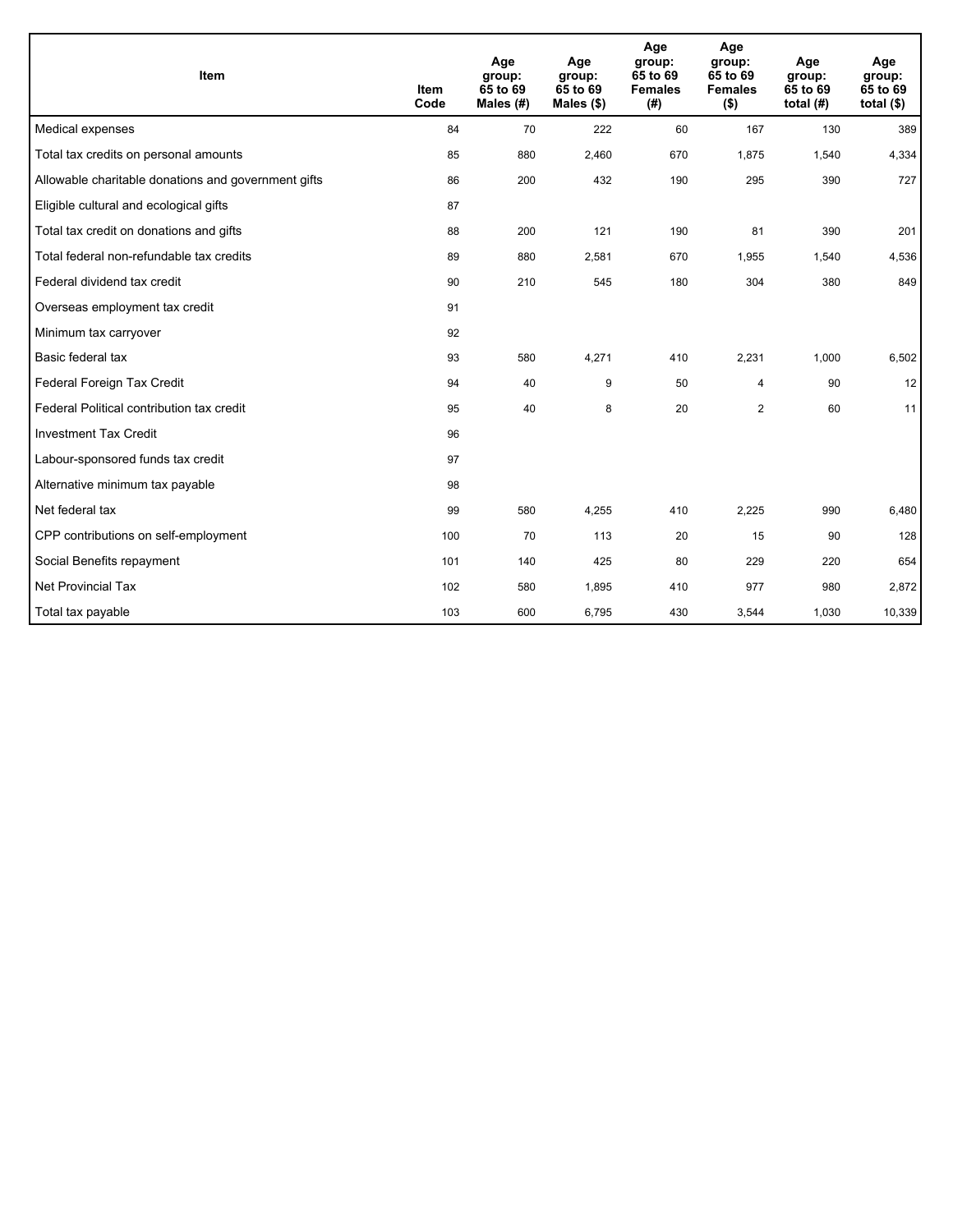| Item                                                                                           | Item<br>Code              | Age<br>group:<br>70 to 74<br>Males (#) | Age<br>group:<br>70 to 74<br>Males $(\$)$ | Age<br>group:<br>70 to 74<br><b>Females</b><br>(# ) | Age<br>group:<br>70 to 74<br><b>Females</b><br>$($ \$) | Age<br>group:<br>70 to 74<br>total $(H)$ | Age<br>group:<br>70 to 74<br>total $($ |
|------------------------------------------------------------------------------------------------|---------------------------|----------------------------------------|-------------------------------------------|-----------------------------------------------------|--------------------------------------------------------|------------------------------------------|----------------------------------------|
| Number of taxable returns                                                                      | $\mathbf{1}$              | 260                                    |                                           | 190                                                 |                                                        | 450                                      |                                        |
| Number of non-taxable returns                                                                  | $\sqrt{2}$                | 190                                    |                                           | 170                                                 |                                                        | 350                                      |                                        |
| Total number of returns                                                                        | $\ensuremath{\mathsf{3}}$ | 450                                    |                                           | 360                                                 |                                                        | 800                                      |                                        |
| Employment income                                                                              | 4                         | 130                                    | 3,185                                     | 80                                                  | 1,890                                                  | 210                                      | 5,075                                  |
| Commissions (from employment)                                                                  | 5                         |                                        |                                           |                                                     |                                                        |                                          |                                        |
| Other employment income                                                                        | 6                         | 20                                     | 69                                        |                                                     |                                                        | 30                                       | 99                                     |
| Old Age Security pension (OASP)                                                                | $\overline{7}$            | 450                                    | 2,765                                     | 350                                                 | 2,207                                                  | 800                                      | 4,972                                  |
| CPP or QPP benefits                                                                            | 8                         | 440                                    | 3,290                                     | 340                                                 | 2,355                                                  | 780                                      | 5,645                                  |
| Other pensions or superannuation                                                               | 9                         | 280                                    | 5,355                                     | 210                                                 | 3,481                                                  | 490                                      | 8,837                                  |
| Elected split-pension amount                                                                   | 10                        | 20                                     | 156                                       | 50                                                  | 537                                                    | 70                                       | 693                                    |
| Universal Child Care Benefit (UCCB)                                                            | 11                        |                                        |                                           |                                                     |                                                        |                                          |                                        |
| Employment Insurance and other benefits                                                        | 12                        | 20                                     | 259                                       |                                                     |                                                        | 30                                       | 328                                    |
| Taxable amount of dividends from taxable Canadian corporations                                 | 13                        | 120                                    | 1,487                                     | 100                                                 | 544                                                    | 220                                      | 2,031                                  |
| Interest and other investment income                                                           | 14                        | 170                                    | 422                                       | 140                                                 | 312                                                    | 310                                      | 735                                    |
| Net partnership income (Limited or non-active partners only)                                   | 15                        |                                        |                                           |                                                     |                                                        |                                          |                                        |
| Net rental income                                                                              | 16                        | 40                                     | 155                                       | 20                                                  | 82                                                     | 50                                       | 237                                    |
| Taxable capital gains                                                                          | 17                        | 50                                     | 241                                       | 50                                                  | 158                                                    | 100                                      | 398                                    |
| Registered retirement savings plan income (RRSP)                                               | 18                        | 30                                     | 183                                       | 20                                                  | 253                                                    | 50                                       | 436                                    |
| Other income                                                                                   | 19                        | 100                                    | 455                                       | 110                                                 | 329                                                    | 210                                      | 784                                    |
| Net business income                                                                            | 20                        | 60                                     | 520                                       |                                                     |                                                        | 80                                       | 598                                    |
| Net professional income                                                                        | 21                        |                                        |                                           |                                                     |                                                        |                                          |                                        |
| Net commission income                                                                          | 22                        |                                        |                                           |                                                     |                                                        |                                          |                                        |
| Net farming income                                                                             | 23                        |                                        |                                           |                                                     |                                                        |                                          |                                        |
| Net fishing income                                                                             | 24                        |                                        |                                           |                                                     |                                                        |                                          |                                        |
| Workers' compensation benefits                                                                 | 25                        | 10                                     | 105                                       |                                                     |                                                        | 20                                       | 152                                    |
| Social assistance payments                                                                     | 26                        | 60                                     | 97                                        | 50                                                  | 72                                                     | 110                                      | 169                                    |
| Net federal supplements                                                                        | 27                        |                                        |                                           | 110                                                 | 492                                                    | 220                                      | 1,028                                  |
| Total income assessed                                                                          | 28                        | 450                                    | 19,286                                    | 360                                                 | 12,930                                                 | 800                                      | 32,216                                 |
| Registered pension plan contributions (RPP)                                                    | 29                        | 20                                     | 53                                        | 20                                                  | 55                                                     | 40                                       | 108                                    |
| <b>RRSP</b> deduction                                                                          | 30                        | 20                                     | 190                                       |                                                     |                                                        | 30                                       | 227                                    |
| Deduction for elected split-pension amount                                                     | 31                        | 80                                     | 766                                       | 20                                                  | 91                                                     | 100                                      | 857                                    |
| Annual union, professional, or like dues                                                       | 32                        | 30                                     | 11                                        | 10                                                  | $\overline{7}$                                         | 50                                       | 18                                     |
| Child care expenses                                                                            | 33                        |                                        |                                           |                                                     |                                                        |                                          |                                        |
| Business investment loss                                                                       | 34                        |                                        |                                           |                                                     |                                                        |                                          |                                        |
| Moving expenses                                                                                | 35                        |                                        |                                           |                                                     |                                                        |                                          |                                        |
| Support payments made                                                                          | 36                        |                                        |                                           |                                                     |                                                        |                                          |                                        |
| Carrying charges and interest expenses                                                         | 37                        | 110                                    | 97                                        | 80                                                  | 85                                                     | 180                                      | 182                                    |
| Deductions for CPP/QPP contributions on self-employment and other<br>earnings                  | 38                        |                                        |                                           |                                                     |                                                        |                                          |                                        |
| Deductions for provincial parental insurance plan (PPIP) premiums on<br>self-employment income | 39                        |                                        |                                           |                                                     |                                                        |                                          |                                        |
| Exploration and development expenses                                                           | 40                        |                                        |                                           |                                                     |                                                        |                                          |                                        |
| Other employment expenses                                                                      | 41                        |                                        |                                           |                                                     |                                                        |                                          |                                        |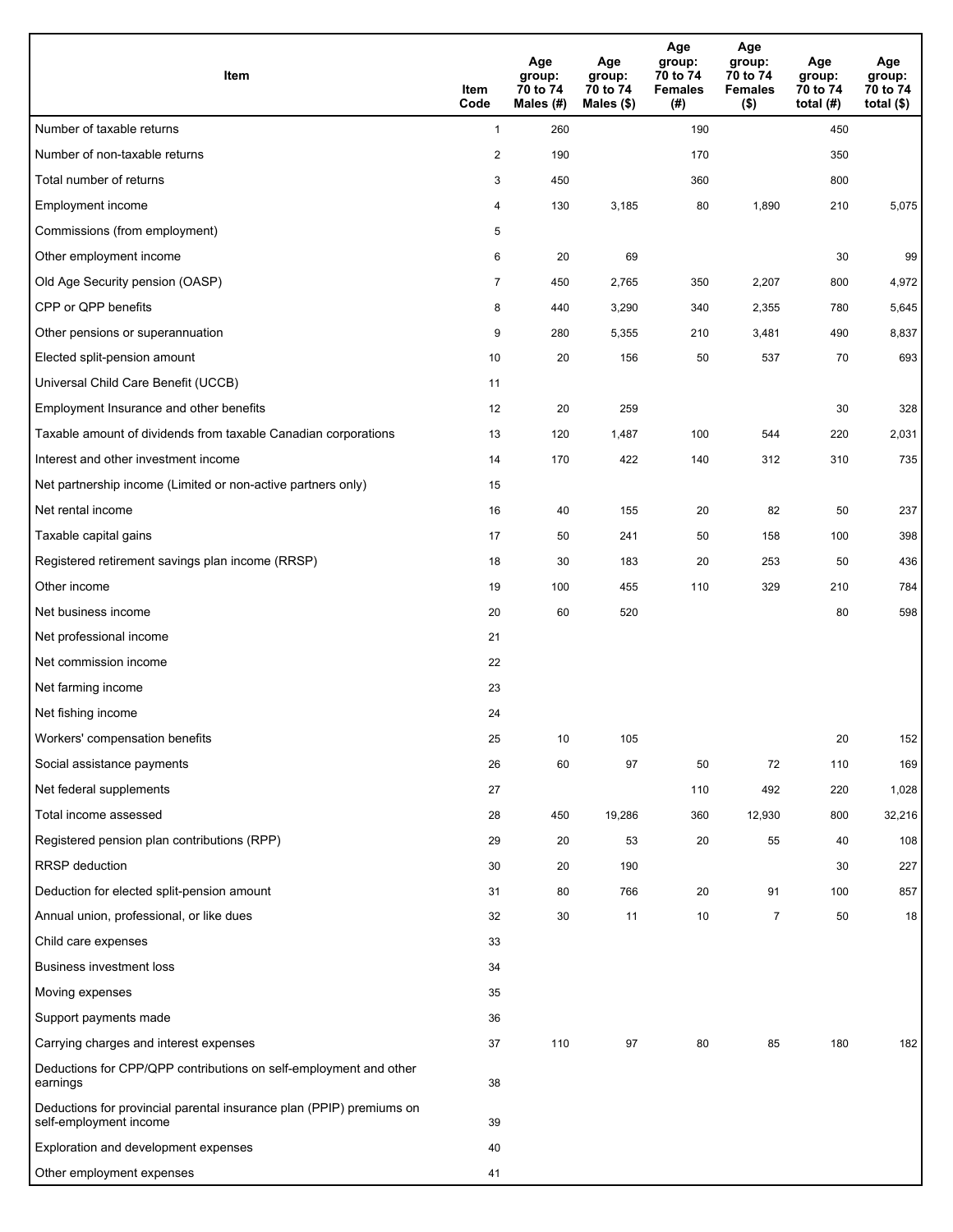| Item                                                              | Item<br>Code | Age<br>group:<br>70 to 74<br>Males (#) | Age<br>group:<br>70 to 74<br>Males (\$) | Age<br>group:<br>70 to 74<br><b>Females</b><br>(#) | Age<br>group:<br>70 to 74<br><b>Females</b><br>$($ \$) | Age<br>group:<br>70 to 74<br>total $(H)$ | Age<br>group:<br>70 to 74<br>total $($)$ |
|-------------------------------------------------------------------|--------------|----------------------------------------|-----------------------------------------|----------------------------------------------------|--------------------------------------------------------|------------------------------------------|------------------------------------------|
| Clergy residence deduction                                        | 42           |                                        |                                         |                                                    |                                                        |                                          |                                          |
| Other deductions                                                  | 43           |                                        |                                         |                                                    |                                                        | 20                                       | 14                                       |
| Total deductions before adjustments                               | 44           | 190                                    | 1,141                                   | 110                                                | 382                                                    | 300                                      | 1,522                                    |
| Social benefits repayment                                         | 45           | 50                                     | 142                                     | 30                                                 | 90                                                     | 80                                       | 232                                      |
| Net income after adjustments                                      | 46           | 450                                    | 18,029                                  | 360                                                | 12,458                                                 | 800                                      | 30,488                                   |
| Canadian Forces personnel and police deduction                    | 47           |                                        |                                         |                                                    |                                                        |                                          |                                          |
| Security options deductions                                       | 48           |                                        |                                         |                                                    |                                                        |                                          |                                          |
| Other payments deductions                                         | 49           | 130                                    | 738                                     | 110                                                | 610                                                    | 240                                      | 1,348                                    |
| Non-capital losses of other years                                 | 50           |                                        |                                         |                                                    |                                                        |                                          |                                          |
| Net capital losses of other years                                 | 51           | 10                                     | 11                                      | 20                                                 | 28                                                     | 30                                       | 38                                       |
| Capital gains deduction                                           | 52           |                                        |                                         |                                                    |                                                        |                                          |                                          |
| Northern residents deductions                                     | 53           | 300                                    | 1,413                                   | 210                                                | 992                                                    | 520                                      | 2,405                                    |
| Additional deductions                                             | 54           | 20                                     | 40                                      |                                                    |                                                        | 40                                       | 88                                       |
| Farming/fishing losses of prior years                             | 55           |                                        |                                         |                                                    |                                                        |                                          |                                          |
| Total deductions from net income                                  | 56           | 380                                    | 2,239                                   | 290                                                | 1,678                                                  | 660                                      | 3,917                                    |
| Taxable income assessed                                           | 57           | 450                                    | 15,790                                  | 360                                                | 10,781                                                 | 800                                      | 26,571                                   |
| Basic personal amount                                             | 58           | 450                                    | 4,851                                   | 360                                                | 3,837                                                  | 800                                      | 8,688                                    |
| Age amount                                                        | 59           | 410                                    | 2,308                                   | 340                                                | 1,968                                                  | 750                                      | 4,277                                    |
| Spouse or common-law partner amount                               | 60           | 30                                     | 132                                     |                                                    |                                                        | 30                                       | 169                                      |
| Amount for eligible dependant                                     | 61           |                                        |                                         |                                                    |                                                        |                                          |                                          |
| Amount for children 17 and under                                  | 62           |                                        |                                         |                                                    |                                                        |                                          |                                          |
| Amount for infirm dependants age 18 or older                      | 63           |                                        |                                         |                                                    |                                                        |                                          |                                          |
| CPP or QPP contributions through employment                       | 64           |                                        |                                         |                                                    |                                                        |                                          |                                          |
| CPP or QPP contributions on self-employment and other<br>earnings | 65           |                                        |                                         |                                                    |                                                        |                                          |                                          |
| Employment Insurance premiums                                     | 66           | 80                                     | 36                                      | 50                                                 | 23                                                     | 130                                      | 59                                       |
| PPIP premiums paid                                                | 67           |                                        |                                         |                                                    |                                                        |                                          |                                          |
| PPIP premiums payable on employment income                        | 68           |                                        |                                         |                                                    |                                                        |                                          |                                          |
| PPIP premiums payable on self-employment income                   | 69           |                                        |                                         |                                                    |                                                        |                                          |                                          |
| Volunteer firefighters' amount                                    | 70           |                                        |                                         |                                                    |                                                        |                                          |                                          |
| Canada employment amount                                          | 71           | 150                                    | 147                                     | 80                                                 | 84                                                     | 230                                      | 231                                      |
| Public transit amount                                             | 72           |                                        |                                         |                                                    |                                                        |                                          |                                          |
| Children's fitness amount                                         | 73           |                                        |                                         |                                                    |                                                        |                                          |                                          |
| Children's arts amount                                            | 74           |                                        |                                         |                                                    |                                                        |                                          |                                          |
| Home buyers' amount                                               | 75           |                                        |                                         |                                                    |                                                        |                                          |                                          |
| Pension income amount                                             | 76           | 290                                    | 553                                     | 230                                                | 428                                                    | 520                                      | 980                                      |
| Caregiver amount                                                  | 77           |                                        |                                         |                                                    |                                                        |                                          |                                          |
| Disability amount                                                 | 78           | 10                                     | 90                                      | 10                                                 | 97                                                     | 30                                       | 187                                      |
| Disability amount transferred from a dependant                    | 79           |                                        |                                         |                                                    |                                                        |                                          |                                          |
| Interest paid on student loans                                    | 80           |                                        |                                         |                                                    |                                                        |                                          |                                          |
| Tuition, education, and textbook amounts                          | 81           |                                        |                                         |                                                    |                                                        |                                          |                                          |
| Tuition, education, and textbook amounts transferred from a child | 82           |                                        |                                         |                                                    |                                                        |                                          |                                          |
| Amounts transferred from spouse or common-law partner             | 83           | 50                                     | 250                                     | 30                                                 | 172                                                    | 80                                       | 423                                      |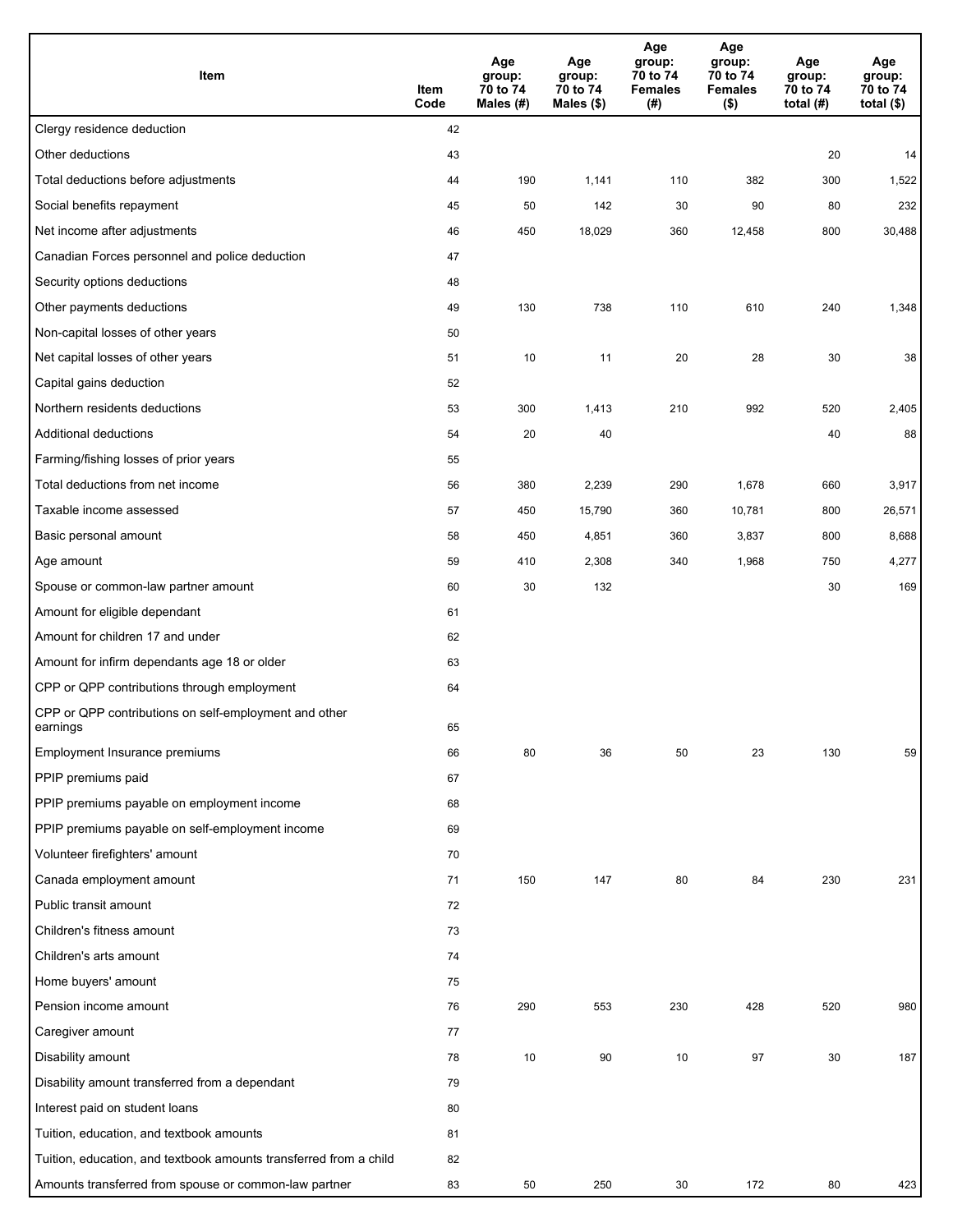| <b>Item</b>                                         | <b>Item</b><br>Code | Age<br>group:<br>70 to 74<br>Males (#) | Age<br>group:<br>70 to 74<br>Males $(\$)$ | Age<br>group:<br>70 to 74<br><b>Females</b><br>(# ) | Age<br>group:<br>70 to 74<br><b>Females</b><br>$($ \$) | Age<br>group:<br>70 to 74<br>total $(H)$ | Age<br>group:<br>70 to 74<br>total $($)$ |
|-----------------------------------------------------|---------------------|----------------------------------------|-------------------------------------------|-----------------------------------------------------|--------------------------------------------------------|------------------------------------------|------------------------------------------|
| Medical expenses                                    | 84                  | 30                                     | 63                                        | 20                                                  | 60                                                     | 50                                       | 123                                      |
| Total tax credits on personal amounts               | 85                  | 450                                    | 1,275                                     | 360                                                 | 1,016                                                  | 800                                      | 2,291                                    |
| Allowable charitable donations and government gifts | 86                  | 90                                     | 218                                       | 90                                                  | 149                                                    | 180                                      | 367                                      |
| Eligible cultural and ecological gifts              | 87                  |                                        |                                           |                                                     |                                                        |                                          |                                          |
| Total tax credit on donations and gifts             | 88                  | 90                                     | 61                                        | 90                                                  | 41                                                     | 180                                      | 102                                      |
| Total federal non-refundable tax credits            | 89                  | 450                                    | 1,336                                     | 360                                                 | 1,057                                                  | 800                                      | 2,393                                    |
| Federal dividend tax credit                         | 90                  | 110                                    | 201                                       | 80                                                  | 72                                                     | 190                                      | 273                                      |
| Overseas employment tax credit                      | 91                  |                                        |                                           |                                                     |                                                        |                                          |                                          |
| Minimum tax carryover                               | 92                  |                                        |                                           |                                                     |                                                        |                                          |                                          |
| Basic federal tax                                   | 93                  | 260                                    | 1,305                                     | 190                                                 | 806                                                    | 450                                      | 2,111                                    |
| Federal Foreign Tax Credit                          | 94                  | 30                                     | 13                                        | 20                                                  | 5                                                      | 50                                       | 18                                       |
| Federal Political contribution tax credit           | 95                  | 20                                     | 5                                         | 10                                                  | $\overline{2}$                                         | 40                                       | $\overline{7}$                           |
| <b>Investment Tax Credit</b>                        | 96                  |                                        |                                           |                                                     |                                                        |                                          |                                          |
| Labour-sponsored funds tax credit                   | 97                  |                                        |                                           |                                                     |                                                        |                                          |                                          |
| Alternative minimum tax payable                     | 98                  |                                        |                                           |                                                     |                                                        |                                          |                                          |
| Net federal tax                                     | 99                  | 260                                    | 1,287                                     | 190                                                 | 800                                                    | 450                                      | 2,087                                    |
| CPP contributions on self-employment                | 100                 |                                        |                                           |                                                     |                                                        |                                          |                                          |
| Social Benefits repayment                           | 101                 | 50                                     | 142                                       | 30                                                  | 90                                                     | 80                                       | 232                                      |
| <b>Net Provincial Tax</b>                           | 102                 | 260                                    | 570                                       | 190                                                 | 349                                                    | 440                                      | 919                                      |
| Total tax payable                                   | 103                 | 260                                    | 2,051                                     | 190                                                 | 1,257                                                  | 450                                      | 3,309                                    |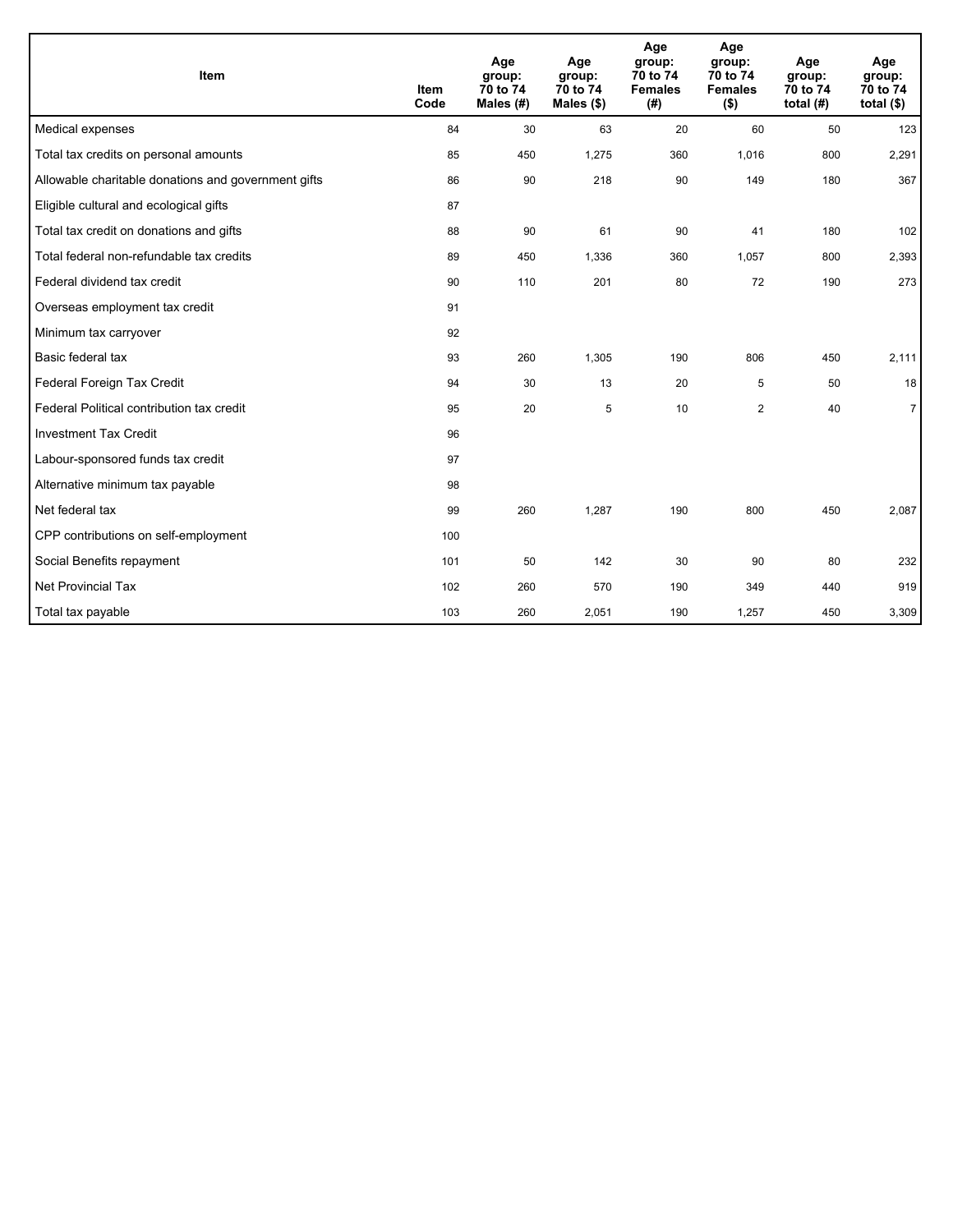| Item                                                                                           | Item<br>Code   | Age<br>group:<br>75 and<br>over<br>Males $(H)$ | Age<br>group:<br>75 and<br>over<br>Males $($)$ | Age<br>group:<br>75 and<br>over<br><b>Females</b><br>(#) | Age<br>group:<br>75 and<br>over<br><b>Females</b><br>$($ \$) | Age<br>group:<br>75 and<br>over total<br>(#) | Age<br>group:<br>75 and<br>over total<br>$($ \$) |
|------------------------------------------------------------------------------------------------|----------------|------------------------------------------------|------------------------------------------------|----------------------------------------------------------|--------------------------------------------------------------|----------------------------------------------|--------------------------------------------------|
| Number of taxable returns                                                                      | $\mathbf{1}$   | 240                                            |                                                | 230                                                      |                                                              | 460                                          |                                                  |
| Number of non-taxable returns                                                                  | $\overline{2}$ | 300                                            |                                                | 350                                                      |                                                              | 650                                          |                                                  |
| Total number of returns                                                                        | 3              | 540                                            |                                                | 570                                                      |                                                              | 1,110                                        |                                                  |
| Employment income                                                                              | 4              | 90                                             | 5,644                                          | 80                                                       | 544                                                          | 160                                          | 6,188                                            |
| Commissions (from employment)                                                                  | 5              |                                                |                                                |                                                          |                                                              |                                              |                                                  |
| Other employment income                                                                        | 6              |                                                |                                                |                                                          |                                                              | 30                                           | 66                                               |
| Old Age Security pension (OASP)                                                                | $\overline{7}$ | 540                                            | 3,285                                          | 570                                                      | 3,539                                                        | 1,110                                        | 6,825                                            |
| CPP or QPP benefits                                                                            | 8              | 530                                            | 4,044                                          | 540                                                      | 3,680                                                        | 1,060                                        | 7,724                                            |
| Other pensions or superannuation                                                               | 9              | 310                                            | 5,104                                          | 340                                                      | 4,762                                                        | 650                                          | 9,866                                            |
| Elected split-pension amount                                                                   | 10             | 30                                             | 228                                            | 40                                                       | 375                                                          | 70                                           | 604                                              |
| Universal Child Care Benefit (UCCB)                                                            | 11             |                                                |                                                |                                                          |                                                              |                                              |                                                  |
| Employment Insurance and other benefits                                                        | 12             |                                                |                                                |                                                          |                                                              |                                              |                                                  |
| Taxable amount of dividends from taxable Canadian corporations                                 | 13             | 120                                            | 1,974                                          | 160                                                      | 1,926                                                        | 280                                          | 3,900                                            |
| Interest and other investment income                                                           | 14             | 210                                            | 467                                            | 260                                                      | 655                                                          | 470                                          | 1,122                                            |
| Net partnership income (Limited or non-active partners only)                                   | 15             |                                                |                                                |                                                          |                                                              |                                              |                                                  |
| Net rental income                                                                              | 16             | 20                                             | 247                                            | 20                                                       | 121                                                          | 40                                           | 368                                              |
| Taxable capital gains                                                                          | 17             | 60                                             | 822                                            | 80                                                       | 349                                                          | 130                                          | 1,171                                            |
| Registered retirement savings plan income (RRSP)                                               | 18             |                                                |                                                | 20                                                       | 57                                                           |                                              |                                                  |
| Other income                                                                                   | 19             | 120                                            | 451                                            |                                                          |                                                              |                                              |                                                  |
| Net business income                                                                            | 20             | 50                                             | 167                                            | 20                                                       | 110                                                          | 70                                           | 277                                              |
| Net professional income                                                                        | 21             |                                                |                                                |                                                          |                                                              |                                              |                                                  |
| Net commission income                                                                          | 22             |                                                |                                                |                                                          |                                                              |                                              |                                                  |
| Net farming income                                                                             | 23             |                                                |                                                |                                                          |                                                              |                                              |                                                  |
| Net fishing income                                                                             | 24             |                                                |                                                |                                                          |                                                              |                                              |                                                  |
| Workers' compensation benefits                                                                 | 25             | 20                                             | 213                                            |                                                          |                                                              | 30                                           | 311                                              |
| Social assistance payments                                                                     | 26             | 80                                             | 125                                            | 90                                                       | 155                                                          | 170                                          | 279                                              |
| Net federal supplements                                                                        | 27             | 200                                            | 800                                            | 230                                                      | 1,120                                                        | 440                                          | 1,920                                            |
| Total income assessed                                                                          | 28             | 540                                            | 23,837                                         | 570                                                      | 26,990                                                       | 1,110                                        | 50,827                                           |
| Registered pension plan contributions (RPP)                                                    | 29             |                                                |                                                |                                                          |                                                              |                                              |                                                  |
| RRSP deduction                                                                                 | 30             |                                                |                                                |                                                          |                                                              |                                              |                                                  |
| Deduction for elected split-pension amount                                                     | 31             | 70                                             | 623                                            | 10                                                       | 111                                                          | 80                                           | 734                                              |
| Annual union, professional, or like dues                                                       | 32             | 20                                             | 4                                              | 10                                                       | 3                                                            | 30                                           | $\overline{7}$                                   |
| Child care expenses                                                                            | 33             |                                                |                                                |                                                          |                                                              |                                              |                                                  |
| <b>Business investment loss</b>                                                                | 34             |                                                |                                                |                                                          |                                                              |                                              |                                                  |
| Moving expenses                                                                                | 35             |                                                |                                                |                                                          |                                                              |                                              |                                                  |
| Support payments made                                                                          | 36             |                                                |                                                |                                                          |                                                              |                                              |                                                  |
| Carrying charges and interest expenses                                                         | 37             | 120                                            | 148                                            | 130                                                      | 72                                                           | 250                                          | 220                                              |
| Deductions for CPP/QPP contributions on self-employment and other<br>earnings                  | 38             |                                                |                                                |                                                          |                                                              |                                              |                                                  |
| Deductions for provincial parental insurance plan (PPIP) premiums on<br>self-employment income | 39             |                                                |                                                |                                                          |                                                              |                                              |                                                  |
| Exploration and development expenses                                                           | 40             |                                                |                                                |                                                          |                                                              |                                              |                                                  |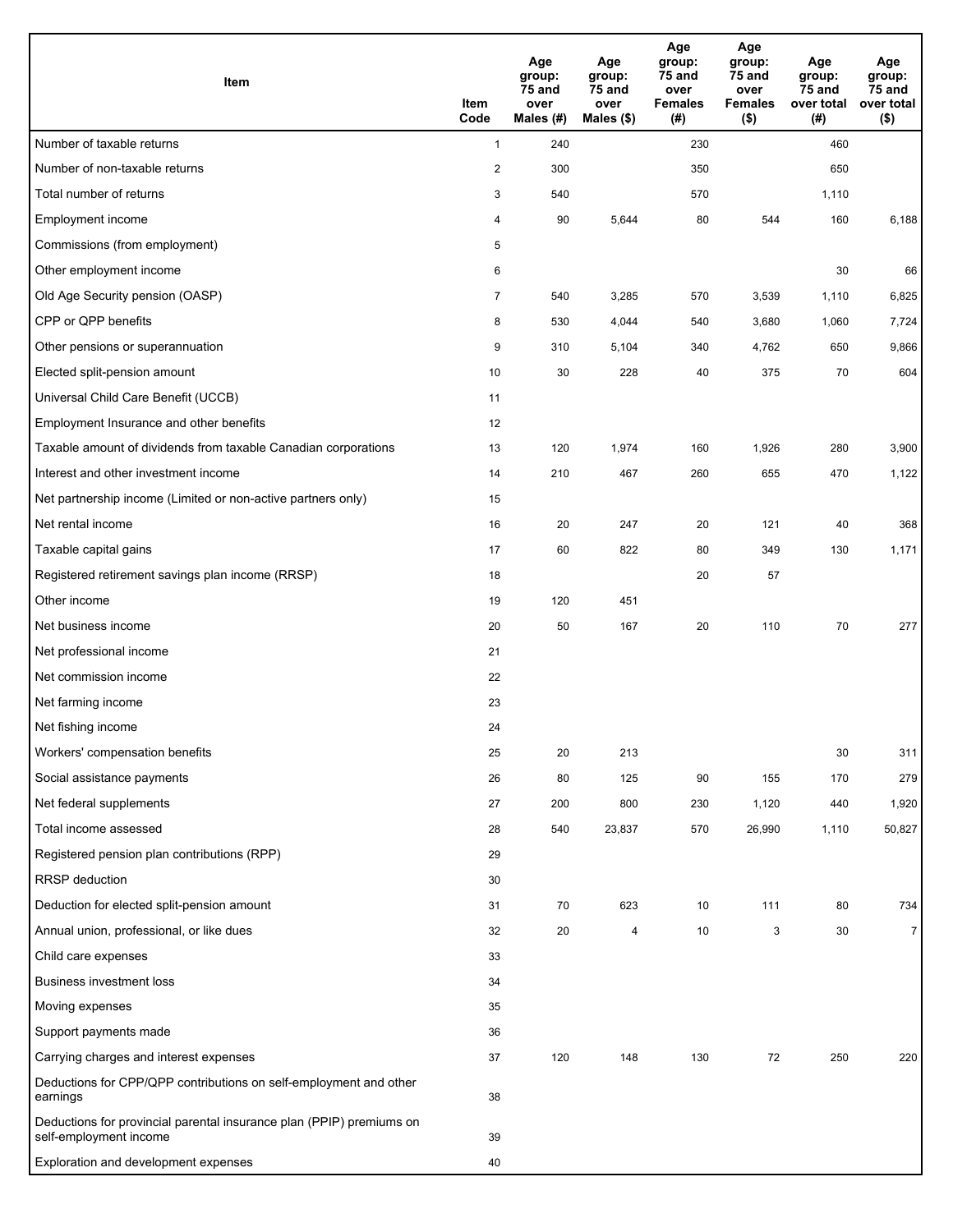| Item                                                              | Item<br>Code | Age<br>group:<br>75 and<br>over Males<br>(# ) | Age<br>group:<br>75 and<br>over Males<br>$($ \$) | Age<br>group:<br>75 and<br>over<br><b>Females</b><br>(#) | Age<br>group:<br>75 and<br>over<br><b>Females</b><br>(\$) | Age<br>group:<br>75 and<br>over total<br>(#) | Age<br>group:<br>75 and<br>over total<br>$($ \$) |
|-------------------------------------------------------------------|--------------|-----------------------------------------------|--------------------------------------------------|----------------------------------------------------------|-----------------------------------------------------------|----------------------------------------------|--------------------------------------------------|
| Other employment expenses                                         | 41           |                                               |                                                  |                                                          |                                                           |                                              |                                                  |
| Clergy residence deduction                                        | 42           |                                               |                                                  |                                                          |                                                           |                                              |                                                  |
| Other deductions                                                  | 43           |                                               |                                                  |                                                          |                                                           |                                              |                                                  |
| Total deductions before adjustments                               | 44           | 180                                           | 944                                              | 150                                                      | 454                                                       | 330                                          | 1,398                                            |
| Social benefits repayment                                         | 45           | 30                                            | 115                                              | 30                                                       | 68                                                        | 60                                           | 183                                              |
| Net income after adjustments                                      | 46           | 540                                           | 22,787                                           | 570                                                      | 26,467                                                    | 1,110                                        | 49,254                                           |
| Canadian Forces personnel and police deduction                    | 47           |                                               |                                                  |                                                          |                                                           |                                              |                                                  |
| Security options deductions                                       | 48           |                                               |                                                  |                                                          |                                                           |                                              |                                                  |
| Other payments deductions                                         | 49           | 220                                           | 1,138                                            | 240                                                      | 1,372                                                     | 460                                          | 2,511                                            |
| Non-capital losses of other years                                 | 50           |                                               |                                                  |                                                          |                                                           |                                              |                                                  |
| Net capital losses of other years                                 | 51           | 10                                            | 10                                               | 20                                                       | 45                                                        | 40                                           | 55                                               |
| Capital gains deduction                                           | 52           |                                               |                                                  |                                                          |                                                           |                                              |                                                  |
| Northern residents deductions                                     | 53           | 330                                           | 1,477                                            | 320                                                      | 1,467                                                     | 650                                          | 2,944                                            |
| Additional deductions                                             | 54           | 20                                            | 64                                               | 20                                                       | 32                                                        | 40                                           | 96                                               |
| Farming/fishing losses of prior years                             | 55           |                                               |                                                  |                                                          |                                                           |                                              |                                                  |
| Total deductions from net income                                  | 56           | 460                                           | 3,070                                            | 480                                                      | 2,916                                                     | 940                                          | 5,986                                            |
| Taxable income assessed                                           | 57           | 540                                           | 19,720                                           | 570                                                      | 23,556                                                    | 1,110                                        | 43,276                                           |
| Basic personal amount                                             | 58           | 540                                           | 5,832                                            | 570                                                      | 6,184                                                     | 1,110                                        | 12,016                                           |
| Age amount                                                        | 59           | 510                                           | 3,135                                            | 550                                                      | 3,450                                                     | 1,070                                        | 6,584                                            |
| Spouse or common-law partner amount                               | 60           |                                               |                                                  |                                                          |                                                           |                                              |                                                  |
| Amount for eligible dependant                                     | 61           |                                               |                                                  |                                                          |                                                           |                                              |                                                  |
| Amount for children 17 and under                                  | 62           |                                               |                                                  |                                                          |                                                           |                                              |                                                  |
| Amount for infirm dependants age 18 or older                      | 63           |                                               |                                                  |                                                          |                                                           |                                              |                                                  |
| CPP or QPP contributions through employment                       | 64           |                                               |                                                  |                                                          |                                                           |                                              |                                                  |
| CPP or QPP contributions on self-employment and other<br>earnings | 65           |                                               |                                                  |                                                          |                                                           |                                              |                                                  |
| Employment Insurance premiums                                     | 66           | 30                                            | 10                                               | 20                                                       | 5                                                         | 50                                           | 15                                               |
| PPIP premiums paid                                                | 67           |                                               |                                                  |                                                          |                                                           |                                              |                                                  |
| PPIP premiums payable on employment income                        | 68           |                                               |                                                  |                                                          |                                                           |                                              |                                                  |
| PPIP premiums payable on self-employment income                   | 69           |                                               |                                                  |                                                          |                                                           |                                              |                                                  |
| Volunteer firefighters' amount                                    | 70           |                                               |                                                  |                                                          |                                                           |                                              |                                                  |
| Canada employment amount                                          | 71           | 110                                           | 102                                              | 80                                                       | 76                                                        | 190                                          | 178                                              |
| Public transit amount                                             | 72           |                                               |                                                  |                                                          |                                                           |                                              |                                                  |
| Children's fitness amount                                         | 73           |                                               |                                                  |                                                          |                                                           |                                              |                                                  |
| Children's arts amount                                            | 74           |                                               |                                                  |                                                          |                                                           |                                              |                                                  |
| Home buyers' amount                                               | 75           |                                               |                                                  |                                                          |                                                           |                                              |                                                  |
| Pension income amount                                             | 76           | 330                                           | 617                                              | 350                                                      | 672                                                       | 680                                          | 1,289                                            |
| Caregiver amount                                                  | 77           |                                               |                                                  |                                                          |                                                           |                                              |                                                  |
| Disability amount                                                 | 78           | 40                                            | 264                                              | 40                                                       | 294                                                       | 70                                           | 558                                              |
| Disability amount transferred from a dependant                    | 79           |                                               |                                                  |                                                          |                                                           |                                              |                                                  |
| Interest paid on student loans                                    | 80           |                                               |                                                  |                                                          |                                                           |                                              |                                                  |
| Tuition, education, and textbook amounts                          | 81           |                                               |                                                  |                                                          |                                                           |                                              |                                                  |